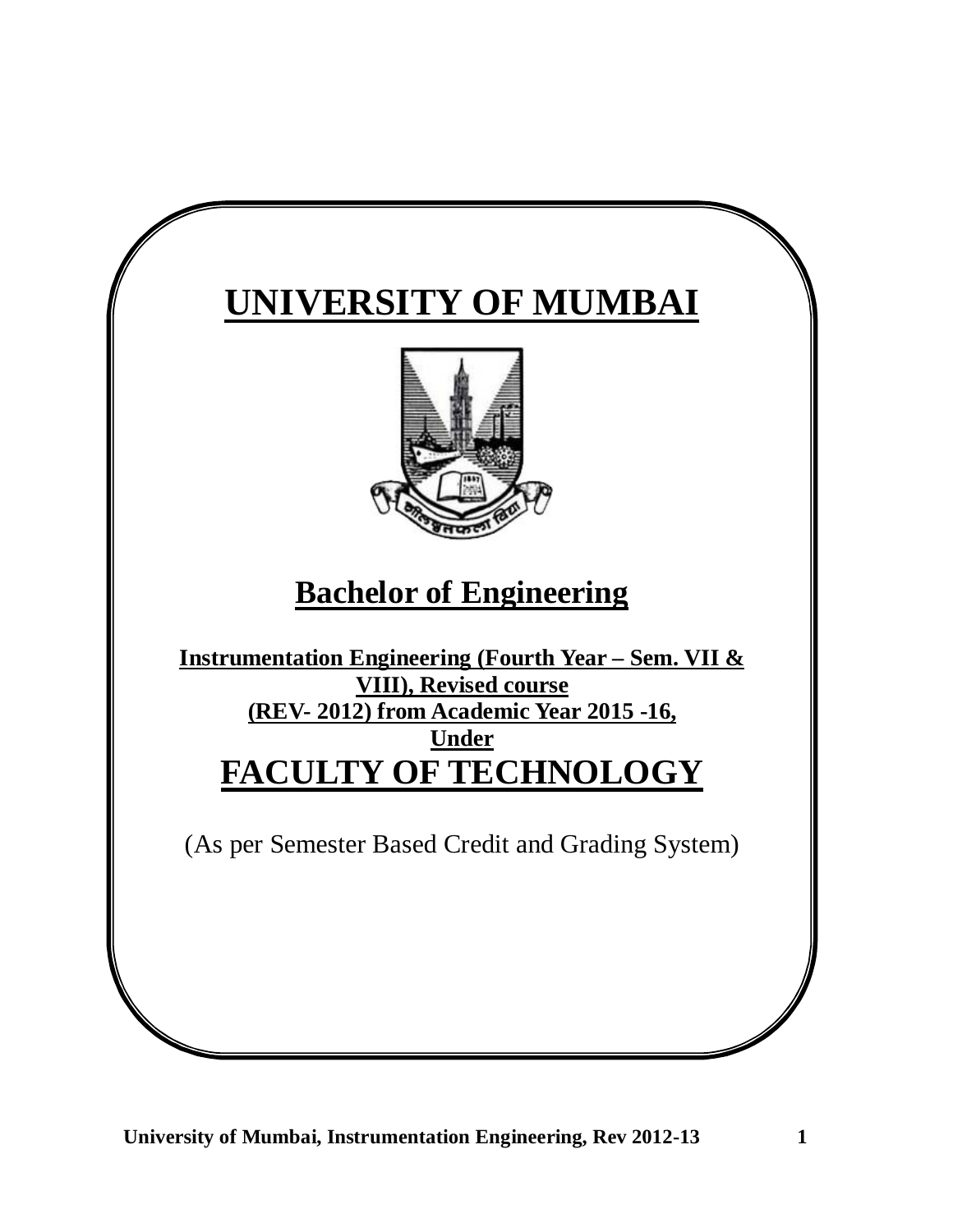## **From Dean's Desk:**

To meet the challenge of ensuring excellence in engineering education, the issue of quality needs to be addressed, debated and taken forward in a systematic manner. Accreditation is the principal means of quality assurance in higher education. The major emphasis of accreditation process is to measure the outcomes of the program that is being accredited. In line with this Faculty of Technology of University of Mumbai has taken a lead in incorporating philosophy of outcome based education in the process of curriculum development.

Faculty of Technology, University of Mumbai, in one of its meeting unanimously resolved that, each Board of Studies shall prepare some Program Educational Objectives (PEO's) and give freedom to affiliated Institutes to add few (PEO's) and course objectives and course outcomes to be clearly defined for each course, so that all faculty members in affiliated institutes understand the depth and approach of course to be taught, which will enhance learner's learning process. It was also resolved that, maximum senior faculty from colleges and experts from industry to be involved while revising the curriculum. I am happy to state that, each Board of studies has adhered to the resolutions passed by Faculty of Technology, and developed curriculum accordingly. In addition to outcome based education, semester based credit and grading system is also introduced to ensure quality of engineering education.

Semester based Credit and Grading system enables a much-required shift in focus from teachercentric to learner-centric education since the workload estimated is based on the investment of time in learning and not in teaching. It also focuses on continuous evaluation which will enhance the quality of education. University of Mumbai has taken a lead in implementing the system through its affiliated Institutes and Faculty of Technology has devised a transparent credit assignment policy and adopted ten points scale to grade learner's performance. Credit assignment for courses is based on 15 weeks teaching learning process, however content of courses is to be taught in 12-13 weeks and remaining 3-2 weeks to be utilized for revision, guest lectures, coverage of content beyond syllabus etc.

Credit and grading based system was implemented for First Year of Engineering from the academic year 2012-2013. Subsequently this system will be carried forward for Second Year Engineering in the academic year 2013-2014, for Third Year and Final Year Engineering in the academic years 2014-2015 and 2015-2016 respectively.

**Dr. S. K. Ukarande Dean, Faculty of Technology, Member - Management Council, Senate, Academic Council University of Mumbai, Mumbai**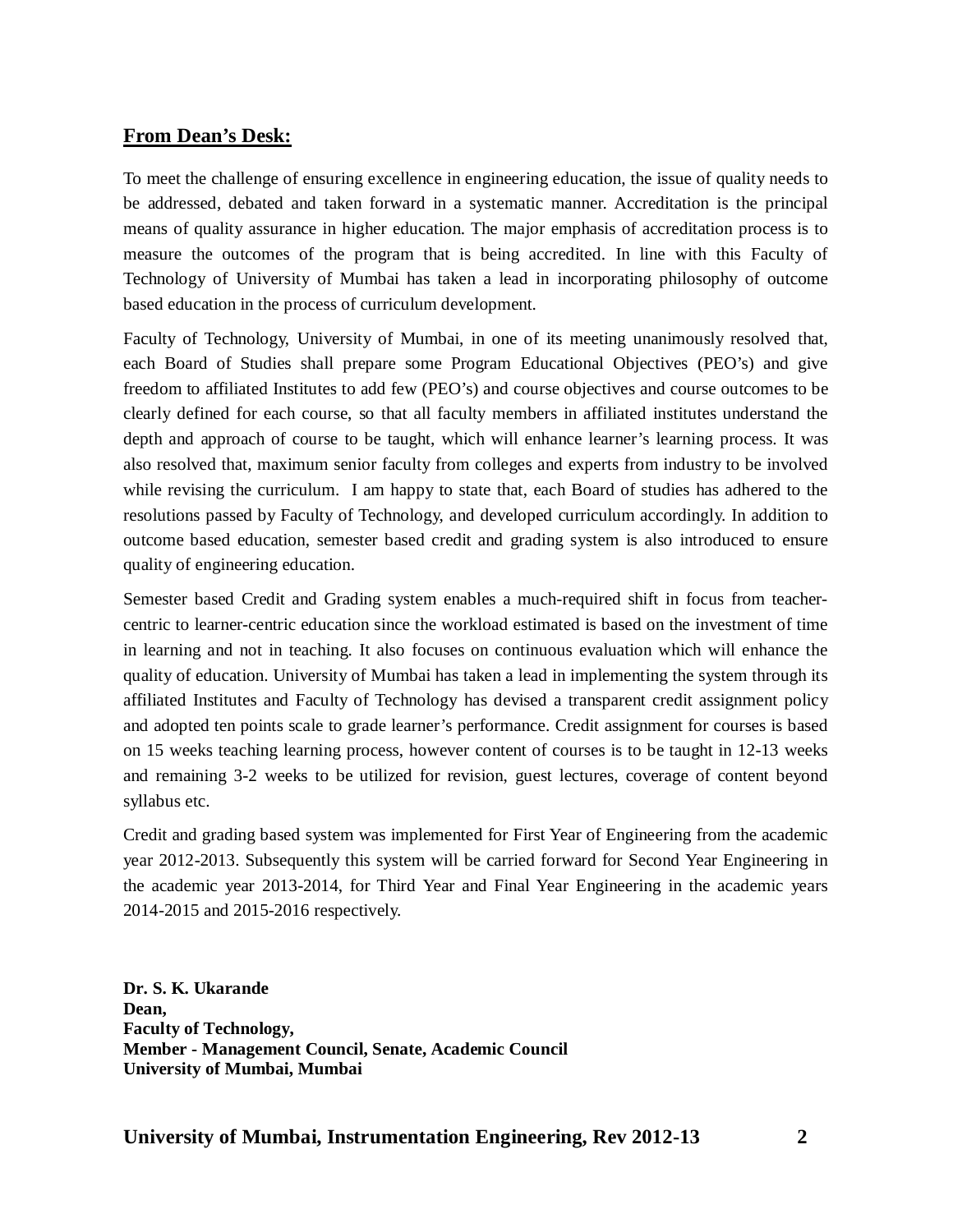## **Preamble:**

The overall technical education in our country is changing rapidly in manifolds. Now it is very much challenging to maintain the quality of education with its rate of expansion. To meet present requirement a systematic approach is necessary to build the strong technical base with the quality. Accreditation will provide the quality assurance in higher education and also to achieve recognition of the institution or program meeting certain specified standards. The main focus of an accreditation process is to measure the program outcomes, essentially a range of skills and knowledge that a student will have at the time of graduation from the program that is being accredited. Faculty of Technology of University of Mumbai has taken a lead in incorporating philosophy of outcome based education in the process of curriculum development.

I, as Chairman, Board of Studies in Electrical Engineering of University of Mumbai, happy to state here that, Program Educational Objectives (PEOs) were finalized for undergraduate program in Electrical Engineering, more than twenty senior faculty members from the different institutes affiliated to University of Mumbai were actively participated in this process. Few PEOs were finalized for undergraduate program in Electrical Engineering are listed below;

- To provide the overall strong technical foundation to formulate, solve and analyse engineering problems during undergraduate program.
- To prepare students to demonstrate an ability to identify, formulate and solve electrical based issues.
- To prepare students to demonstrate ability in the area of design, control, analyse and interpret the electrical and electronics systems.
- To prepare students for successful career in industry, research and development.
- To develop the ability among students for supervisory control and data acquisition for power system application.
- To provide opportunity for students to handle the multidisciplinary projects.
- To create the awareness of the life-long learning and to introduce them to professional ethics and codes of professional practice.

The affiliated institutes may include their own PEOs in addition to the above list to support the philosophy of outcome based education, in addition to stated PEOs, objectives and expected outcomes are also included in the curriculum. I know, this is a small step taken to enhance and provide the quality education to the stake holders.

**Chairman, Board of Studies in Electrical Engineering, University of Mumbai**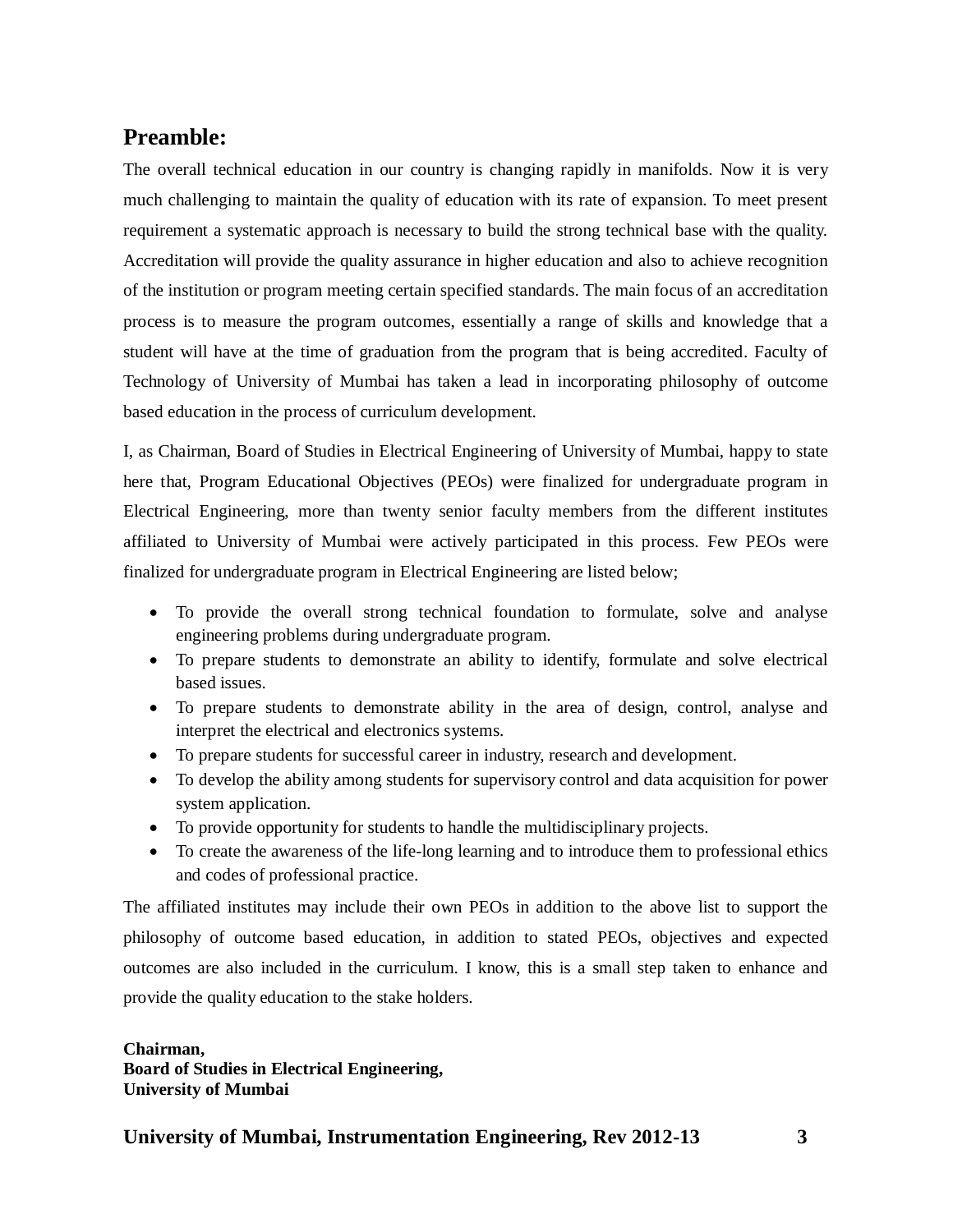| <b>Subject</b> |                                       | <b>Teaching Scheme</b> |                | <b>Credits Assigned</b> |                |              |
|----------------|---------------------------------------|------------------------|----------------|-------------------------|----------------|--------------|
| Code           | <b>Subject Name</b>                   | <b>Theory</b>          | Pract/<br>Tut. | <b>Theory</b>           | Pract/<br>Tut. | <b>Total</b> |
| <b>ISC701</b>  | Industrial<br>Process<br>Control      | $\overline{4}$         | $\overline{2}$ | 4                       |                | 5            |
| <b>ISC702</b>  | <b>Biomedical</b><br>Instrumentation  | $\overline{4}$         | $\overline{2}$ | 4                       |                | 5            |
| <b>ISC703</b>  | Advanced<br>Control<br><b>Systems</b> | 4                      | 2              | $\overline{4}$          |                | 5            |
| <b>ISC704</b>  | <b>Process Automation</b>             | $\overline{4}$         | $\overline{2}$ | 4                       |                | 5            |
| <b>ISE705X</b> | Elective-I                            | $\overline{4}$         | $\overline{2}$ | 4                       |                | 5            |
| <b>ISP706</b>  | Project-I                             | $\blacksquare$         | 6              |                         | 3              | 3            |
| Total          |                                       | 20                     | 16             | 20                      | 8              | 28           |

## **Semester VII**

|                |                                       |                  | <b>Examination scheme</b>     |       |            |                 |         |        |              |  |  |
|----------------|---------------------------------------|------------------|-------------------------------|-------|------------|-----------------|---------|--------|--------------|--|--|
|                |                                       |                  | <b>Theory Marks</b>           |       |            | <b>Ter</b>      |         |        |              |  |  |
| <b>Subject</b> | <b>Subject Name</b>                   | <b>Internal</b>  |                               |       | End        | <b>Exam</b>     | m       | Prac   |              |  |  |
| Code           |                                       |                  | Assessment                    |       | <b>Sem</b> | <b>Duration</b> | wor     | $t$ ./ | <b>Total</b> |  |  |
|                |                                       | <b>Test</b><br>1 | <b>Test</b><br>$\overline{2}$ | Avg.  | exam       | (in Hrs)        | $\bf k$ | Oral   |              |  |  |
| <b>ISC701</b>  | Industrial<br>Process<br>Control      | 20               | 20                            | 20    | 80         | 03              | 25      | 25     | 150          |  |  |
| <b>ISC702</b>  | <b>Biomedical</b><br>Instrumentation  | 20               | 20                            | 20    | 80         | 03              | 25      | 25     | 150          |  |  |
| <b>ISC703</b>  | Advanced<br>Control<br><b>Systems</b> | 20               | 20                            | 20    | 80         | 03              | 25      | $25*$  | 150          |  |  |
| <b>ISC704</b>  | <b>Process Automation</b>             | 20               | 20                            | 20    | 80         | 03              | 25      | 25     | 150          |  |  |
| <b>ISE705X</b> | Elective-I                            | 20               | 20                            | 20    | 80         | 03              | 25      | 25     | 150          |  |  |
| <b>ISP706</b>  | Project-I                             | $- -$            | $- -$                         | $- -$ | $- -$      | $-$             | 25      | 25     | 50           |  |  |
| Total          |                                       |                  |                               | 100   | 400        | --              | 150     | 150    | 800          |  |  |

**\* Includes both Practical and Oral examination**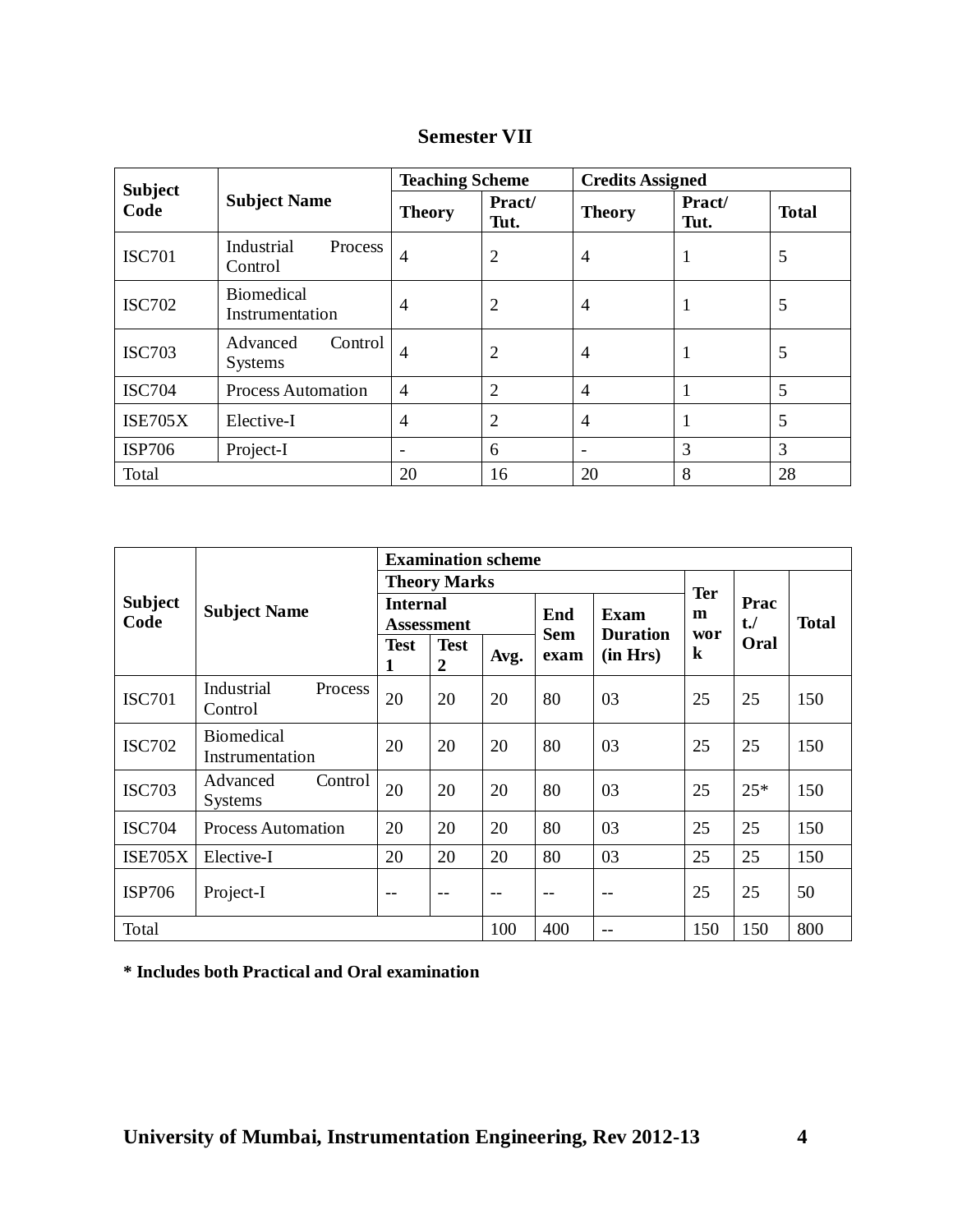| <b>Subject</b><br>Code | <b>Subject Name</b>                                             | <b>Teaching Scheme</b>   |                | <b>Credits Assigned</b> |                 |              |  |
|------------------------|-----------------------------------------------------------------|--------------------------|----------------|-------------------------|-----------------|--------------|--|
|                        |                                                                 | <b>Theory</b>            | Pract/<br>Tut  | <b>Theory</b>           | Pract./<br>Tut. | <b>Total</b> |  |
| <b>ISC801</b>          | Digital Control System                                          | $\overline{4}$           | $\overline{2}$ | $\overline{4}$          | 1               | 5            |  |
| <b>ISC802</b>          | Project<br>Instrumentation<br>Documentation<br>and<br>Execution | $\overline{4}$           | 2              | $\overline{4}$          | $\mathbf{1}$    | 5            |  |
| <b>ISC803</b>          | System<br>and<br>Instrument<br>Design                           | $\overline{4}$           | $\overline{2}$ | $\overline{4}$          | 1               | 5            |  |
| <b>ISE804X</b>         | Elective II                                                     | $\overline{4}$           | 2              | $\overline{4}$          | $\mathbf{1}$    | 5            |  |
| <b>ISP805</b>          | Project-II.                                                     | $\overline{\phantom{a}}$ | 12             | -                       | 6               | 6            |  |
|                        | Total                                                           | 16                       | 20             | 16                      | 10              | 26           |  |

| <b>Semester VIII</b> |  |
|----------------------|--|
|----------------------|--|

|                        |                                                                 | <b>Examination scheme</b>            |                     |      |                    |                             |                 |                |              |  |
|------------------------|-----------------------------------------------------------------|--------------------------------------|---------------------|------|--------------------|-----------------------------|-----------------|----------------|--------------|--|
|                        |                                                                 |                                      | <b>Theory Marks</b> |      |                    |                             |                 |                |              |  |
| <b>Subject</b><br>Code | <b>Subject Name</b>                                             | <b>Internal</b><br><b>Assessment</b> |                     |      | End                | <b>Exam</b>                 | <b>Ter</b><br>m | Prac<br>$t$ ./ | <b>Total</b> |  |
|                        |                                                                 | <b>Test</b><br>1                     | <b>Test</b><br>2    | Avg. | <b>Sem</b><br>exam | <b>Duration</b><br>(in Hrs) | wor<br>$\bf k$  | Oral           |              |  |
| <b>ISC801</b>          | Digital<br>Control<br>System                                    | 20                                   | 20                  | 20   | 80                 | 03                          | 25              | $25*$          | 150          |  |
| <b>ISC802</b>          | Instrumentation<br>Project<br>Documentation<br>and<br>Execution | 20                                   | 20                  | 20   | 80                 | 03                          | 25              | 25             | 150          |  |
| <b>ISC803</b>          | and<br>Instrument<br><b>System Design</b>                       | 20                                   | 20                  | 20   | 80                 | 03                          | 25              | 25             | 150          |  |
| <b>ISE804X</b>         | Elective II                                                     | 20                                   | 20                  | 20   | 80                 | 03                          | 25              | 25             | 150          |  |
| <b>ISP805</b>          | Project-II.                                                     | --                                   |                     | $-$  |                    |                             | 50              | 50             | 100          |  |
| Total                  |                                                                 |                                      |                     | 80   | 320                | $- -$                       | 150             | 150            | 700          |  |

| Subject<br>Code | Elective - I                    | Subject<br>Code | Elective II                 |
|-----------------|---------------------------------|-----------------|-----------------------------|
| <b>ISE7051</b>  | <b>Advanced Embedded System</b> | <b>ISE8041</b>  | Nuclear Instrumentation     |
| ISE7052         | Image Processing                | <b>ISE8042</b>  | Power Plant Instrumentation |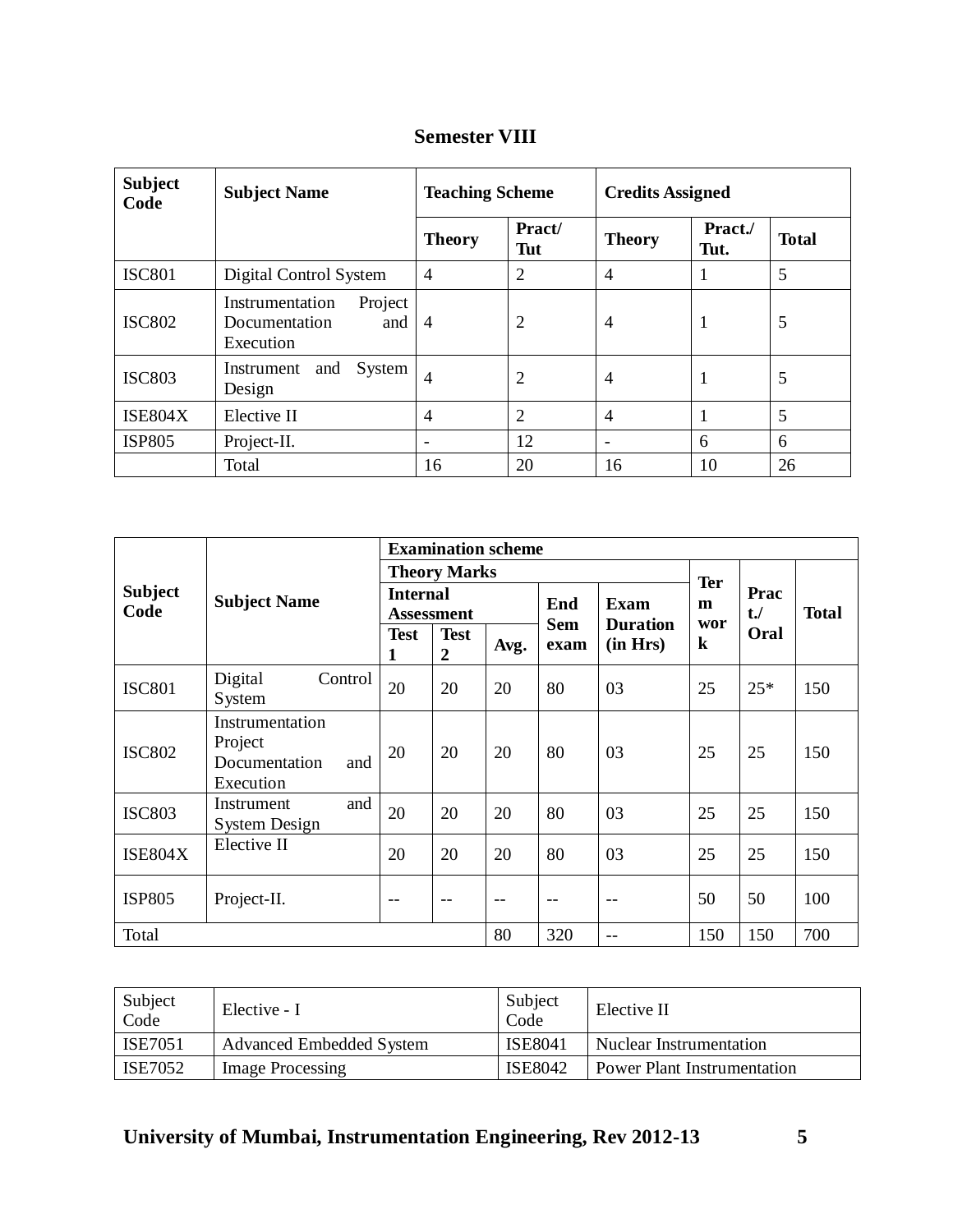| ISE7053        | <b>Functional Safety</b>        | ISE8043        | <b>Optimal Control theory</b>      |
|----------------|---------------------------------|----------------|------------------------------------|
| <b>ISE7054</b> | Process Modeling & Optimization | ISE8044        | Nano Technology                    |
| <b>ISE7055</b> | Wireless communication          | <b>ISE8045</b> | <b>Fiber Optic Instrumentation</b> |

## **Project Guidelines**

Project –I and II: Students groups and load of faculty per week

Project Groups: Students can form groups with minimum 2 (Two) and not more than 4 (Four) Faculty Load: In semester VII - 1 (one) period of 1 hour per week per project group In semester VIII - 2 (Two) period of 1 hour each per week per project group Each faculty is permitted to take (guide) maximum 4 (Four) project groups.

## **Note: The project load for students in VII semester is 6hrs and 12 hrs in VIII semester.**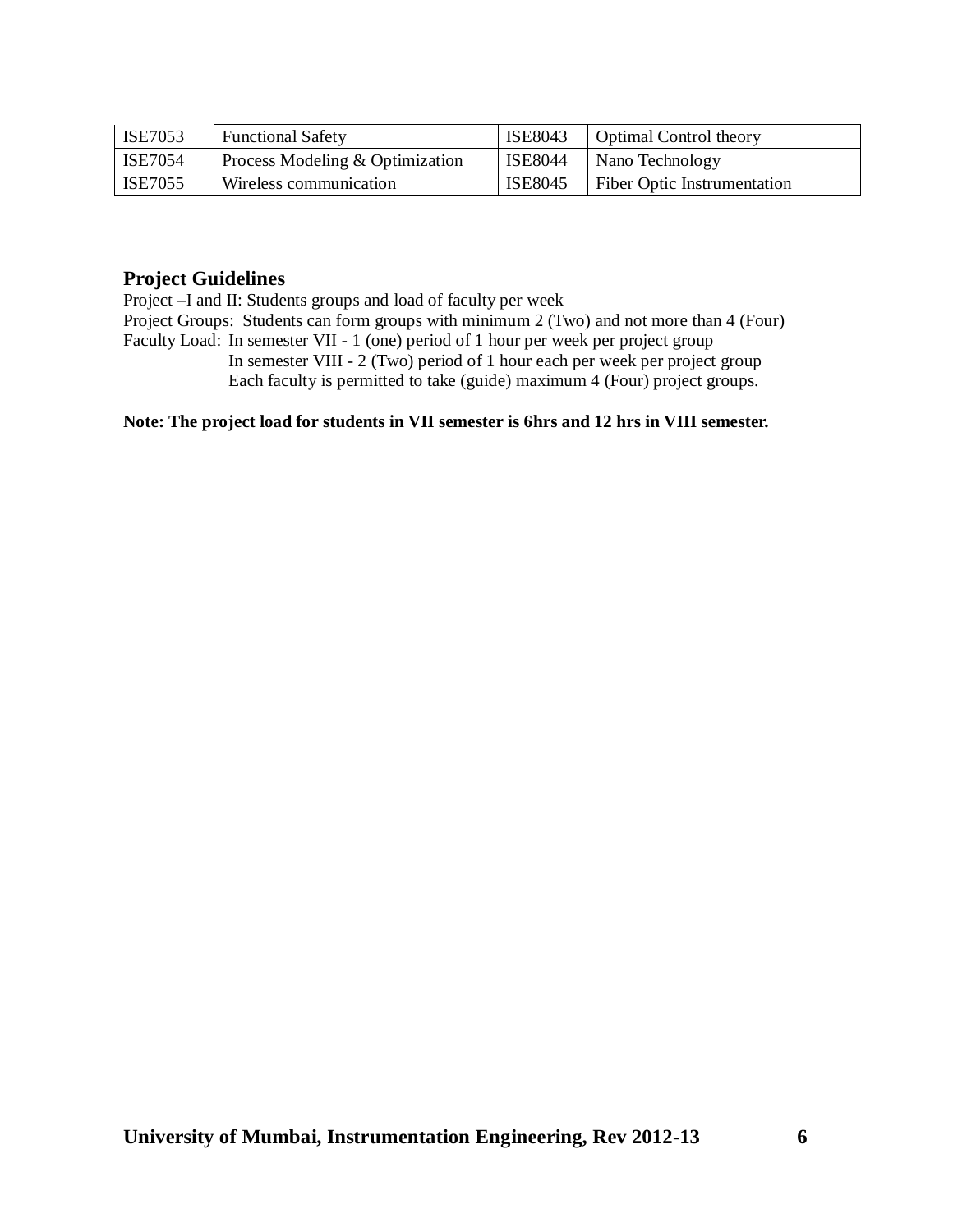| Sub           |                     | Teaching Scheme (Hrs) |        |      | Credits Assigned |        |      |       |
|---------------|---------------------|-----------------------|--------|------|------------------|--------|------|-------|
| code          | <b>Subject Name</b> | Theory                | Pract. | Tut. | Theory           | Pract. | Tut. | Total |
| <b>ISC701</b> | Industrial          |                       |        |      |                  |        |      |       |
|               | <b>Process</b>      |                       |        |      |                  |        |      |       |
|               | Control             |                       |        |      |                  |        |      |       |

| Sub<br>code   |                       | <b>Examination Scheme</b>                |                    |      |                     |    |               |      |       |     |
|---------------|-----------------------|------------------------------------------|--------------------|------|---------------------|----|---------------|------|-------|-----|
|               |                       |                                          | Theory(out of 100) |      |                     |    |               |      |       |     |
|               | <b>Subject Name</b>   | Assessment<br>Internal<br>(out of $20$ ) |                    |      | End<br>Term<br>Work |    | Pract.<br>and | Oral | Total |     |
|               |                       | Test 1                                   | Test               | Avg. | sem<br>Exam         |    | oral          |      |       |     |
| <b>ISC701</b> | Industrial<br>Control | Process                                  | 20                 | 20   | 20                  | 80 | 25            | -    | 25    | 150 |

| <b>Subject Code</b>      | <b>Subject Name</b>                                                                                                                                                                                                                                                                                       | <b>Credits</b> |
|--------------------------|-----------------------------------------------------------------------------------------------------------------------------------------------------------------------------------------------------------------------------------------------------------------------------------------------------------|----------------|
| <b>ISC701</b>            | <b>Industrial Process Control</b>                                                                                                                                                                                                                                                                         | 5              |
| <b>Course Objectives</b> | To make the students understand all the processes involved in the<br>٠<br>industries, the various unit operations and be able to apply control<br>schemes to these processes to get the output with desired<br>specifications.<br>To make the students acquainted with safety and hazards in<br>industry. |                |
| <b>Course Outcomes</b>   | The students will be able to                                                                                                                                                                                                                                                                              |                |
|                          | Get a complete overview of strategies for process control.                                                                                                                                                                                                                                                |                |
|                          | Know all the industrial processes and demonstrate<br>$\bullet$<br>knowledge in designing the control loops for these processes<br>Understand the safety related terms such as classification of<br>$\bullet$<br>hazards in the industry and design Hazard free plant.                                     | their          |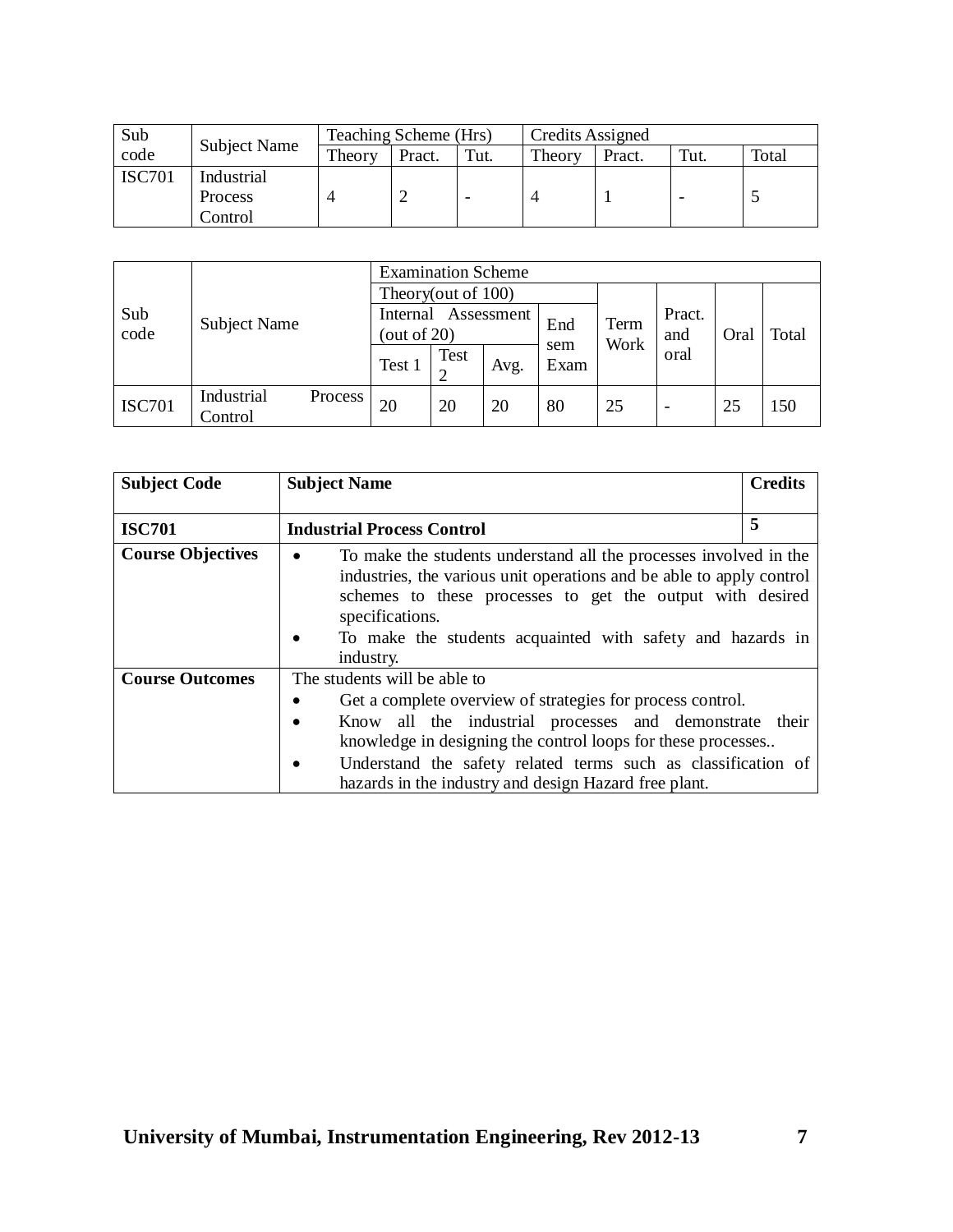| <b>Module</b>  | <b>Topics</b>                                                                                                                                                                                                                                                                                                                                                                                                                                                                                                                                                                                                                                                                                                                                                                                                                                                                                                                                                                                                | Hrs. |
|----------------|--------------------------------------------------------------------------------------------------------------------------------------------------------------------------------------------------------------------------------------------------------------------------------------------------------------------------------------------------------------------------------------------------------------------------------------------------------------------------------------------------------------------------------------------------------------------------------------------------------------------------------------------------------------------------------------------------------------------------------------------------------------------------------------------------------------------------------------------------------------------------------------------------------------------------------------------------------------------------------------------------------------|------|
| 1              | <b>Control System for Heat transfer unit operations:</b>                                                                                                                                                                                                                                                                                                                                                                                                                                                                                                                                                                                                                                                                                                                                                                                                                                                                                                                                                     | 13   |
|                | Heat exchangers: classification as per fluid flow arrangement and<br>construction, feedback, feed-forward, bypass control schemes, fouling in<br>heat exchangers.<br>Boiler controls: Basic designs of boilers-fire-tube and water-tube boilers.<br>Typical boiler equipment. Terms related- Shrink and swell effect and excess<br>oxygen, boiler efficiency. Boiler controls- Steam temperature control, Boiler<br>pressure control, Combustion control-Type 1,2,3 and 4, Drum level control-<br>Single, two and three element, Furnace draft control, safety interlocks and<br>Burner Management System.<br>Evaporator control: Evaporator terminologies, Types of Evaporator and<br>multiple effect evaporator, control systems for Evaporator - feedback,<br>cascade, feed forward and selective control.<br>Furnace control: Start- up heaters, fired re-boilers, process and safety<br>controls.                                                                                                       |      |
| $\overline{2}$ | <b>Control System for Heat and mass transfer unit operations</b>                                                                                                                                                                                                                                                                                                                                                                                                                                                                                                                                                                                                                                                                                                                                                                                                                                                                                                                                             | 12   |
|                | Distillation column: Basic principle, Distillation equipment and its<br>accessories. Batch and continuous distillation, Binary product distillation,<br>multi-product distillation, side-draw product distillation column. Distillation<br>column control strategies- Top and bottom product composition controls,<br>Using chromatograph, Pressure controls, Vacuum distillation, Vapour<br>recompression and pressure control, Feed controls- Column feed controls<br>and Feed temperature control, economizer<br>Dryer control: Process of drying, types of dryer- Tray, Vacuum dryer,<br>fluidized bed, Double drum dryer, rotary, turbo and spray, and their control<br>strategies.<br>Crystallizers: Super-saturation methods, Process of crystallization, types of<br>crystallizer, control of evaporating crystallizer, cooling crystallizers, vacuum<br>crystallizers.<br><b>Reactor control:</b> Reactor characteristics, runaway reaction, various schemes<br>of temperature control of reactors. |      |
| 3              | <b>Miscellaneous process equipments</b><br>Compressor- Classification, Phenomenon of Surge for centrifugal<br>compressors, Methods of surge control for compressors.<br>Gas turbine- Introduction, gas turbine layouts, closed cycle gas<br>turbine, Engine controls.                                                                                                                                                                                                                                                                                                                                                                                                                                                                                                                                                                                                                                                                                                                                        | 05   |
| 4              | <b>Continuous Process Industries:</b><br>Refinery Industry: Process flow diagram, separation, treatment-Hydro-<br>desulphurization unit, conversion methods- Fluid Catalytic Cracking,<br>blending, sensors and contrl schemes.                                                                                                                                                                                                                                                                                                                                                                                                                                                                                                                                                                                                                                                                                                                                                                              | 07   |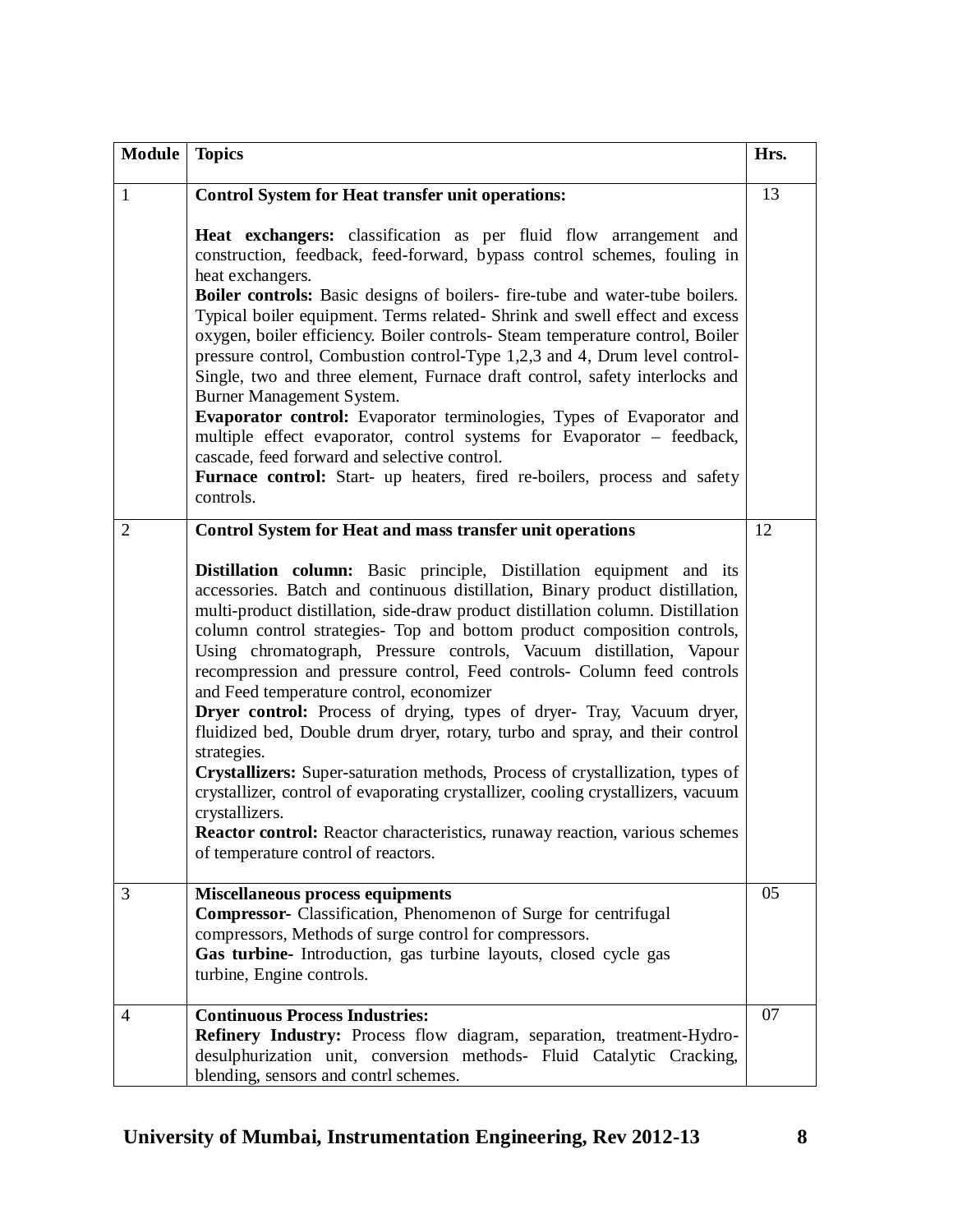| <b>Iron and steel Industry:</b> Process flow diagram, Sensors and Control |    |
|---------------------------------------------------------------------------|----|
| schemes.                                                                  |    |
| <b>Batch Process Industries:</b>                                          | 07 |
| Food processing: Milk pasteurization.                                     |    |
| Pharmaceutical industries- Penicillin-G production, sensors and control   |    |
| schemes                                                                   |    |
| Safety in Instrumentation control systems:                                | 04 |
| Area and material classification as per IEC and NEC standard, techniques  |    |
| used to reduce explosion hazards, intrinsic safety, and installation of   |    |
| intrinsically safe systems.                                               |    |

## **Theory Examination:**

- 1. Question paper will comprise of 6 questions, each carrying 20 Marks.
- 2. Total 4 question need to be solved.
- 3. Question No. 1 will be compulsory and based on entire syllabus wherein sub questions of 4 to 5 marks will be asked.
- 4. Remaining questions will be mixed in nature.
- 5. In question paper weightage of each module will be proportional to number of respective lecture hours as mentioned in the syllabus.

## **Oral Examination**:

Practical/Oral examination will be based on entire syllabus.

## **Term work:**

Term work consists of minimum six assignments/experiments, two case studies related to process

industries, may be analytical or through Industrial visit. Suggested experiments may contain Process

and Control Simulation on Distillation Column, Heat Exchanger etc.

| The distribution of marks for term work shall be as follows: |                       |
|--------------------------------------------------------------|-----------------------|
| Laboratory work (Experiments)                                | $\therefore$ 10 Marks |
| Laboratory work (Assignments / journal)                      | $\therefore$ 10 Marks |
| Attendance (Theory and Practical)                            | $\therefore$ 05 Marks |

The final certification and acceptance of term work ensures the satisfactory performance of laboratory work and minimum passing in the term work.

## **Assessment:**

Internal Assessment consists of two tests out of which, one should be compulsory class test (on minimum 02 Modules) and the other is either a class test or assignment on live problems or course project.

End Semester Examination: Some guidelines for setting the question papers are as, six questions to be set each of 20 marks, out of these any four questions to be attempted by students. Minimum 80% syllabus should be covered in question papers of end semester examination.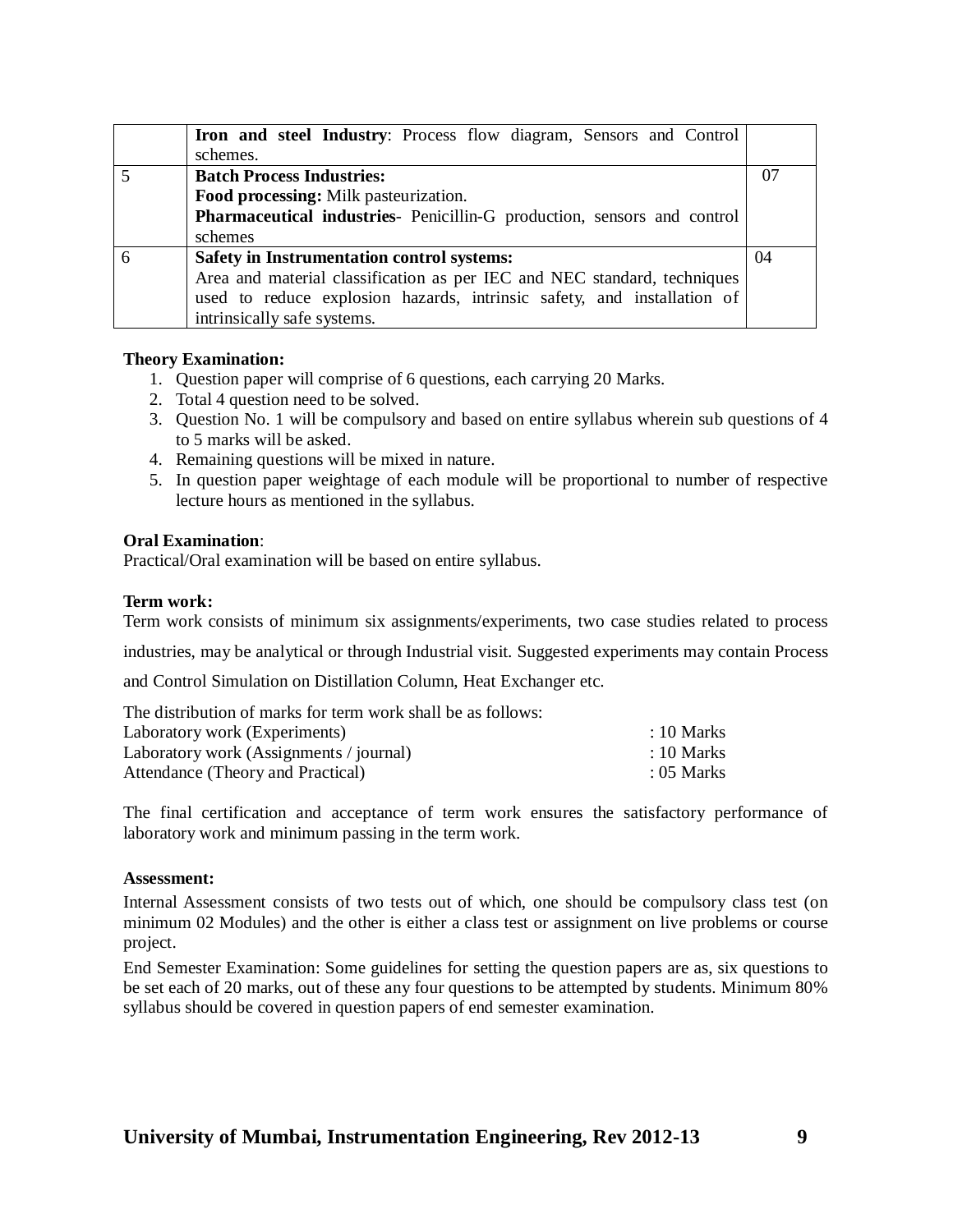## **Text Books :**

- **1.** W.L.McCabe and Julian Smith "Unit operation and chemical engineering" Tata McGrawHill- fifth edition.
- **2.** Bela G. Liptak "Instrument engineers handbook- Process control" Chilton book company-3<sup>rd</sup> edition.
- **3.** Bela G. Liptak "Instrumentation in the processing industries" Chilton book company-1st edition.

- 1. M. Chidambaram, "Complete Control of Processes", Narosa Publishing House.
- 2. Douglas M. Concidine " Process industrial instruments and controls handbook" Mc-GrawHill- 4th edition.
- 3. George T. Austin "Shreve's chemical process industries" Mc-GrawHill- fifth edition.
- 4. George Stephenopoulos, "Chemical process control", PHI-1999.
- 5. David Lindsey, "Power Plant control and instrumentation control of boilers HRSG", Institution of Engineering and Technology.
- 6. G.F. Gilman "Boiler Control Systems Engineering", 2005, ISA Publication.
- 7. A.M.Y.Razak, Industrial gas turbines Performance and operability", CRC Press Woodhead Publishing Limited and CRC Press LLC.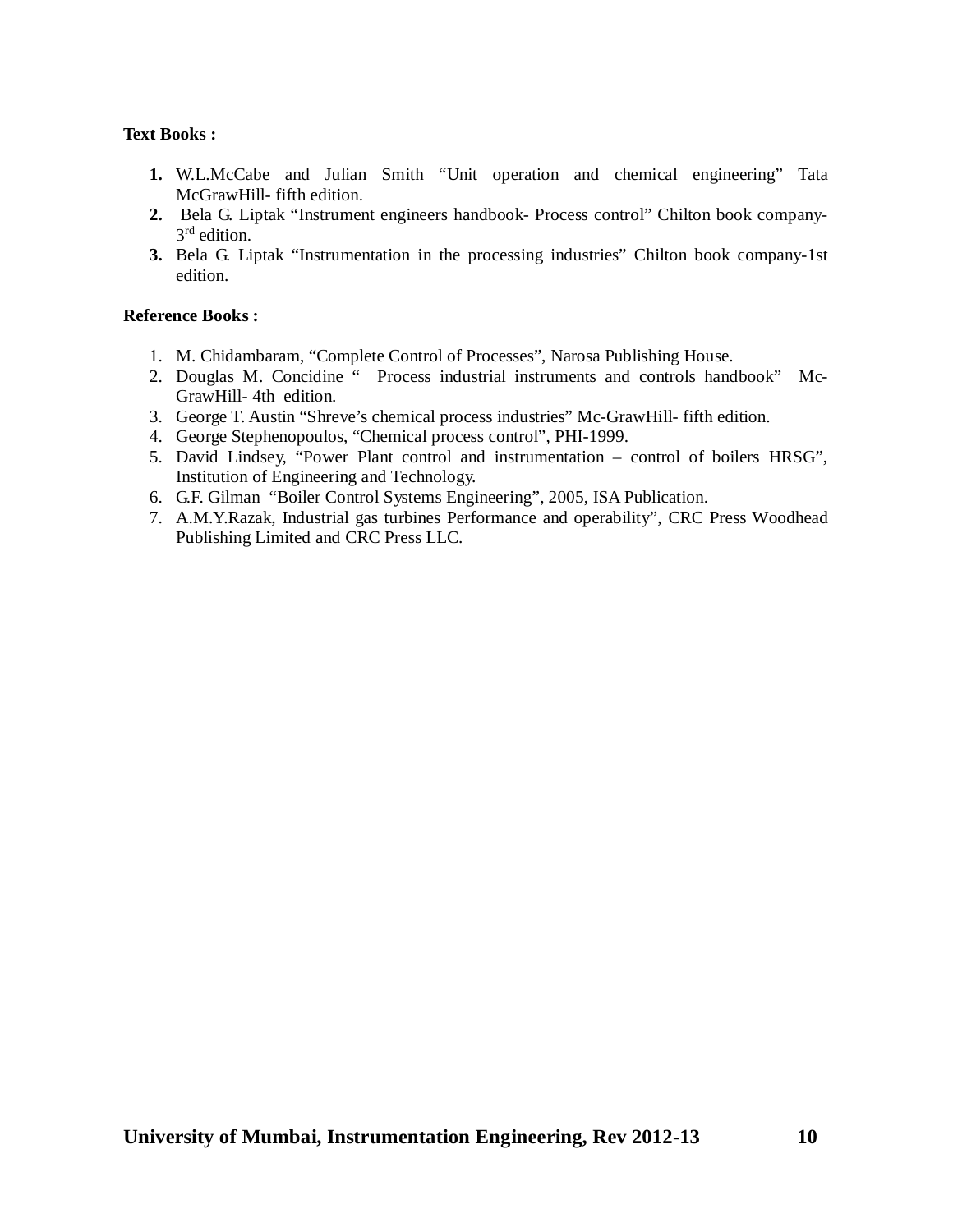| Sub           |                                      | Teaching Scheme (Hrs)<br>Credits Assigned |       |      |        |        |      |       |
|---------------|--------------------------------------|-------------------------------------------|-------|------|--------|--------|------|-------|
| code          | Subject Name                         | Theory                                    | Pract | Tut. | Theory | Pract. | Tut. | Total |
| <b>ISC702</b> | <b>Biomedical</b><br>Instrumentation |                                           |       |      |        |        |      |       |

|               | Subject Name      | <b>Examination Scheme</b> |        |     |      |      |                       |      |            |
|---------------|-------------------|---------------------------|--------|-----|------|------|-----------------------|------|------------|
| Sub           |                   | Theory (out of 100)       |        |     |      |      |                       |      |            |
| code          |                   | Assessment<br>Internal    |        |     | End  | Term | Pract.<br>and<br>oral | Oral | Total      |
|               |                   | (out of $20$ )            |        |     | sem  | Work |                       |      |            |
|               |                   | Test 1                    | Test 2 | Avg | Exam |      |                       |      |            |
| <b>ISC702</b> | <b>Biomedical</b> | 20                        | 20     | 20  | 80   | 25   | -                     | 25   | <b>150</b> |
|               | Instrumentation   |                           |        |     |      |      |                       |      |            |

| <b>Subject Code</b>      | <b>Subject Name</b>                                                                                                                                                                                                                                                                                                                                                                                                                                                       | <b>Credits</b> |
|--------------------------|---------------------------------------------------------------------------------------------------------------------------------------------------------------------------------------------------------------------------------------------------------------------------------------------------------------------------------------------------------------------------------------------------------------------------------------------------------------------------|----------------|
| <b>ISC702</b>            | <b>Biomedical Instrumentation</b>                                                                                                                                                                                                                                                                                                                                                                                                                                         | 5              |
| <b>Course Objectives</b> | To make students understand the Identification, classification, and<br>$\bullet$<br>working principle of various Biomedical Instruments used for<br>Bio-potential measurement and application of these instruments in<br>diagnosis, therapeutic treatment and imaging fields.                                                                                                                                                                                             |                |
| <b>Course Outcomes</b>   | The students will be able to<br>Identify various Bio-potential and their specifications in terms of<br>$\bullet$<br>amplitude and frequency.<br>Understand principle and working of various Biomedical<br>$\bullet$<br>Instruments for diagnosis applications.<br>Decide the applications of the rapeutic instruments for treatment<br>$\bullet$<br>purpose.<br>Understand applications of imaging instruments and<br>$\bullet$<br>modalities involved in each technique. | the            |

| <b>Module</b>   Topics |                                                                                                                                                                                                                                                                                                                                                                                                                                                                                                                                                                                         | Hrs. |
|------------------------|-----------------------------------------------------------------------------------------------------------------------------------------------------------------------------------------------------------------------------------------------------------------------------------------------------------------------------------------------------------------------------------------------------------------------------------------------------------------------------------------------------------------------------------------------------------------------------------------|------|
|                        |                                                                                                                                                                                                                                                                                                                                                                                                                                                                                                                                                                                         |      |
| 1                      | <b>Bio-Potential and Measurement:</b><br>Structure of Cell, Origin of Bio-potential, electrical activity of cell their<br>characteristic and specifications. Measurement of RMP and AP. Electrode-<br>Electrolyte interface and types of bio-potential electrodes.                                                                                                                                                                                                                                                                                                                      | 08   |
| 2                      | <b>Physiological Systems and Related Measurement:</b><br>Respiratory system- Physiology of respiration and measurements of<br>respiratory related parameters.<br>Cardiovascular system- Structure of Heart, Electrical and Mechanical<br>activity of Heart, ECG measurements and Cardiac arrhythmias.<br>Nervous system- Nerve cell, neuronal communication, nerve-muscle<br>physiology, CNS, PNS. Generation of EEG and its measurement. Normal<br>and abnormal EEG, evoked potential and epilepsy.<br>Muscular system- Generation of EMG signal, specification<br>and<br>measurement. | 12   |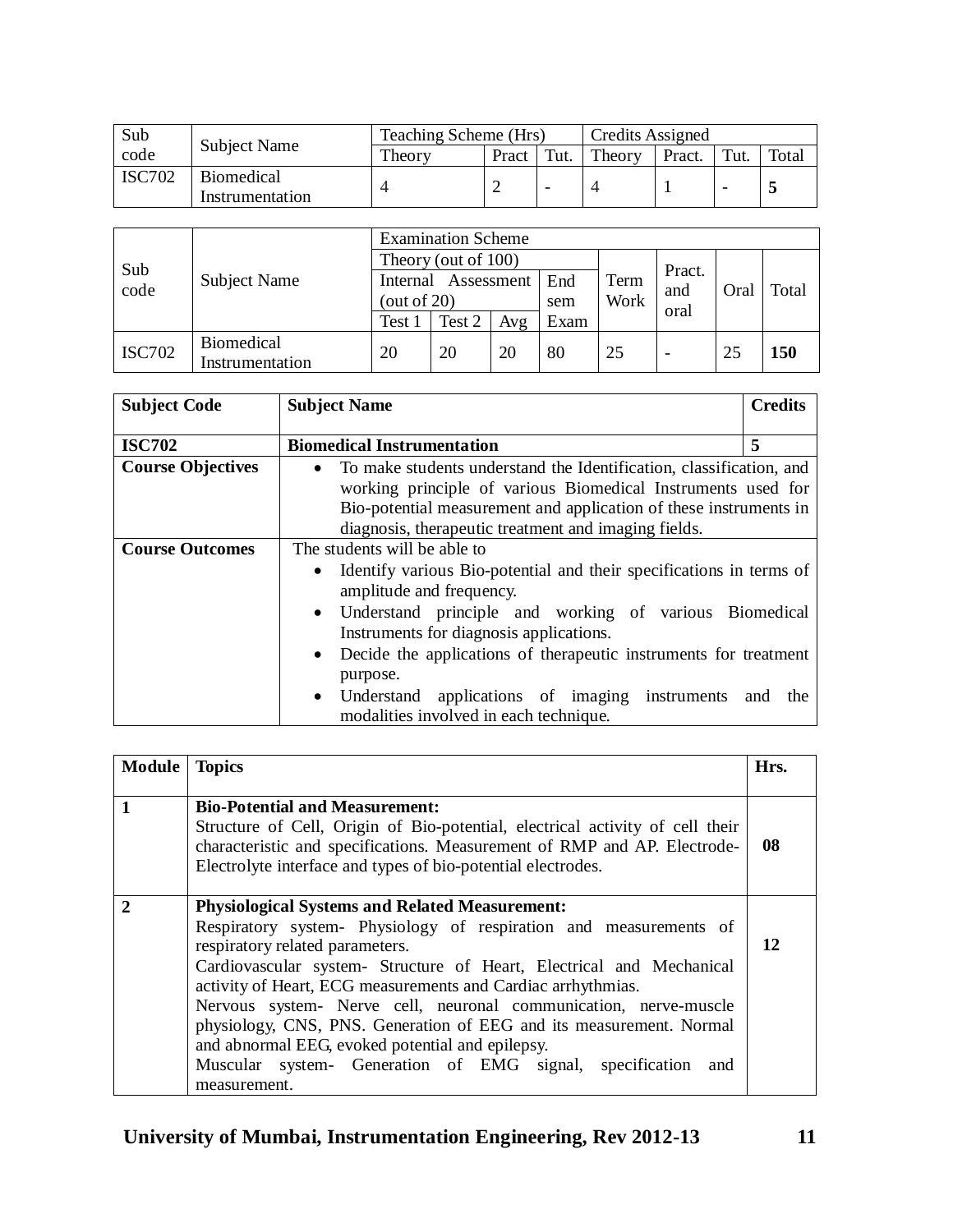|                         | Design of ECG amplifier.                                                                                                                                                                                                                                                                                                      |    |
|-------------------------|-------------------------------------------------------------------------------------------------------------------------------------------------------------------------------------------------------------------------------------------------------------------------------------------------------------------------------|----|
| 3                       | <b>Cardiovascular Measurement:</b><br>Blood Pressure- Direct and Indirect types, Blood Flow- Electromagnetic and<br>Ultrasonic types, Blood Volume- Types of Plethysmography. (Impedance,<br>Capacitive and Photoelectric), Cardiac Output- Flicks method, Dye-dilution<br>and Thermo-dilution type, Heart sound measurement. | 08 |
| $\overline{\mathbf{4}}$ | <b>Life support Instruments:</b><br>Pacemaker- Types of Pacemaker, mode of pacing and its application,<br>Defibrillator- AC and DC Defibrillators and their application, Heart Lung<br>machine and its application during surgery, Haemodialysis system and the<br>precautions to be taken during dialysis.                   | 08 |
| 5                       | <b>Imaging Techniques:</b>                                                                                                                                                                                                                                                                                                    |    |
|                         | X-Ray- Generation, X-ray tube and its control, X-ray machine and its<br>application, CT Scan- CT Number, Block Diagram, scanning system and<br>application, Ultrasound Imaging- Modes of scanning and their application,<br>MRI- Concepts and image generation, block diagram and its application.                            | 10 |
| 6                       | <b>Significance of Electrical Safety:</b>                                                                                                                                                                                                                                                                                     |    |
|                         | Physiological effects of electrical current, Shock Hazards from electrical<br>equipment and methods of accident prevention.                                                                                                                                                                                                   | 02 |

## \* **One Hospital Visit is recommended for imaging Instruments.**

## **List of Experiments:**

- Demonstration and working of instruments like EMG, EEG and ECG.
- Study of electrodes for various applications.
- To measure Blood pressure by indirect method.
- To study Pacemaker and various waveforms or Design and implement Pacemaker CKT.
- To study Defibrillator and voltage waveforms or Design and implement Defibrillator CKT.
- Design of ECG amplifier and testing of gain frequency response with weak input signal.
- To design and implement ECG signal conditioning circuits with different parameter.
- To design and implement EMG quantification Circuit.
- Testing and study of Hemodialysis, Heart/Lung machine models based.
- ECG simulation on PC.
- ECG Simulation using Microcontroller.

## **Theory Examination:**

- Question paper will comprise of 6 questions, each carrying 20 Marks.
- 2. Total 4 question need to be solved.
- 3. Question No. 1 will be compulsory and based on entire syllabus wherein sub questions of 4 to 5 marks will be asked.
- 4. Remaining questions will be mixed in nature.
- 5. In question paper weightage of each module will be proportional to number of respective lecture hours as mentioned in the syllabus.

## **University of Mumbai, Instrumentation Engineering, Rev 2012-13 12**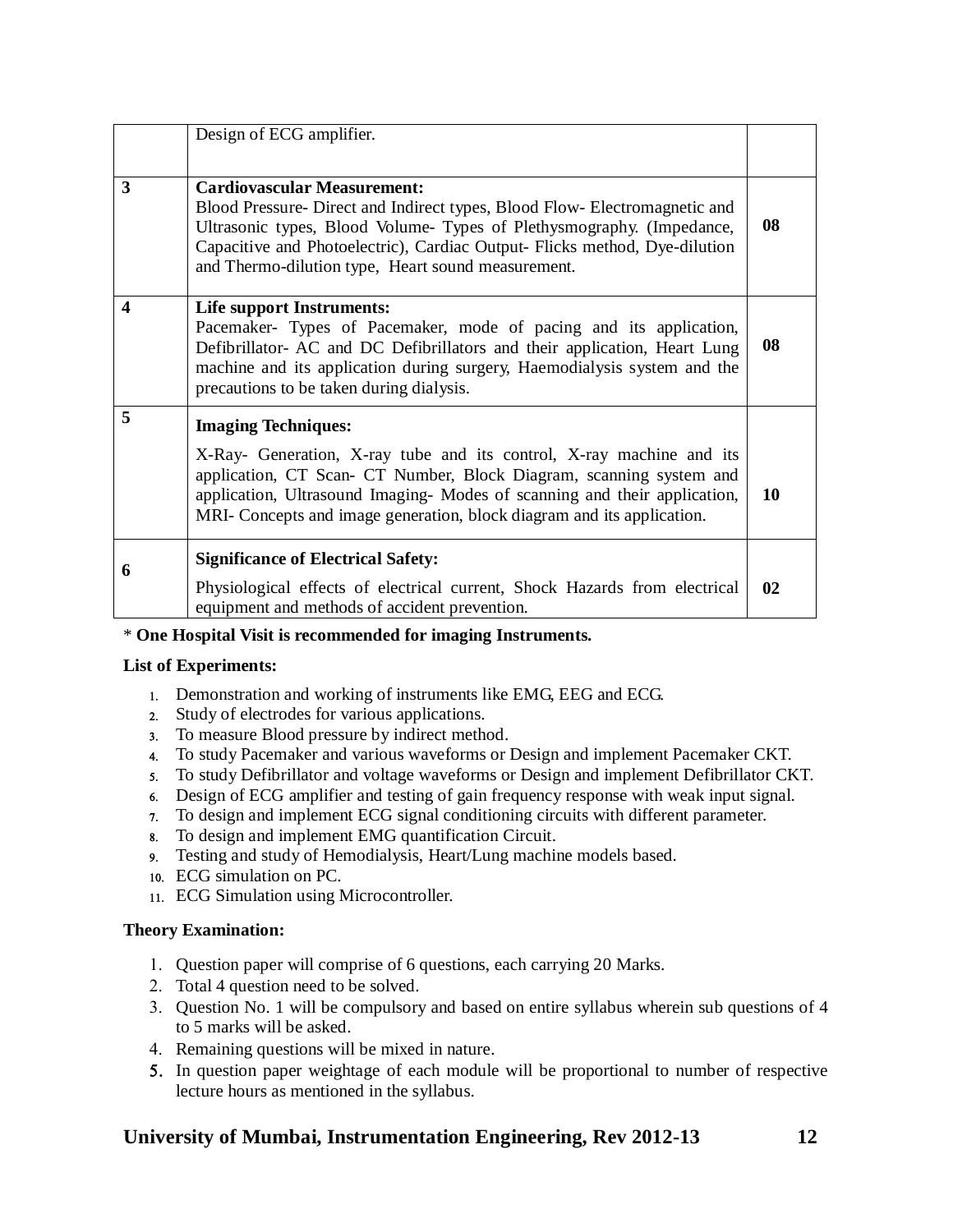## **Practical/Oral Examination**:

Oral examination will be based on entire syllabus and experiments performed.

## **Term Work:**

| Term work shall consist of minimum eight experiments.        |                       |
|--------------------------------------------------------------|-----------------------|
| The distribution of marks for term work shall be as follows: |                       |
| Laboratory work (Experiments)                                | $\therefore$ 10 Marks |
| Laboratory work (Assignments / journal)                      | $\therefore$ 10 Marks |
| Attendance (Theory and Practical)                            | $: 05$ Marks          |

The final certification and acceptance of term work ensures the satisfactory performance of laboratory work and minimum passing in the term work.

## **Assessment:**

Internal Assessment consists of two tests out of which, one should be compulsory class test (on minimum 02 Modules) and the other is either a class test or assignment on live problems or course project.

End Semester Examination: Some guidelines for setting the question papers are as, six questions to be set each of 20 marks, out of these any four questions to be attempted by students. Minimum 80% syllabus should be covered in question papers of end semester examination.

## **Text Books:**

- 1. Leslie Cromwell, "Biomedical Instrumentation and Measurements", 2<sup>nd</sup> Edition, Pearson Education, 1980.
- 2. John G. Webster, "Medical Instrumentation", John Wiley and Sons, 4<sup>th</sup> edition, 2010.
- 3. R. S. Khandpur, "Biomedical Instrumentation", TMH, 2004

- 1. Richard Aston, "Principles of Biomedical Instrumentation and Instruments", PH, 1991.
- 2. Joseph J. Carr and John M. Brown, "Introduction to Biomedical Equipment Technology", PHI/Pearson Education, 4<sup>th</sup> edition, 2001.
- 3. John E Hall, Gyton's Medical Physiology, 12<sup>th</sup> edition, 2011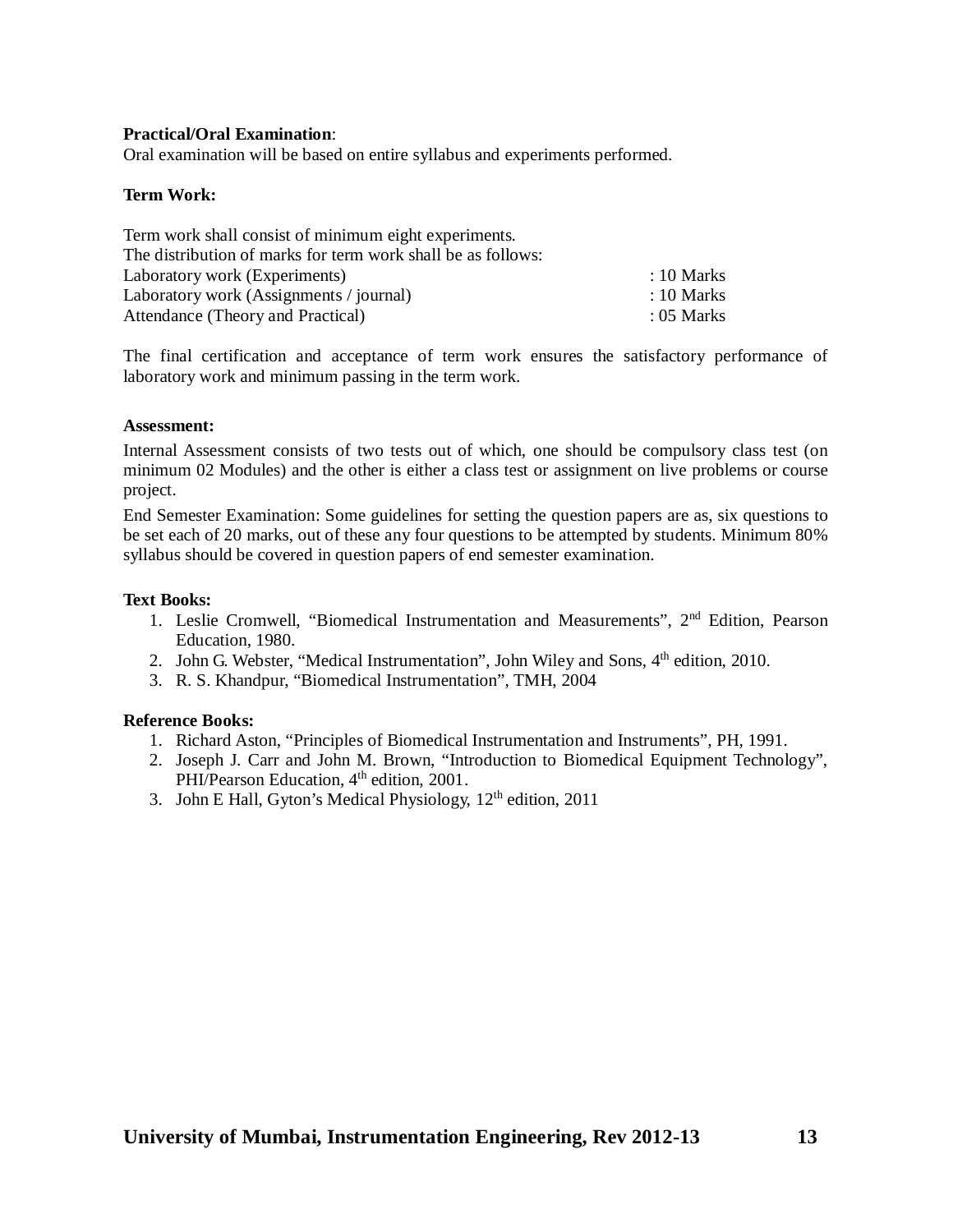| Sub           |                                   | Teaching Scheme (Hrs) |        |      | <b>Credits Assigned</b> |        |      |       |
|---------------|-----------------------------------|-----------------------|--------|------|-------------------------|--------|------|-------|
| code          | <b>Subject Name</b>               | Theory                | Pract. | Tut. | Theory                  | Pract. | Tut. | Total |
| <b>ISC703</b> | Advanced<br><b>Control System</b> |                       |        |      |                         |        |      |       |

|               |                    |         | <b>Examination Scheme</b>                |      |      |             |              |               |                          |       |
|---------------|--------------------|---------|------------------------------------------|------|------|-------------|--------------|---------------|--------------------------|-------|
|               | Subject Name       |         | Theory(out of 100)                       |      |      |             |              |               |                          |       |
| Sub<br>code   |                    |         | Assessment<br>Internal<br>(out of $20$ ) |      |      | End         | Term<br>Work | Pract.<br>and | Oral                     | Total |
|               |                    |         | Test 1                                   | Test | Avg. | sem<br>Exam |              | oral          |                          |       |
| <b>ISC703</b> | Advanced<br>System | Control | 20                                       | 20   | 20   | 80          | 25           | 25            | $\overline{\phantom{0}}$ | 150   |

| <b>Subject Code</b>    | <b>Subject Name</b>                                                                                 | <b>Credits</b> |
|------------------------|-----------------------------------------------------------------------------------------------------|----------------|
| <b>ISC703</b>          | <b>Advanced Control system</b>                                                                      | 5              |
| Course                 | To make students understand the concept of non-linear control,                                      |                |
| <b>Objectives</b>      | Internal Model Control and Optimal Control.                                                         |                |
|                        | To Study the stability of Non Linear and Linear systems.<br>$\bullet$                               |                |
| <b>Course Outcomes</b> | The Students will be able to                                                                        |                |
|                        | Linearize the non linear physical systems.                                                          |                |
|                        | Study the non-linear system behavior by phase plane and describing<br>$\bullet$<br>function methods |                |
|                        | Study the stability of linear and nonlinear systems by Lyapunov<br>$\bullet$<br>method.             |                |
|                        | Design IMC with Uncertainty and Disturbances.                                                       |                |

| <b>Module</b> | <b>Content</b>                                                                                                                                                                                                                                                                                                                                                                                                                                | <b>Hours</b> |
|---------------|-----------------------------------------------------------------------------------------------------------------------------------------------------------------------------------------------------------------------------------------------------------------------------------------------------------------------------------------------------------------------------------------------------------------------------------------------|--------------|
| Prerequisite  | Modeling of linear systems, Simulation of system, System stability<br>through transient response and frequency response techniques.<br>Superposition theorem for differentiating linear and nonlinear systems.                                                                                                                                                                                                                                |              |
|               | <b>Introduction</b><br>Norms for Signals and Systems, Input-Output relationships,<br><b>Nonlinear Control Systems</b><br>Definition of nonlinear systems, Difference between linear and<br>nonlinear systems, characteristics of nonlinear systems, Common<br>physical nonlinearities<br><b>Linearization Methods</b><br>Jacobian Linearization, Concept of relative degree, Feedback<br>linearization for systems with no internal dynamics. | 8            |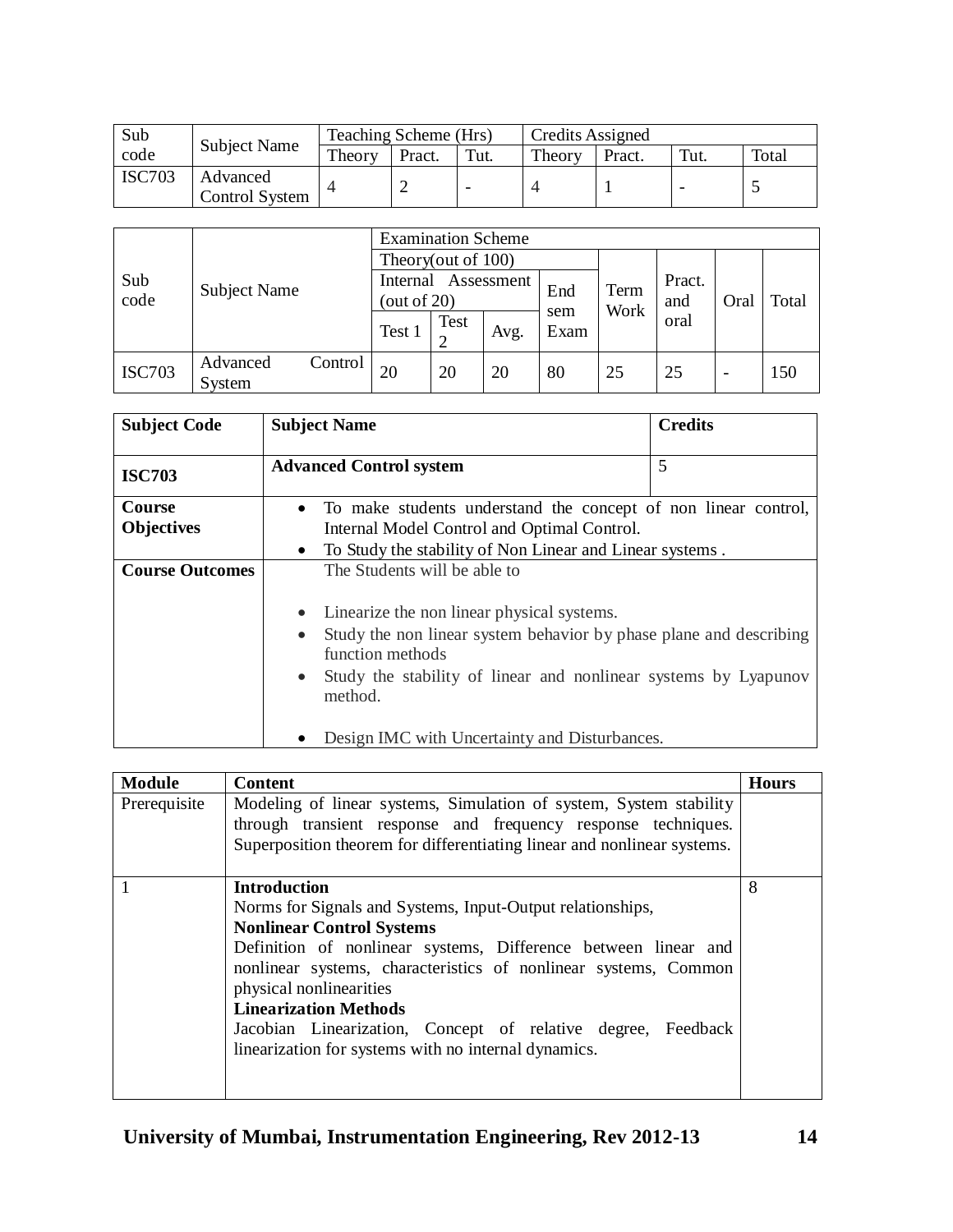| 2. | <b>Phase-plane Analysis</b><br>Phase-plane Analysis, Basic concepts, phase-trajectories, phase<br>portrait, Constructing phase portraits-Analytical Methods, Graphical<br>Method - Delta Method, Determining Time from Phase Portraits,<br>Singular points and their classification, limit cycles and behavior of<br>limit cycles. | 10             |
|----|------------------------------------------------------------------------------------------------------------------------------------------------------------------------------------------------------------------------------------------------------------------------------------------------------------------------------------|----------------|
| 3. | <b>Describing Function Analysis</b><br>Describing Function Fundamentals, Describing Functions<br>- of<br>saturation, dead zone, relay and their combinations, Stability analysis<br>of nonlinear systems via describing function method.                                                                                           | 8              |
| 4. | <b>Lyapunov Stability Analysis</b><br>Stability of equilibria, Asymptotic stability graphically, Lyapunov<br>stability theorems, Stability analysis of linear systems, Construction of<br>Lyapunov functions using Krasovskii method and variable gradient<br>method.                                                              | 10             |
| 5. | <b>Internal Model Control</b><br>Introduction to Model-Based Control, Open loop controller Design,<br>Model Uncertainty and Disturbances, Development of IMC structure,<br><b>IMC-Based PID Controller Design</b>                                                                                                                  | 8              |
| 6  | <b>Optimal Control</b><br>Continuous<br>Problem<br>Formulation,<br>linear<br>regulator<br>problem<br>(LQR), Solution via Control Algebraic Riccati Equation (CARE)                                                                                                                                                                 | $\overline{4}$ |

## **List of Laboratory Experiments**

- Nonlinear Control System and Analysis
- a) Construct the trajectory for system represented by second order differential equation and for any initial condition by using Delta Method.
- b) Draw the trajectory for the system with nonlinear element relay, saturation, etc. for any initial condition and step input by using Delta Methods.
- c) Study behavior of limit cycle with the help of Vander Pol's equation.
- d) Derivation of DF for nonlinearities relay with saturation, relay with dead-zone, dead-zone and saturation etc.
- e) Investigate the stability of system with nonlinearities relay, saturation, dead-zone and existence of limit cycle using DF technique.
- Lyapunov Stability Analysis
- a) Verify Sylvester theorem for the definiteness of the Lyapunov Function.
- b) Determine the stability of the system and construct the Lyapunov function for Linear Time Invariant system.
- c) By using Krasovskii method determine the stability of the system and construct the Lyapunov function.
- d) By using Variable Gradient method determine the stability of the nonlinear system.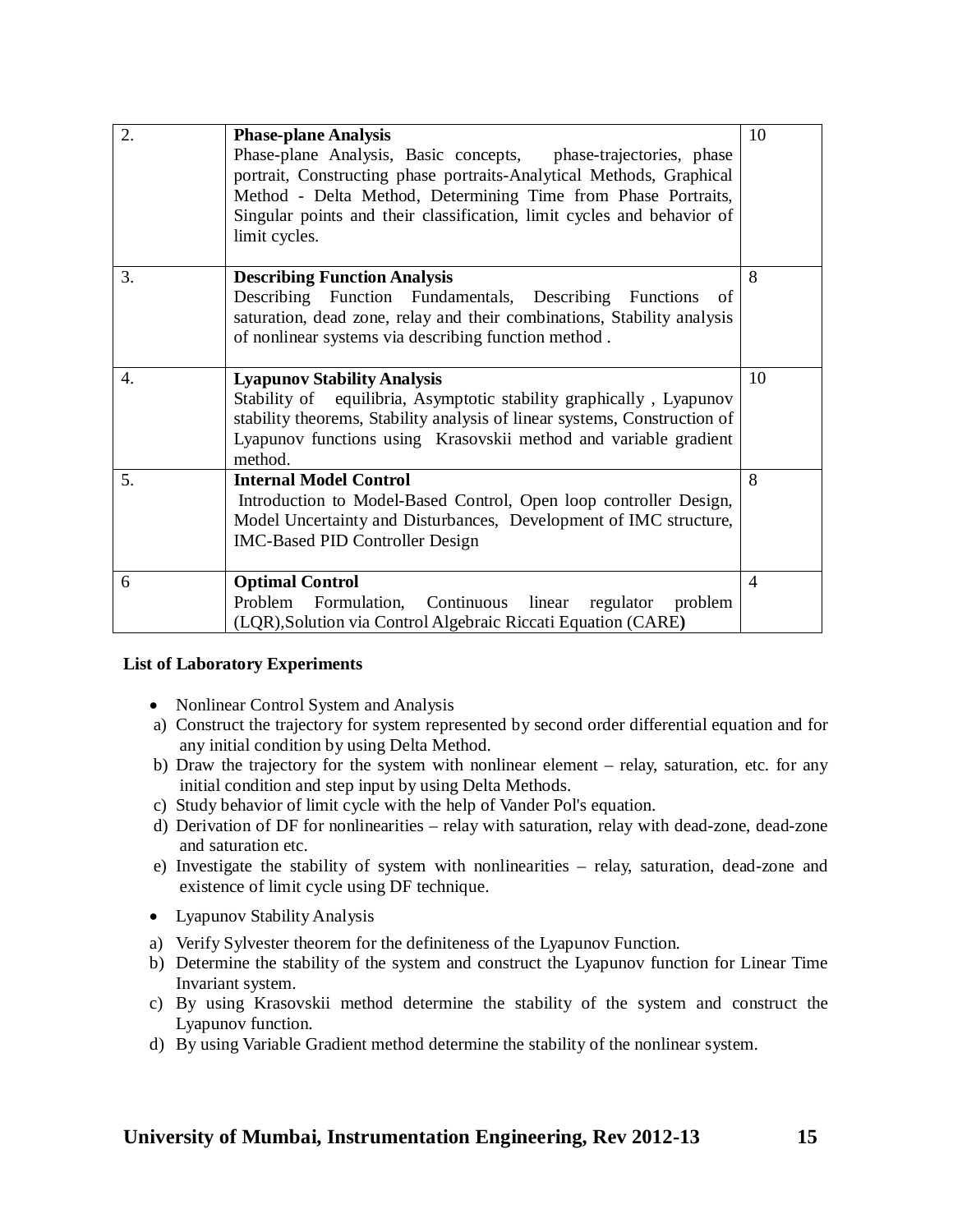- Internal Model Control
- a) Effect of filter tuning parameter on step response of the first and second order systems.
- b) Design of IMC controller for a system subject to step input.
- c) Design of IMC controller for a system subject to ramp input.
- d) Design of IMC based PID controller.
- e) Design of IMC controller for delay and non-minimum phase systems.
- Optimal Control
- a) Obtain control for the second order system using given Quadratic Function.
- b) Obtain control for the second order system via solution of Riccati Equation.

## **Theory Examination**:

- 1. Question paper will consist of total 6 questions carrying 20 marks each.
- 2. Only 4 questions need to be attempted.
- 3. Q.1 will be compulsory and based on the entire syllabus.
- 4. Remaining questions will be mixed in nature.
- 5. In question paper weightage of each module will be proportional to the number of respective lecture hours as mentioned in the syllabus.
- 6. No questions should be asked from the prerequisite module.

## **Term work:**

Term work consists of minimum eight experiments, two case studies and a written test. The distribution of the term work shall be as follows,

| Laboratory work (Experiments and Journal) | :15 $marks$ |
|-------------------------------------------|-------------|
| Test (at least one)                       | $:10$ marks |

The final certification and acceptance of term-work ensures the satisfactory performance of laboratory work and minimum passing in the term-work.

## **Assessment:**

Internal Assessment consists of two tests out of which, one should be compulsory class test (on minimum 02 Modules) and the other is either a class test or assignment on live problems or course project.

End Semester Examination: Some guidelines for setting the question papers are as, six questions to be set each of 20 marks, out of these any four questions to be attempted by students. Minimum 80% syllabus should be covered in question papers of end semester examination.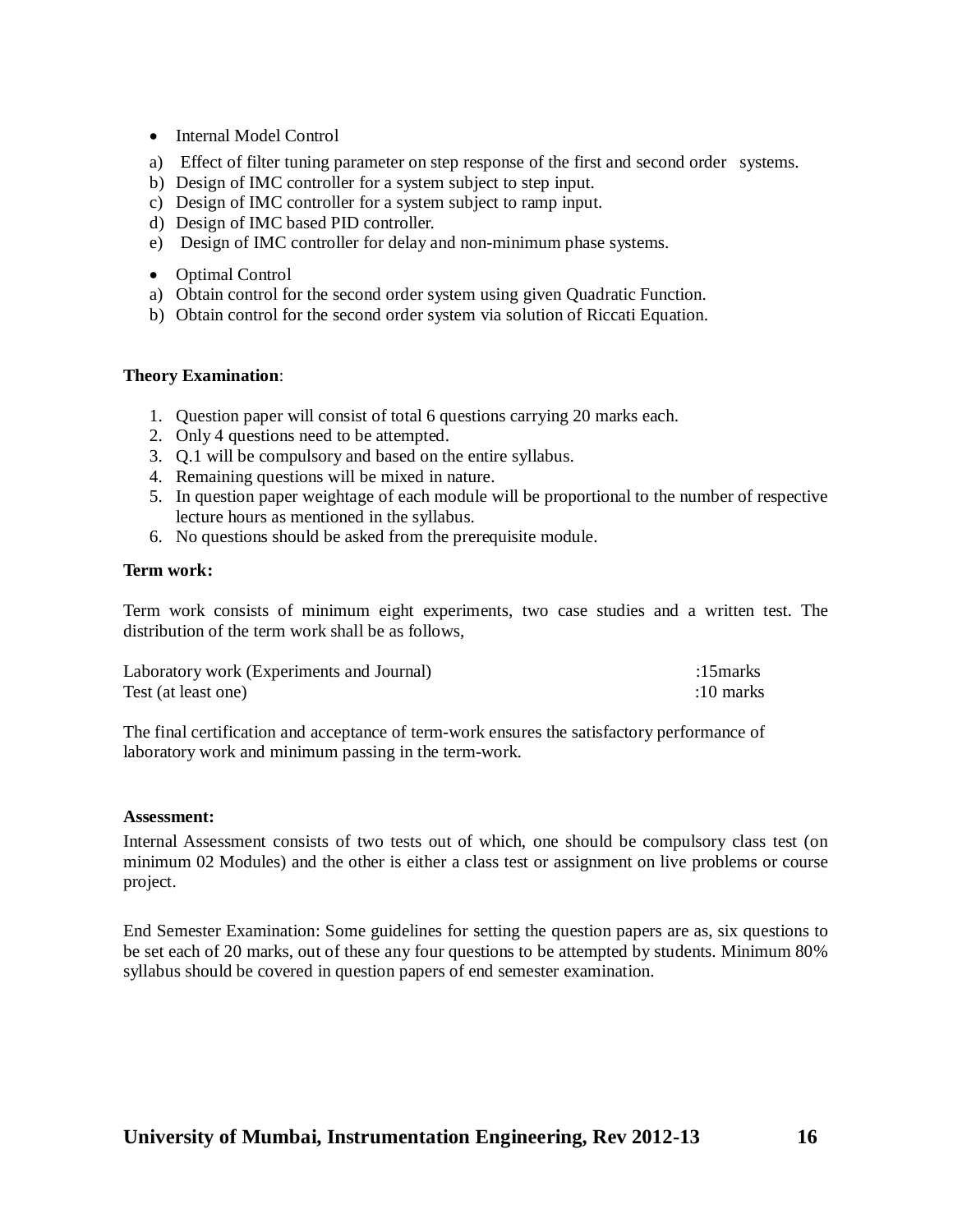## **Text Books:**

- K. Ogata, *Modern Control Engineering,* Prentice Hall of India, 4th edition, 2002.
- I. J. Nagrath and M. Gopal, *Control System Engineering,* 3rd Edition, New Age International (P) Ltd., Publishers - 2000.

- 1. Slotine, Li "Applied Nonlinear Control"
- 2. M. Gopal, "Modern Control System Theory", Wiley Eastern Ltd., New Delhi.
- 3. John Doyle, Bruce Francis, Allen Tannenbaum, "Feedback Control Theory".
- 4. Pierre R. Belanger, "Control Engineering" Saunders college Publishing.
- 5. Donald E. Kirk, "Optimal Control Theory- An Introduction,".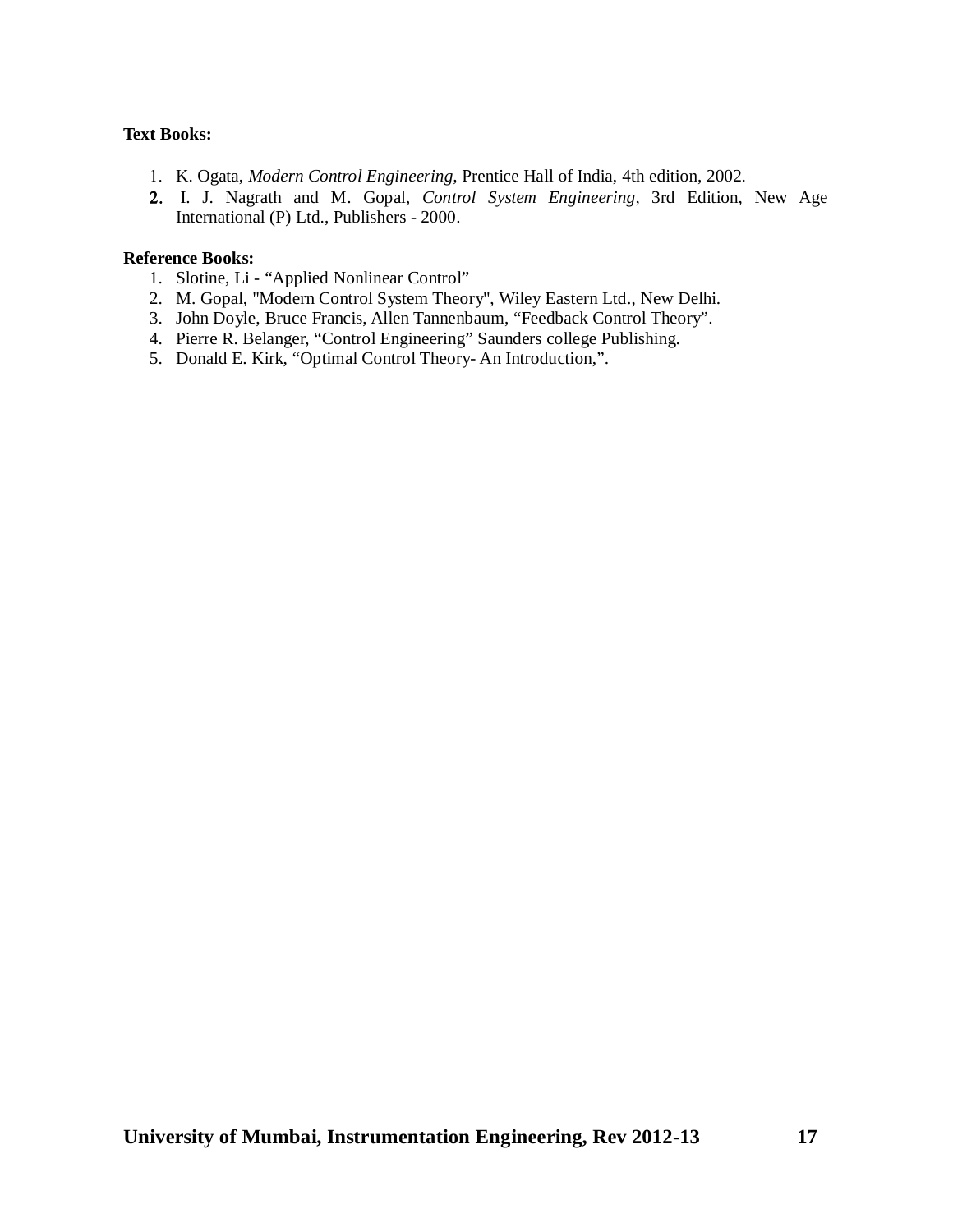| Sub           |                              | Teaching Scheme (Hrs) |        |      | Credits Assigned |        |                          |       |
|---------------|------------------------------|-----------------------|--------|------|------------------|--------|--------------------------|-------|
| code          | <b>Subject Name</b>          | Theory                | Pract. | Tut. | Theory           | Pract. | Tut.                     | Total |
| <b>ISC704</b> | <b>Process</b><br>Automation |                       |        |      |                  |        | $\overline{\phantom{0}}$ |       |

|               |                           | <b>Examination Scheme</b> |      |            |             |      |        |      |       |
|---------------|---------------------------|---------------------------|------|------------|-------------|------|--------|------|-------|
|               |                           | Theory(out of 100)        |      |            |             |      |        |      |       |
| Sub           | <b>Subject Name</b>       | Internal                  |      | Assessment | End         | Term | Pract. |      |       |
| code          |                           | (out of $20$ )            |      |            |             | Work | and    | Oral | Total |
|               |                           | Test 1                    | Test | Avg.       | sem<br>Exam |      | oral   |      |       |
|               |                           |                           |      |            |             |      |        |      |       |
| <b>ISC704</b> | <b>Process Automation</b> | 20                        | 20   | 20         | 80          | 25   |        | 25   | .50   |

| <b>Subject Code</b>      | <b>Subject Name</b>                                                                                                                                                                                                                                                                                                                                                                                                                                                                                                                                                                                                                                                                                                                          | <b>Credits</b> |
|--------------------------|----------------------------------------------------------------------------------------------------------------------------------------------------------------------------------------------------------------------------------------------------------------------------------------------------------------------------------------------------------------------------------------------------------------------------------------------------------------------------------------------------------------------------------------------------------------------------------------------------------------------------------------------------------------------------------------------------------------------------------------------|----------------|
| <b>ISC704</b>            | <b>Process Automation</b>                                                                                                                                                                                                                                                                                                                                                                                                                                                                                                                                                                                                                                                                                                                    | 5              |
| <b>Course Objectives</b> | To make the students understand the fundamentals of automation<br>$\bullet$<br>and various automation systems used in industry such as PLC, DCS,<br>and SCADA. Students should understand the working of these<br>systems and should be able to determine hardware and software<br>requirements of PLC, DCS and SCADA. They should further<br>understand how to design any application based on these systems.<br>Also they should understand the requirements of safety and design<br>safety instrumented systems.                                                                                                                                                                                                                          |                |
| <b>Course Outcomes</b>   | The students will be able to<br>Define<br>automation, it's importance,<br>expectations<br>automation and applications in industry.<br>Understand working of PLC, I/O modules of PLC, Programming<br>languages and instructions of PLC, design PLC based application<br>by proper selection and sizing criteria, developing GUI and ladder<br>program.<br>Understand evolution and architecture of DCS, hierarchical<br>control in DCS, programming DCS through function Block<br>Diagram (FBD) method.<br>SCADA architecture, communication in SCADA, develop any<br>application based on SCADA along with GUI using SCADA<br>software.<br>Understand the need of SIS, risk reduction methods, evaluation<br>of SIL(Safety Integrity Levels) | from           |

| <b>Module</b>   Topics |                                                                                                                                                                                                                                           | Hrs. |
|------------------------|-------------------------------------------------------------------------------------------------------------------------------------------------------------------------------------------------------------------------------------------|------|
|                        | <b>Automation Fundamentals</b><br>Automation and its importance, automation applications, expectations of<br>automation. Process and factory automation.<br>Types of plant and control – categories in industry, open loop and close loop | 04   |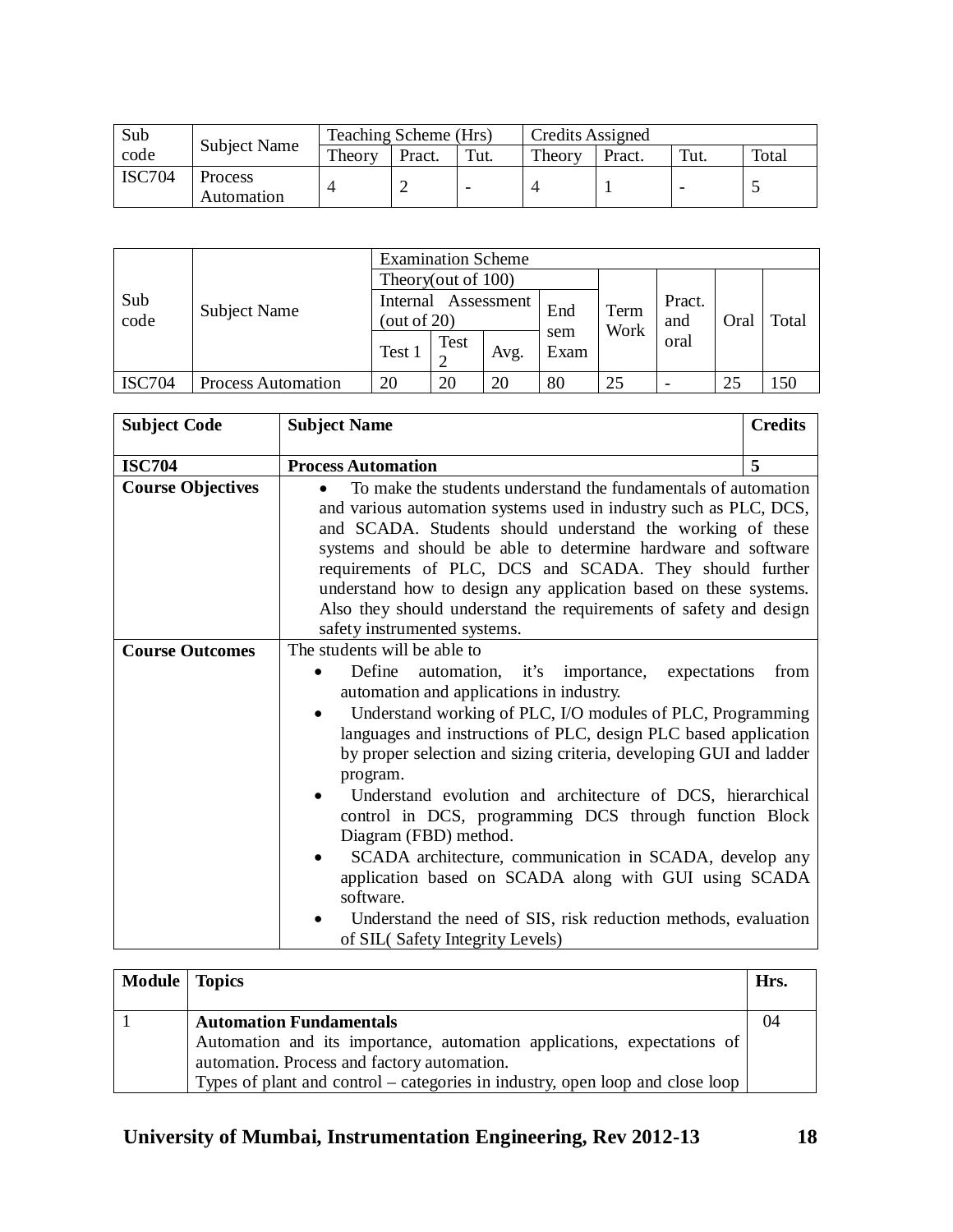|                | control functions, continuous processes, discrete processes, and mixed                                                                             |    |
|----------------|----------------------------------------------------------------------------------------------------------------------------------------------------|----|
|                | processes.                                                                                                                                         |    |
|                | Automation hierarchy - large control system hierarchy, data quantity $\&$                                                                          |    |
|                | quality and hierarchical control.                                                                                                                  |    |
|                | Control system architecture – evolution and current trends, comparison of                                                                          |    |
|                | different architectures.                                                                                                                           |    |
| $\overline{2}$ | <b>Programmable Logic Controller</b>                                                                                                               | 14 |
|                | <b>Hardware</b>                                                                                                                                    |    |
|                | Evolution of PLC, Definition, functions of PLC, Advantages, Architecture,                                                                          |    |
|                | working of PLC, Scan time, Types & Specifications.                                                                                                 |    |
|                | DI-DO-AI-AO examples and ratings, I/O modules, local and remote I/O                                                                                |    |
|                | expansion, special purpose modules, wiring diagrams of different I/O                                                                               |    |
|                | modules, communication modules,                                                                                                                    |    |
|                | Memory & addressing- memory organization (system memory<br>and                                                                                     |    |
|                | application memory), I/O addressing, hardware to software interface.                                                                               |    |
|                | <b>Software</b>                                                                                                                                    |    |
|                | Development of Relay Logic Ladder Diagram, introduction to PLC                                                                                     |    |
|                | Programming, programming devices, IEC standard PLC programming                                                                                     |    |
|                | languages, LD programming- basic LD instructions, PLC Timers and                                                                                   |    |
|                | Counters: Types and examples, data transfer $\&$ program control instructions,                                                                     |    |
|                | advanced PLC instructions, PID Control using PLC.<br>Case study:                                                                                   |    |
|                | PLC selection and configuration for any one process applications.                                                                                  |    |
| 3              | <b>Distributed Control System (DCS)</b>                                                                                                            | 12 |
|                | Introduction to DCS. Evolution of DCS, DCS flow sheet symbols,                                                                                     |    |
|                | architecture of DCS. Controller, Input and output modules, Communication                                                                           |    |
|                | module, data highway, local I/O bus, Workstations, Specifications of DCS.                                                                          |    |
|                | Introduction of Hierarchical control of memory: Task listing, Higher and                                                                           |    |
|                | Lower computer level task.                                                                                                                         |    |
|                | Supervisory computer tasks DCS configuration. Supervisory computer                                                                                 |    |
|                | functions, Control techniques, Supervisory Control Algorithm. DCS &                                                                                |    |
|                | Supervisory computer displays, advanced control Strategies, computer                                                                               |    |
|                | interface with DCS.                                                                                                                                |    |
|                | DCS. System integration with PLCs computer: HMI, Man machine                                                                                       |    |
|                | interface sequencing, Supervisory control, and integration with PLC,<br>personal computers and direct I/O, serial linkages, network linkages, link |    |
|                | between networks.                                                                                                                                  |    |
|                | Introduction to DCS Programming, Function Block Diagram method for                                                                                 |    |
|                |                                                                                                                                                    |    |
|                |                                                                                                                                                    |    |
|                | DCS programming.                                                                                                                                   |    |
| 4              | <b>Supervisory Control and Data Acquisition (SCADA)</b>                                                                                            | 10 |
|                |                                                                                                                                                    |    |
|                | SCADA introduction, brief history of SCADA, elements of SCADA.                                                                                     |    |
|                | Features of SCADA, MTU- functions of MTU, RTU- Functions of RTU,                                                                                   |    |
|                | Protocol Detail<br>SCADA as a real time system Communications in SCADA- types &                                                                    |    |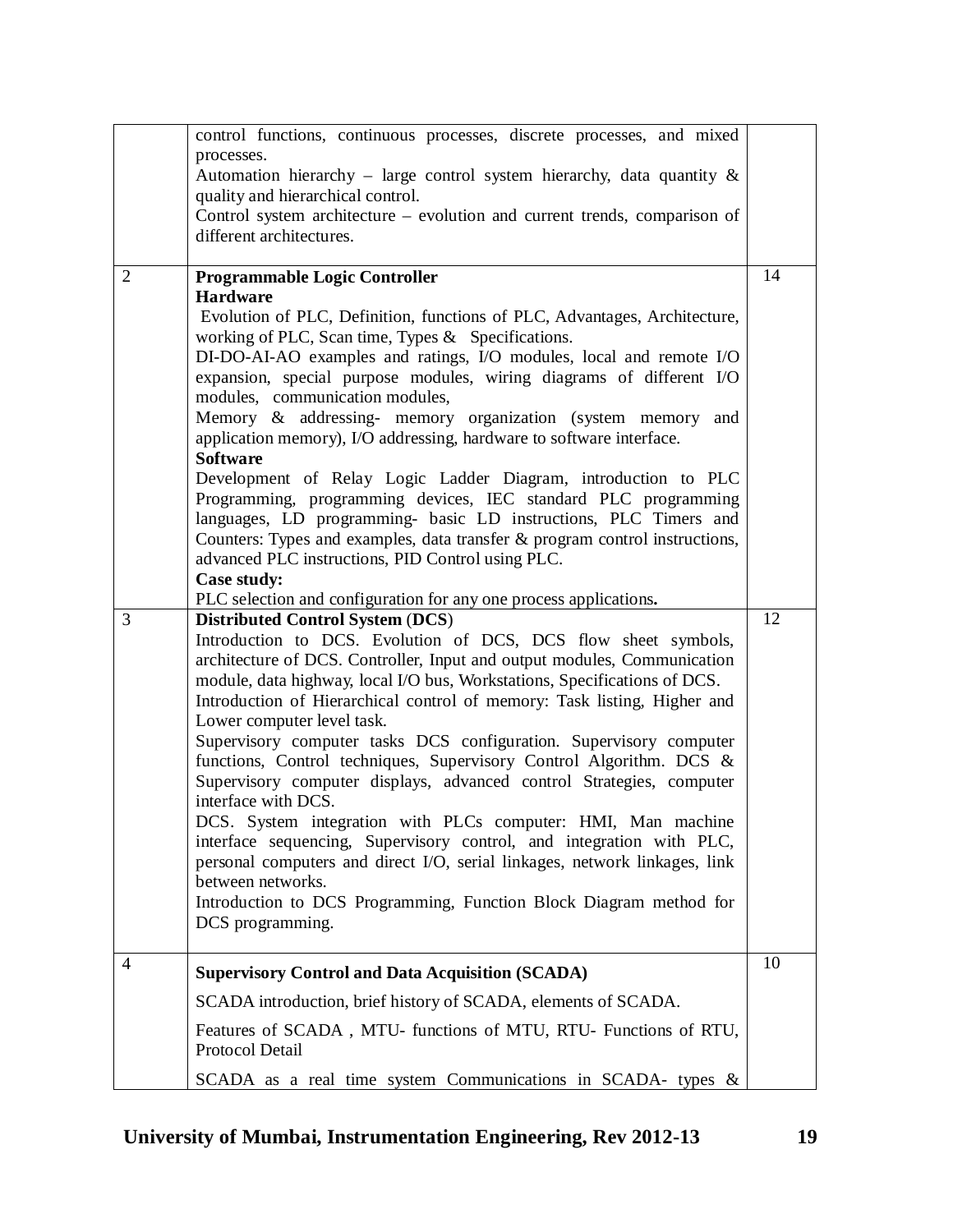|   | methods used, components, Protocol structure and Mediums used for<br>communications<br>SCADA Development for any one typical application<br>Programming for GUI development using SCADA software.                                                                                              |    |
|---|------------------------------------------------------------------------------------------------------------------------------------------------------------------------------------------------------------------------------------------------------------------------------------------------|----|
| 5 | Database and Alarm Management, MES, ERP<br>Database management,<br>Philosophies of Alarm Management, Alarm reporting, types of alarms<br>generated and acceptance of alarms.<br>MES, Integration with enterprise system.                                                                       | 04 |
| 6 | <b>Safety Instrumented System (SIS)</b><br>Need for safety instrumentation- risk and risk reduction methods, hazards<br>analysis. Process control systems and SIS.<br>Safety Integrity Levels (SIL) and availability. Introduction to the<br>international functional safety standard IEC61508 | 04 |

## **List of Experiments:**

- 1. Manipulation of sensor signals by the PLC to drive various end effectors such as pnematic/electric/hydraulic
- 2. 4 PLC programs for process control applications
- 3. DCS programming using Function block diagram method
- 4. GUI development for any one application using SCADA software.

## **Theory Examination:**

- 1. Question paper will comprise of 6 questions, each carrying 20 Marks.
- 2. Total 4 question need to be solved.
- 3. Question No. 1 will be compulsory and based on entire syllabus wherein sub questions of 4 to 5 marks will be asked.
- 4. Remaining questions will be mixed in nature.
- 5. In question paper weightage of each module will be proportional to number of respective lecture hours as mentioned in the syllabus.

## **Oral Examination:**

Oral examination will be based on entire subject

## **Term Work:**

Term work shall consists of minimua 4 experiments and four assignments.

| The distribution of marks for term work shall be as follows: |  |
|--------------------------------------------------------------|--|
|--------------------------------------------------------------|--|

| Laboratory work (Experiments)        | $: 10$ Marks          |
|--------------------------------------|-----------------------|
| Laboratory work (programs / journal) | $\therefore$ 10 Marks |
| Attendance (Theory and Practical)    | $: 05$ Marks          |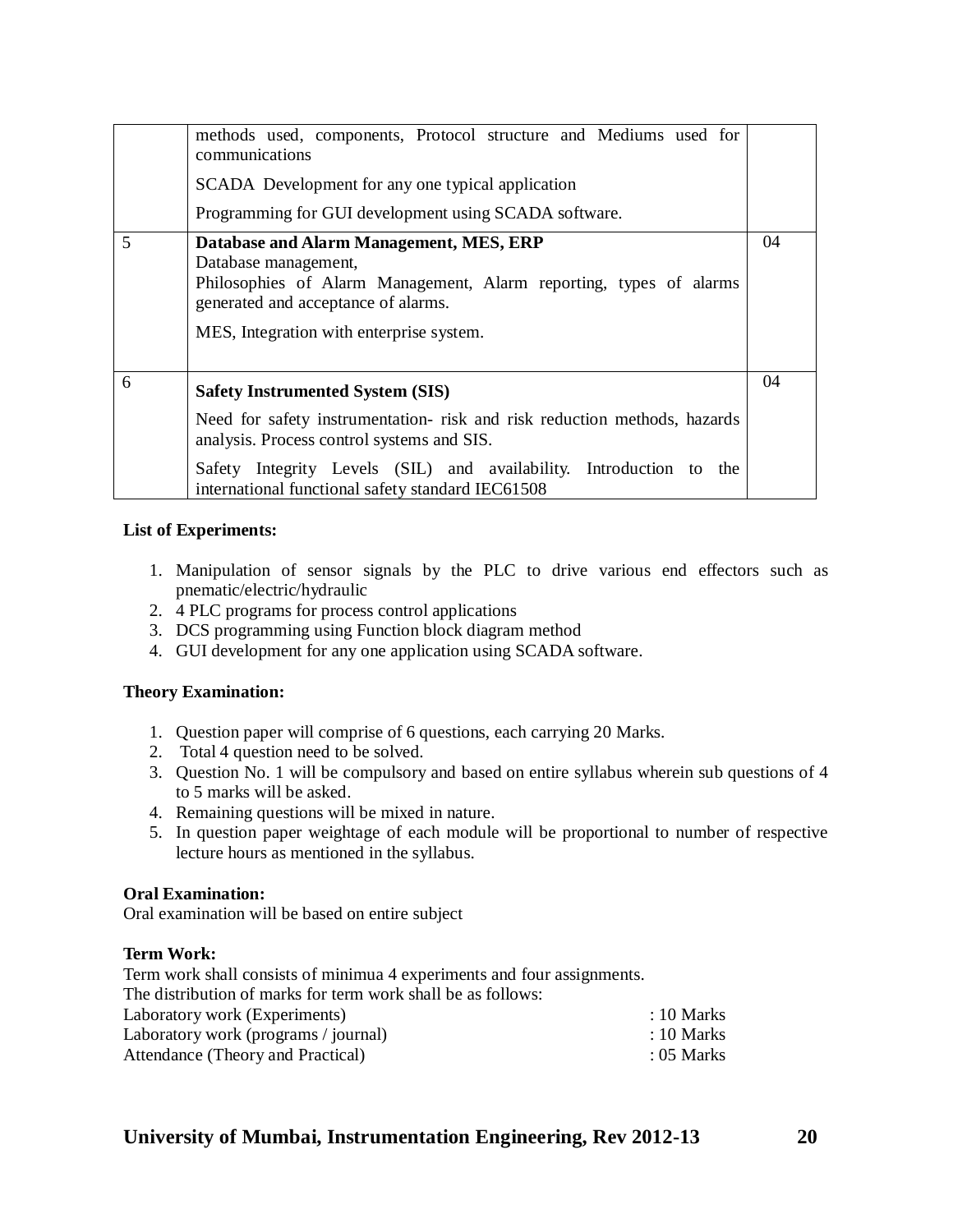The final certification and acceptance of term work ensures the satisfactory performance of laboratory work and minimum passing in the term work.

#### **Assessment:**

Internal Assessment consists of two tests out of which, one should be compulsory class test (on minimum 02 Modules) and the other is either a class test or assignment on live problems or course project.

End Semester Examination: Some guidelines for setting the question papers are as, six questions to be set each of 20 marks, out of these any four questions to be attempted by students. Minimum 80% syllabus should be covered in question papers of end semester examination.

#### **Text Books:**

1 Samuel M. Herb , " Understanding Distributed Processor Systems for Control", ISA Publication.

- 2. Thomas Hughes, "Programmable Logic Controller", ISA Publication.
- 3. Stuart A. Boyer, "SCADA supervisory control and data acquisition", ISA Publication.
- 4. Gruhn and Cheddie, "Safety Shutdown Systems" ISA, 1998,

- 1. Poppovik Bhatkar, "Distributed Computer Control for Industrial Automation", Dekkar Publication.
- 2. S.K.Singh, "Computer Aided Process Control", Prentice Hall of India.
- 3. Krishna Kant, "Computer Based Process Control", Prentice Hall of India
- 4. N.E. Battikha, "The Management of Control System: Justification and Technical Auditing", ISA.
- 5. Gary Dunning, "Introduction to Programmable Logic controller", Thomas Learning, edition, 2001.
- 6. John. W.Webb, Ronald A Reis, "Programmable Logic Controllers Principles and Applications", 3<sup>rd</sup> edition, Prentice Hall Inc., New Jersey, 1995.
- 7. Bela G. Liptak "Instrument engineers handbook- Process control" Chilton book company- 3<sup>rd</sup> edition.
- 8. D.J. Smith & K.G.L. Simpson, "Functional Safety: A Straightforward Guide to IEC61508 and Related Standards", *-*Butterworth-Heinemann Publications.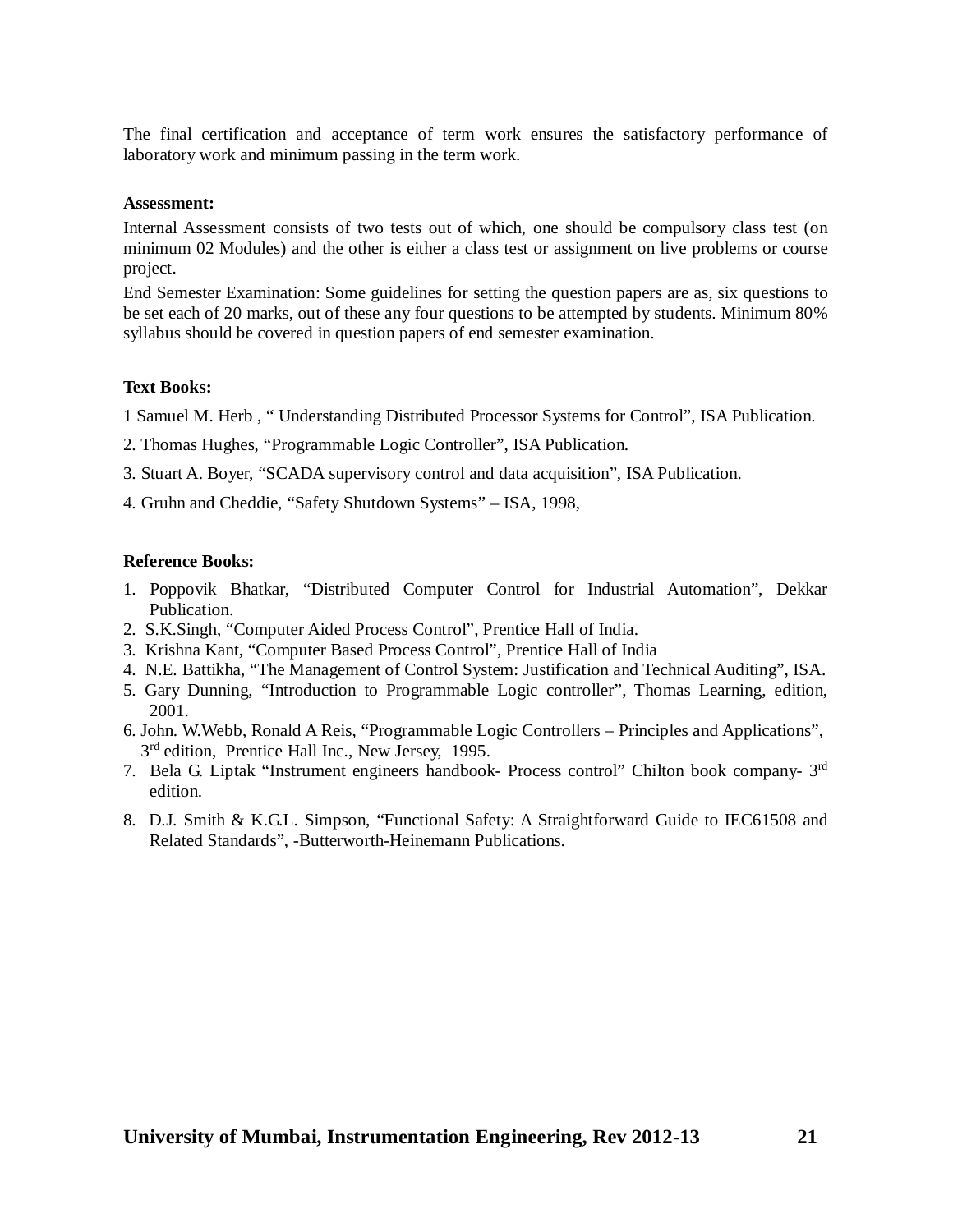| Sub            | <b>Subject Name</b>                    |        | Teaching Scheme (Hrs) |                          | Credits Assigned |        |                          |       |  |
|----------------|----------------------------------------|--------|-----------------------|--------------------------|------------------|--------|--------------------------|-------|--|
| code           |                                        | Theory | Pract.                | Tut.                     | Theory           | Pract. | Tut.                     | Total |  |
| <b>ISE7051</b> | Advanced<br>Embedded<br><b>Systems</b> | 4      | ∸                     | $\overline{\phantom{a}}$ |                  |        | $\overline{\phantom{0}}$ | J     |  |

|                |                                        | <b>Examination Scheme</b>             |      |      |                     |    |                          |      |       |
|----------------|----------------------------------------|---------------------------------------|------|------|---------------------|----|--------------------------|------|-------|
|                |                                        | Theory(out of 100)                    |      |      |                     |    |                          |      |       |
| Sub<br>code    | <b>Subject Name</b>                    | Assessment<br>Internal<br>(out of 20) |      |      | Term<br>End<br>Work |    | Pract.<br>and            | Oral | Total |
|                |                                        | Test 1                                | Test | Avg. | sem<br>Exam         |    | oral                     |      |       |
| <b>ISE7051</b> | Embedded<br>Advanced<br><b>Systems</b> | 20                                    | 20   | 20   | 80                  | 25 | $\overline{\phantom{a}}$ | 25   | 150   |

| <b>Subject Code</b>      | <b>Subject Name</b>                                                                                                                                                                  | <b>Credits</b> |
|--------------------------|--------------------------------------------------------------------------------------------------------------------------------------------------------------------------------------|----------------|
| <b>ISE7051</b>           | <b>Advanced Embedded systems</b>                                                                                                                                                     | 5              |
| <b>Course Objectives</b> | • To make students understand the 32bit processors and<br>higher architectures and configuration.<br>• Use of Real Time systems and there design in<br>Instrumentation systems.      |                |
| <b>Course Outcomes</b>   | The students will be able to<br>• Designing using ARM processors<br>• Use Real time software for designing instrumentation<br>systems<br>• Design with configurable hardware systems |                |

| <b>Module</b> | <b>Topics</b>                                                                                                                                                                                                    | Hrs. |
|---------------|------------------------------------------------------------------------------------------------------------------------------------------------------------------------------------------------------------------|------|
|               | <b>ARM Processor</b><br>Introduction to ARM7 & ARM9 Architecture<br>ARM 7: ARM-THUMB mode, programming model, instruction set,<br>and programming.                                                               | 06   |
|               | LPC2148 architecture<br>Development tools for High level language-C, Device programming & ISP.<br>On-Chip Device peripherals<br>RTC programming<br>On-chip ADC programming for Signal Sampling<br>Watchdog timer | 15   |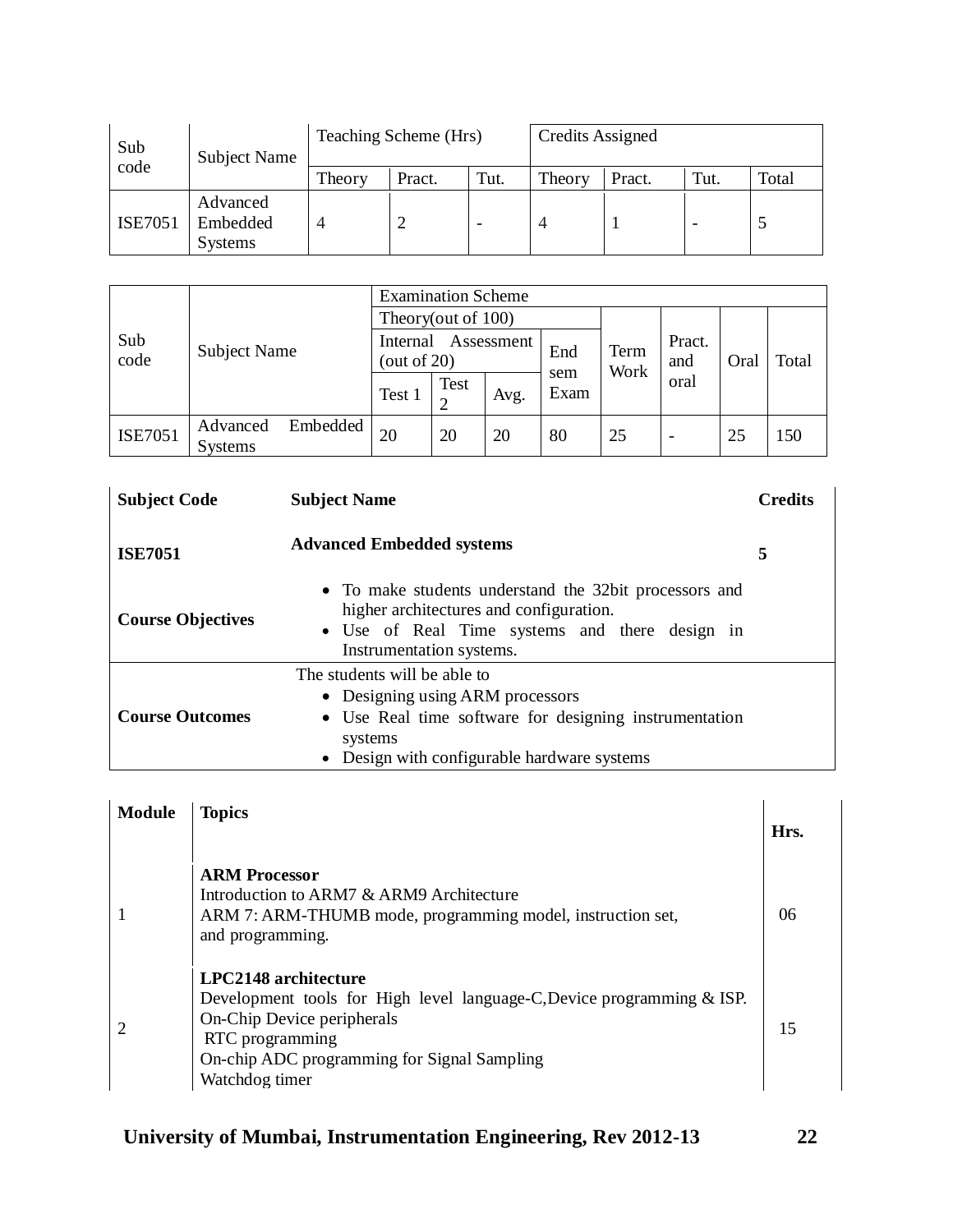|   | Timer programming-Timer / Capture mode                            |    |
|---|-------------------------------------------------------------------|----|
|   | Serial port programming for PC communication                      |    |
|   | PWM Signal generation                                             |    |
|   | Idle and Power down mode                                          |    |
|   | Interrupt handling                                                |    |
|   | Universal serial Bus                                              |    |
|   | Interfacing peripherals                                           |    |
|   | <b>System Design</b>                                              |    |
|   | Instrumentation System design with ARM processor                  |    |
| 3 | (Instrumentation Hardware design to be at Block level only)       | 06 |
|   | Eg: Data acquisition systems                                      |    |
|   | PID Heater controller etc                                         |    |
|   | <b>FreeRTOS</b>                                                   |    |
| 4 | FreeRTOS design, Task & Scheduler API's, Queue API, Semaphore API | 08 |
|   | <b>Software Timer API</b>                                         |    |
|   | <b>Designing with FreeRTOS</b>                                    |    |
| 5 | LPC2148 port and design using FreeRTOS                            | 08 |
|   | <b>Configurable Hardware</b>                                      |    |
|   | Introduction and Architecture of PAL, PLA, CPLD, FPGA.            |    |
|   | Comparison of above devices $\&$ application areas. Advantages of |    |
| 6 | above. Introduction to development tools. Project development     | 05 |
|   | cycle. Introduction of Hardware description Languages and its     |    |
|   | Features.                                                         |    |
|   | Introduction to ASIC, PSOC.                                       |    |

## **List of Experiments:**

2 application case studies,  $\&$  Experiments mentioned in the Unit 2  $\&$  4 above (Use of RTOS is recommended wherever applicable).

A seminar presented by a group of about three students on latest state-of-the-art technologies in Embedded systems: Processor families and trends, Embedded Devices like Digital Camera, Cruise Controller, Mobile phone, Smartcard based Applications & Systems, Point of Sale terminals, DVD Systems, CPLD, FPGA, VHDL, Verilog etc., Various RTOSs like VxWorks, RTLinux, pSOS, Handheld OS- Symbian etc., Selection criteria & development tools For various processors like Cortex-M3, ARM9.

## **Theory Examination:**

- 1. Question paper will comprise of 6 questions, each carrying 20 Marks.
- 2. Total 4 question need to be solved.
- 3. Question No. 1 will be compulsory and based on entire syllabus wherein sub questions of 4 to 5 marks will be asked.
- 4. Remaining questions will be mixed in nature.
- In question paper weight age of each module will be proportional to number of respective lecture hours as mentioned in the syllabus.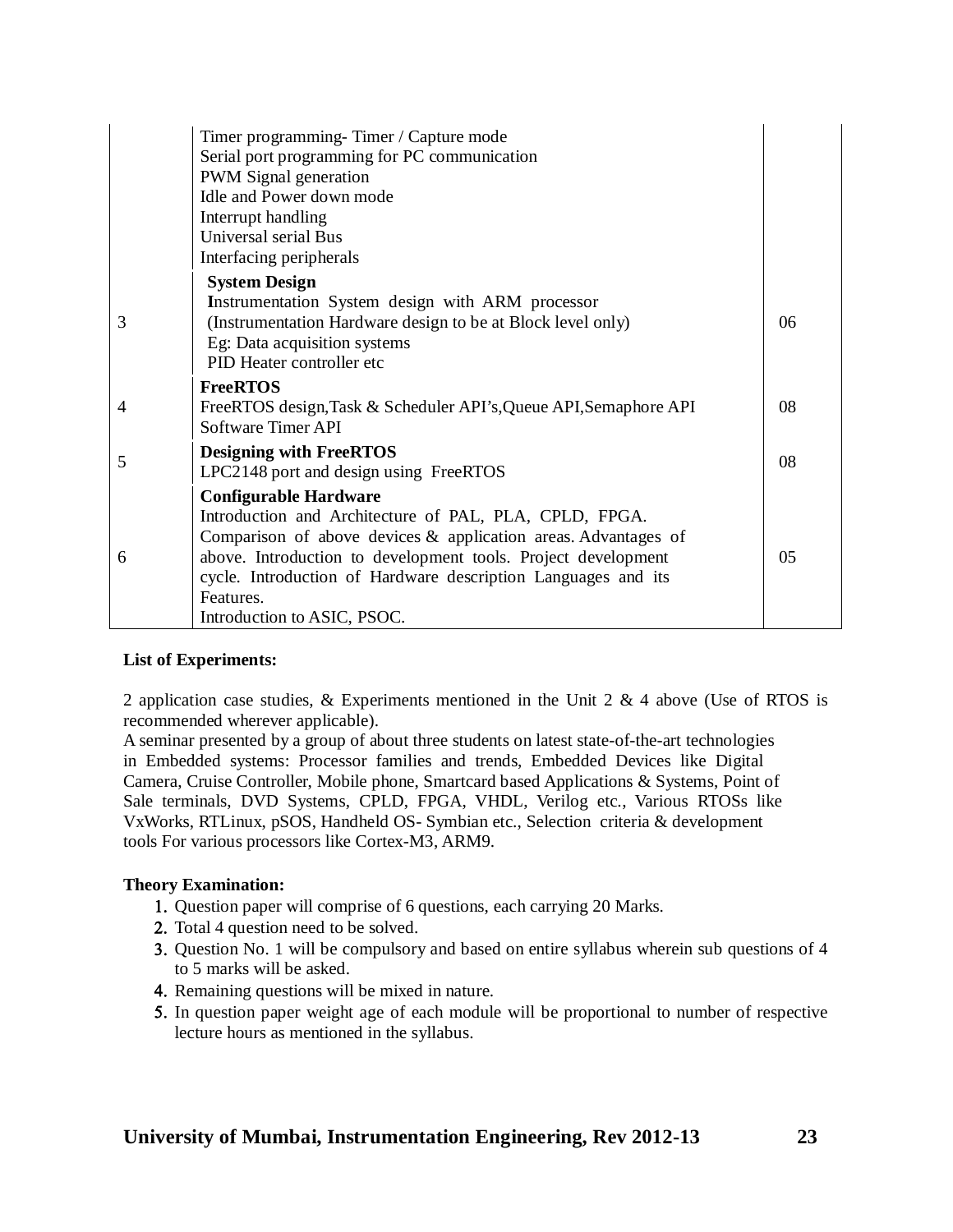## **Practical/Oral Examination**:

Practical/Oral examination will be based on entire syllabus.

#### **Term Work:**

| Term work shall consist of minimum eight experiments.        |  |                 |  |
|--------------------------------------------------------------|--|-----------------|--|
| The distribution of marks for term work shall be as follows: |  |                 |  |
| Laboratory work (Experiments)                                |  | $: 10$ Marks    |  |
| Laboratory work (programs / journal)                         |  | $\div 10$ Marks |  |
| Attendance (Theory and Practical)                            |  | : 5 Marks       |  |

The final certification and acceptance of term work ensures the satisfactory performance of laboratory work and minimum passing in the term work.

#### **Assessment:**

Internal Assessment consists of two tests out of which, one should be compulsory class test (on minimum 02 Modules) and the other is either a class test or assignment on live problems or course project.

End Semester Examination: Some guidelines for setting the question papers are as, six questions to be set each of 20 marks, out of these any four questions to be attempted by students. Minimum 80% syllabus should be covered in question papers of end semester examination.

- 1. Rajkamal, Embedded Systems Architecture Programming and Design, McGraw Hill, Second Edition.
- Dr.K.V.K.K.Prasad, Embedded /Real Time Systems: Concept, Design and Programming, DreamTech Press.
- John F. Wakerly, Digital Design Principles and Practices 4th Edition, Pearson Prentice Hall.
- Embedded Systems: An Integrated Approach by Lyla B.Das
- 5. FreeRTOS manual
- LPC2148 Datasheet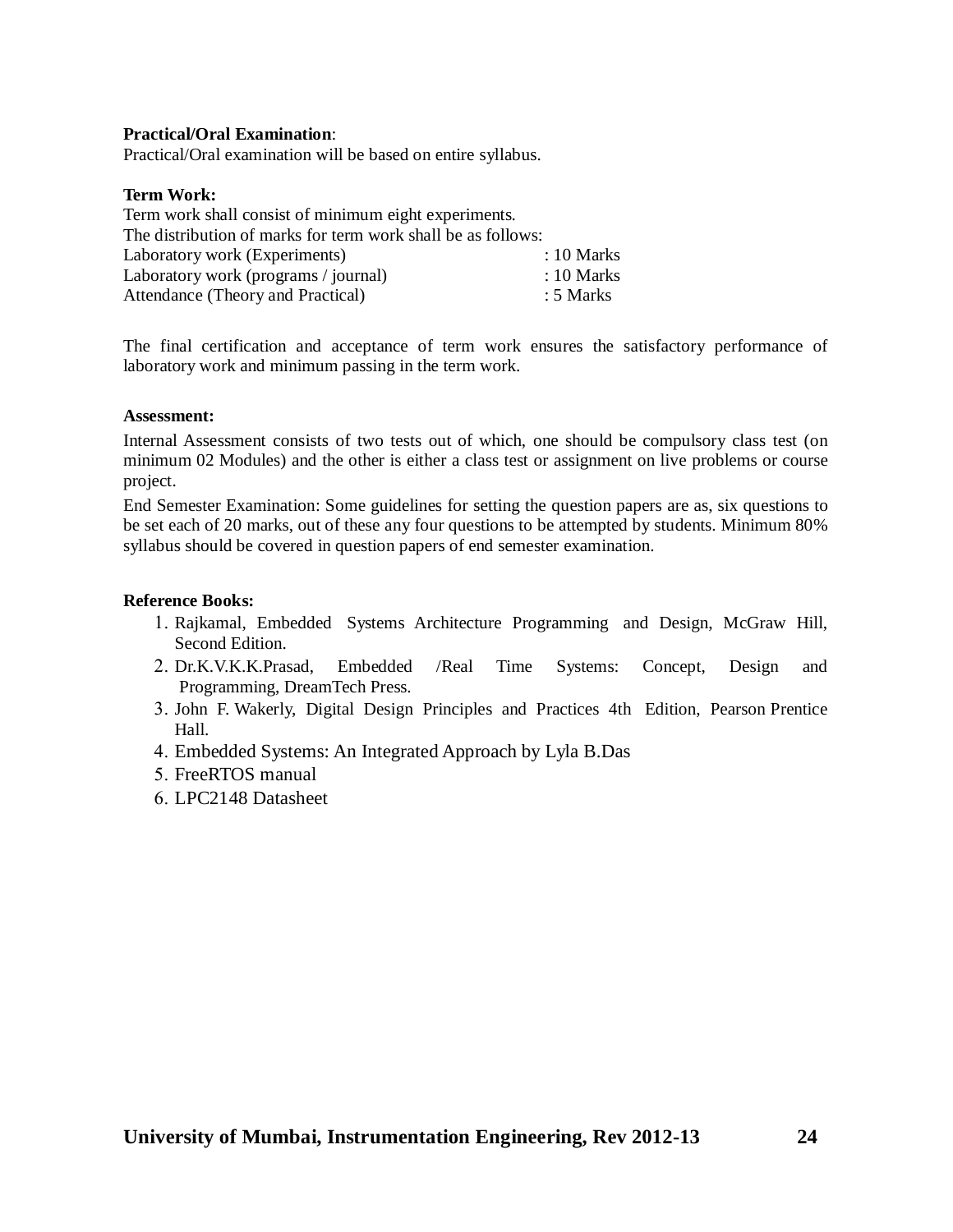| Sub Code Subject |                     | Teaching Scheme (Hrs) |                  |          |        | Credits Assigned                 |  |  |
|------------------|---------------------|-----------------------|------------------|----------|--------|----------------------------------|--|--|
|                  | Name                |                       | Theory Practical | Tutorial | Theory | Practical/Tutorial Total<br>oral |  |  |
| <b>ISE7052</b>   | Image<br>Processing |                       |                  |          |        |                                  |  |  |

| Sub Code Subject | Name                | <b>Examination Scheme</b>  |                |                       |      |              |                  |      |       |  |  |
|------------------|---------------------|----------------------------|----------------|-----------------------|------|--------------|------------------|------|-------|--|--|
|                  |                     |                            |                | Theory(Out of $100$ ) |      | Term<br>Work | Prac and<br>Oral | Oral | Total |  |  |
|                  |                     | <b>Internal Assessment</b> |                |                       | End  |              |                  |      |       |  |  |
|                  |                     |                            | (out of $20$ ) |                       |      |              |                  |      |       |  |  |
|                  |                     | Test-I                     | Test-I         | Avg                   | Exam |              |                  |      |       |  |  |
| <b>ISE7052</b>   | Image<br>Processing | 20                         | 20             | 20                    | 80   | 25           |                  | 25   | 150   |  |  |

|                                  | <b>Subject Code Subject Name</b>                                                                                                                                                                                                                                                | <b>Credits</b>              |
|----------------------------------|---------------------------------------------------------------------------------------------------------------------------------------------------------------------------------------------------------------------------------------------------------------------------------|-----------------------------|
| <b>ISE7052</b>                   | <b>Image Processing</b>                                                                                                                                                                                                                                                         |                             |
| Course<br>Objectives             | The principle of the syllabus is to give an introduction to basic concepts and<br>$\bullet$<br>methodologies for digital image processing .The students are expected to<br>develope a foundation that can be used as the basis for further study and<br>research in this field. |                             |
|                                  | The syllabus gives great emphasis on basic principles as well as more<br>advanced<br>techingues<br>for<br>image<br>morophological operations etc                                                                                                                                | enhancement, segementation, |
| <b>Course</b><br><b>Outcomes</b> | Student will be able to understand the basic concepts and methodologies for<br>$\bullet$<br>digital image processing.<br>Students will be able to study and program advanced techniques for image<br>$\bullet$<br>enchancement, segementation morophological operations etc.    |                             |

| <b>Module Contents</b>                                                                                                                                                                                                                                                                                                                                                | <b>Hours</b> |
|-----------------------------------------------------------------------------------------------------------------------------------------------------------------------------------------------------------------------------------------------------------------------------------------------------------------------------------------------------------------------|--------------|
| <b>Introduction:</b> Definition of image, generation of image, steps in image <sup>8</sup><br>processing, elements of digital image processing systems, image<br>enhancements, restoration and analysis.<br>Digital Image Fundamentals: Elements of visible perception, image<br>model, sampling and quantization, relationships between pixels, imaging<br>geometry. |              |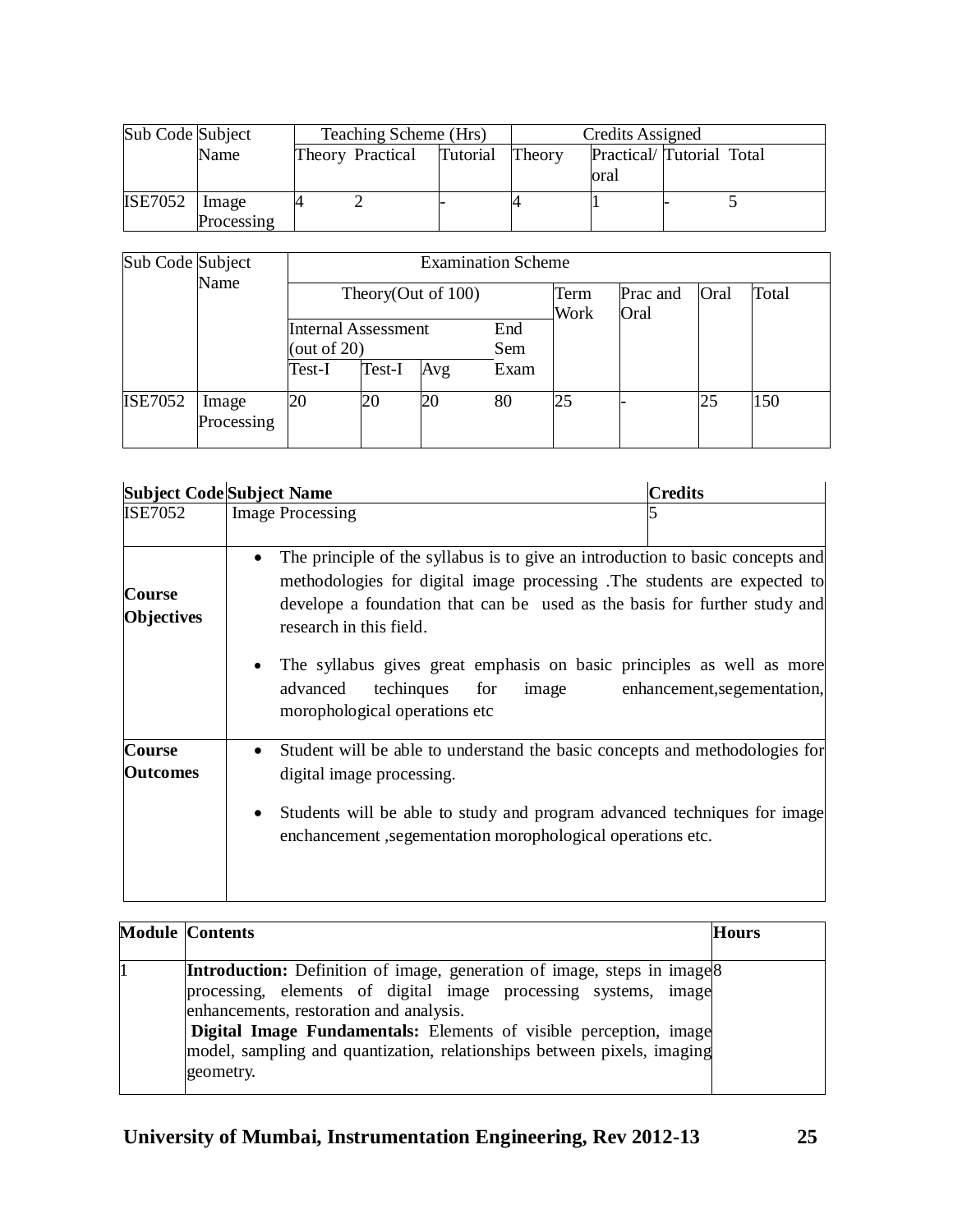| $\overline{2}$ | Image Transforms: Introduction to D.F.T., 2-D.F.T., F.F.T., other 8<br>seperable image transforms (walsh, hadamard, discrete cosine, haar, slant,<br>KL)                                                                                                                                                                           |  |
|----------------|------------------------------------------------------------------------------------------------------------------------------------------------------------------------------------------------------------------------------------------------------------------------------------------------------------------------------------|--|
| 3              | Image Enhancements: Point operations, histogram modeling, spatial 17<br>filtering-smoothing, sharpening, low pass, high pass, homomorphic<br>filtering.                                                                                                                                                                            |  |
|                | Image Restoration: Image observation models, inverse and wiener<br>filtering, F.I.R. wiener filters, filtering using image transforms, least<br>squares filters, generalized inverse, S.V.D. and interactive methods,<br>recursive filtering, causal models, digital processing of speckle images,<br>maximum entropy restoration. |  |
| 4              | Image Segmentation: Detection of discontinuities, age linking and 5<br>boundary detection, thresholding, region oriented segmentation, use of<br>motion in segmentation.                                                                                                                                                           |  |
| 5              | Image Data Compression: Introduction, pixel coding, predictive 5<br>techniques (PCM, DPCM, etc), transform coding theory of images, hybrid<br>coding and vector DPCM.                                                                                                                                                              |  |
| 6              | Image Processing: Preliminaries, erosion<br>Morphological<br>and 5<br>dilation, opening and closing, the Hit-or-Miss transformation, some<br>morphological algorithms Like thinning, thickening, skeletons                                                                                                                         |  |

## **LIST OF EXPERIMENTS:**

- 1. Program for 2-D convolution.
- 2. Image rotation scaling and translation.
- 3. Program for 2-D correlation.
- Program for 2-D F.F.T.
- 5. Program for Discrete cosine transform.
- Program for K L transform.
- 7. Program for Histogram equalization & Histogram specification.
- 8. Program for Mask operation (Spatial filtering).
- 9. Program for edge detection.
- 10. Program for Thresholding.
- 11. Function for determining boundary descriptors, like boundary length and curvature.
- 12. Program for opening and closing operations.

## **Theory Examination:**

- 1. Question paper will comprise of 6 questions, each carrying 20 Marks.
- 2. Total 4 questions need to be solved.
- 3. Question No. 1 will be compulsory and based on entire syllabus wherein sub questions of 4

## **University of Mumbai, Instrumentation Engineering, Rev 2012-13 26**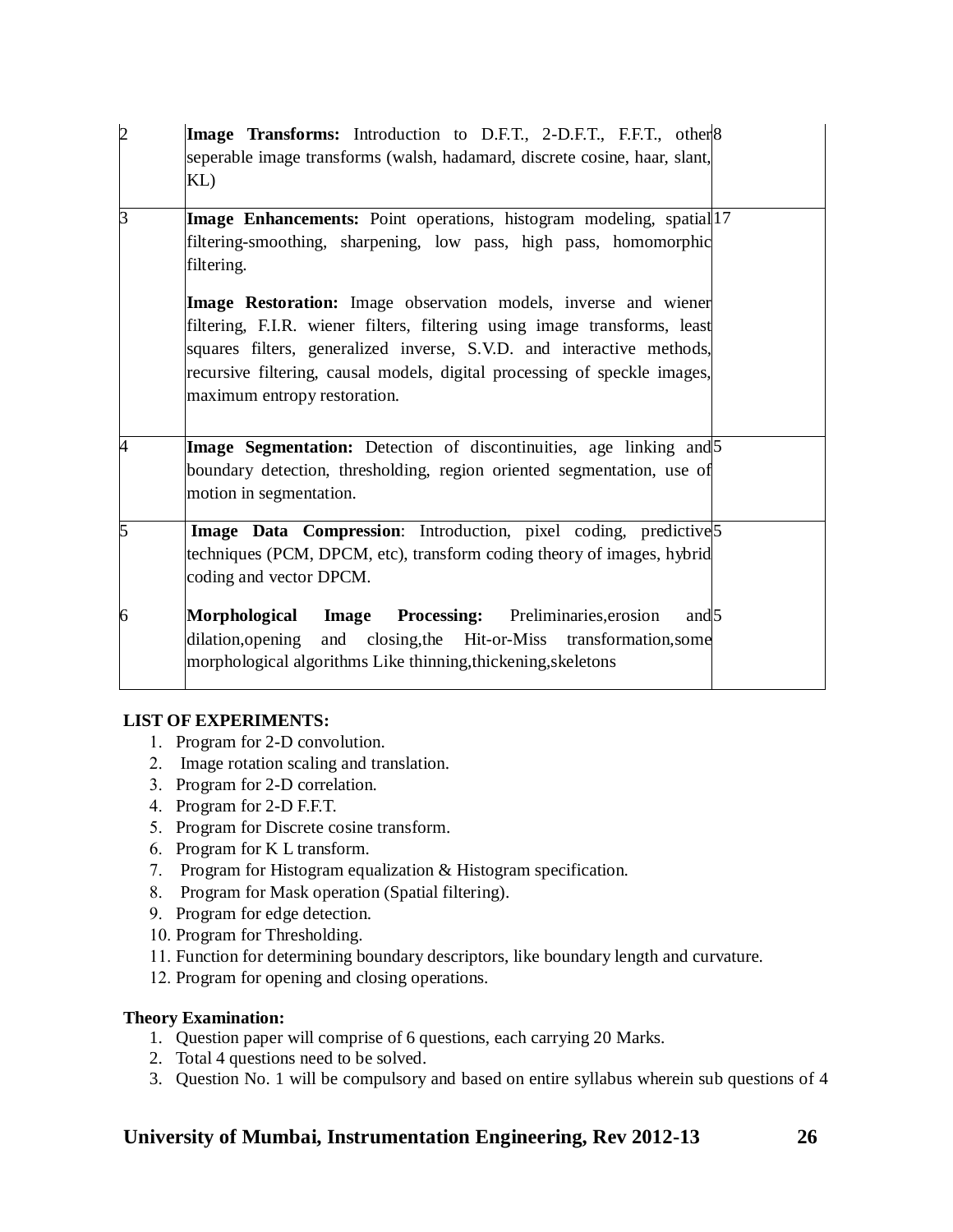to 5 marks will be asked.

- 4. Remaining questions will be mixed in nature.
- 5. In question paper weightage of each module will be proportional to number of respective lecture hours as mentioned in the syllabus.

## **Practical/Oral Examination**:

Practical/Oral examination will be based on entire syllabus.

## **Term work:**

Term work shall consist of minimum eight experiments. The distribution of marks for term work shall be as follows:

| Laboratory work (Experiments)        | $: 10$ Marks |
|--------------------------------------|--------------|
| Laboratory work (programs / journal) | $: 10$ Marks |
| Attendance (Theory and Practical)    | $: 05$ Marks |

The final certification and acceptance of term work ensures the satisfactory performance of laboratory work and minimum passing in the term work.

#### **Assessment:**

Internal Assessment consists of two tests out of which, one should be compulsory class test (on minimum 02 Modules) and the other is either a class test or assignment on live problems or course project.

End Semester Examination: Some guidelines for setting the question papers are as, six questions to be set each of 20 marks, out of these any four questions to be attempted by students. Minimum 80% syllabus should be covered in question papers of end semester examination.

## **Text Books:**

- R. C. Gonzalez, "Image Processing" Pearson Education 2nd edition, 1999.
- A. K. Jain, "Fundamental of Digital Image Processing", PHI 2nd edition, 1995.
- W. K. Pratt, "Digital Image Processing", John Wiley and Sons, 1994.

- C. Phillips, "Image Processing in C", BPB Publication, 1995.
- B. Chanda, D. Dutta Majumdar, "Digital Image processing", PHI, 2000.
- Emmauel C. Ifeachor and Barry W. Jervis, "Digital Signal Processing", Pearson Education,  $2<sup>nd</sup>$  edition, 2000.
- Don Pearson, "Image Processing" (The ESSEX series in Telecommunication and information systems, McGraw Hill International ELTL engg. Series), 1991.
- 5. Johnny Johnson, "Introduction to DSP", PHI 1996.
- Proakis, "DSP", PHI 1997.
- 7. Rabnier Gold, "Theory and Application of DSP", PHI, 1996.
- Milan Sonka, Vaclav Hlavac, "Image Processing analysis and machine vision",Thomson Learning,  $2<sup>nd</sup>$  edition, 1999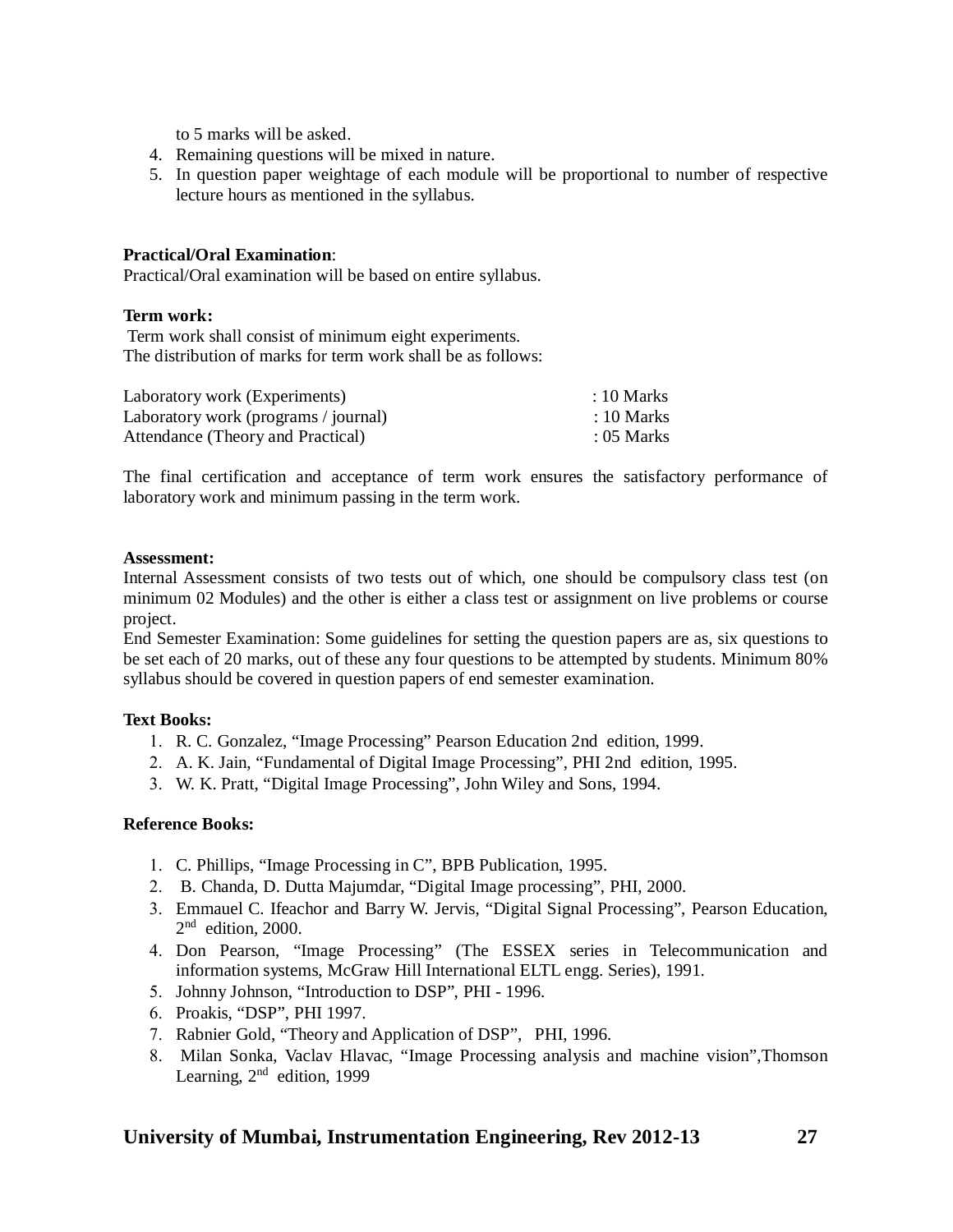| Sub            | <b>Subject Name</b>  | Teaching Scheme (Hrs) |        |      | Credits Assigned |       |      |        |
|----------------|----------------------|-----------------------|--------|------|------------------|-------|------|--------|
| code           |                      | Theory                | Pract. | Tut. | Theory           | Pract | Tut. | Total  |
| <b>ISE7053</b> | Functional<br>Safety |                       |        |      |                  | ---   |      | $\sim$ |

|                |                     | <b>Examination Scheme</b>                |      |      |             |      |                          |      |       |  |
|----------------|---------------------|------------------------------------------|------|------|-------------|------|--------------------------|------|-------|--|
|                | <b>Subject Name</b> | Theory(out of 100)                       |      |      |             |      |                          |      |       |  |
| Sub<br>code    |                     | Internal<br>Assessment<br>(out of $20$ ) |      |      | End         | Term | Pract.<br>and            | Oral | Total |  |
|                |                     | Test 1                                   | Test | Avg. | sem<br>Exam | Work | oral                     |      |       |  |
| <b>ISE7053</b> | Functional safety   | 20                                       | 20   | 20   | 80          | 25   | $\overline{\phantom{a}}$ | 25   | 150   |  |

| <b>Subject Code</b>      | <b>Subject Name</b>                                                  | <b>Credits</b> |  |  |  |  |  |  |
|--------------------------|----------------------------------------------------------------------|----------------|--|--|--|--|--|--|
| <b>ISE7053</b>           | <b>Functional Safety</b>                                             | 5              |  |  |  |  |  |  |
| <b>Course Objectives</b> | To make the students aware of basic concepts of safety instrumented  |                |  |  |  |  |  |  |
|                          | system, standards and risk analysis techniques.                      |                |  |  |  |  |  |  |
| <b>Course Outcomes</b>   | The students will be able to                                         |                |  |  |  |  |  |  |
|                          | • Understand the role of Safety instrumented system in the industry. |                |  |  |  |  |  |  |
|                          | • Identify and analyse the hazards,                                  |                |  |  |  |  |  |  |
|                          | • Select the Safety integrity level.                                 |                |  |  |  |  |  |  |

| <b>Module</b>  | <b>Topics</b>                                                                                                                                                                                                                                                                                                                                                                                                                                                                                                                 | Hrs. |
|----------------|-------------------------------------------------------------------------------------------------------------------------------------------------------------------------------------------------------------------------------------------------------------------------------------------------------------------------------------------------------------------------------------------------------------------------------------------------------------------------------------------------------------------------------|------|
| 1              | <b>Introduction:</b><br>Safety Instrumented System (SIS) - need, features, components, difference<br>between basic process control system and SIS, Risk: how to measure risk,<br>risk tolerance, Safety integrety level, safety instrumented functions.<br>Standards and Regulation - HSE-PES, AIChE-CCPS, IEC-61508,<br>ANSI/ISA-84.00.01-2004 (IEC 61511 Mod ) & ANSI/ISA - 84.01-1996.9,<br>NFPA 85.10, API RP 556,11, API RP 14C,11, OSHA (29 CFR 1910.119 -<br>Process Saftey Management of Highly Hazardous Chemicals), | 06   |
| $\overline{2}$ | <b>Safety life cycle:</b><br>Standards and safety life cycle, analysis phase, realisation phase, operations<br>phase Allocation of Safety Functions to Protection Layers, Develop Safety<br>Requirements Specifications, SIS Design and Engineering, Installation,<br>Commissioning and Validation, Operations and Maintenance, Modification,<br>De-commissioning.                                                                                                                                                            | 06   |
| 3              | Process Control - Active / Dynamic, Safety Control - Passive /<br>Dormant, Demand Mode vs. Continuous Mode, Separation of<br>Control and Safety Systems - HSE-PES, AIChE-CCPS, IEC-<br>61508, Common Cause and Systematic or Functional Failures,<br>Protection Layers : prevention and mitigation layers, SIS Technologies:<br>Pneumatic Systems, Relay Systems, Solid State Systems, Microprocessors /                                                                                                                      | 08   |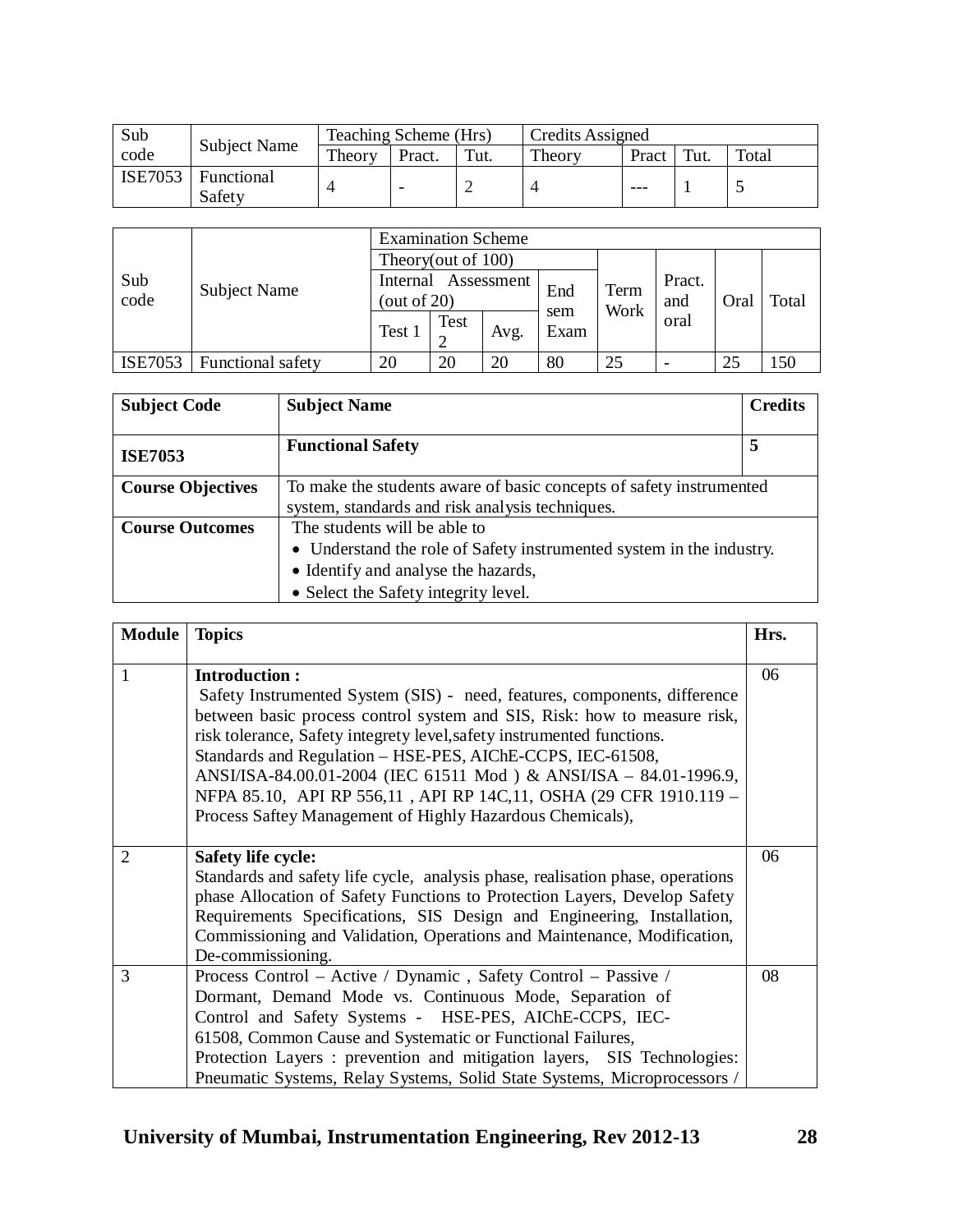|                | PLC (Software based) Systems                                                                                                                                                                                                                                                                                                                                                                                                                                    |    |
|----------------|-----------------------------------------------------------------------------------------------------------------------------------------------------------------------------------------------------------------------------------------------------------------------------------------------------------------------------------------------------------------------------------------------------------------------------------------------------------------|----|
| $\overline{4}$ | <b>Rules of Probability:</b><br>Assigning probability to an event, types of events and event combination,<br>combining event probabilities, fault tree analysis, failure rate and<br>probabiuity, simplifications and approximations.                                                                                                                                                                                                                           | 08 |
| 5              | <b>Process Hazard Analysis:</b><br>Consequence analysis: Characterisation of potential events, dispersion,<br>impacts, occupancy considerations, consequence analysis tools.<br>Likelihood analysis: estimation and statistical analysis, fault propagation,<br>event tree analysis and fault tree analysis, Quantitative layer of protection<br>analysis: multiple initiating events, estimating initiating event frequencies<br>and IPL failure probabilities | 12 |
| 6              | Determining the Safety Integrity Level (SIL):<br>Evaluating Risk, Safety Integrity Levels, SIL Determination Method: As<br>Low As Reasonably Practical (ALARP), Risk matrix, Risk Graph, Layers<br>Of Protection Analysis (LOPA)                                                                                                                                                                                                                                | 08 |

## **Theory Examination:**

- 1. Question paper will comprise of 6 questions, each carrying 20 Marks.
- 2. Total 4 question need to be solved.
- 3. Question No. 1 will be compulsory and based on entire syllabus wherein sub questions of 4 to 5 marks will be asked.
- 4. Remaining questions will be mixed in nature.
- 5. In question paper weightage of each module will be proportional to number of respective lecture hours as mentioned in the syllabus.

## **Practical/Oral Examination**:

Practical/Oral examination will be based on entire syllabus.

## **Term Work:**

Term work shall consist of minimum six assignments and two assignments with EXCEL. The distribution of marks for term work shall be as follows:

| Laboratory work                      | $: 10$ Marks |
|--------------------------------------|--------------|
| Laboratory work (programs / journal) | $: 10$ Marks |
| Attendance                           | $: 05$ Marks |

The final certification and acceptance of term work ensures the satisfactory performance of laboratory work and minimum passing in the term work.

## **Assessment:**

Internal Assessment consists of two tests out of which, one should be compulsory class test (on minimum 02 Modules) and the other is either a class test or assignment on live problems or course project.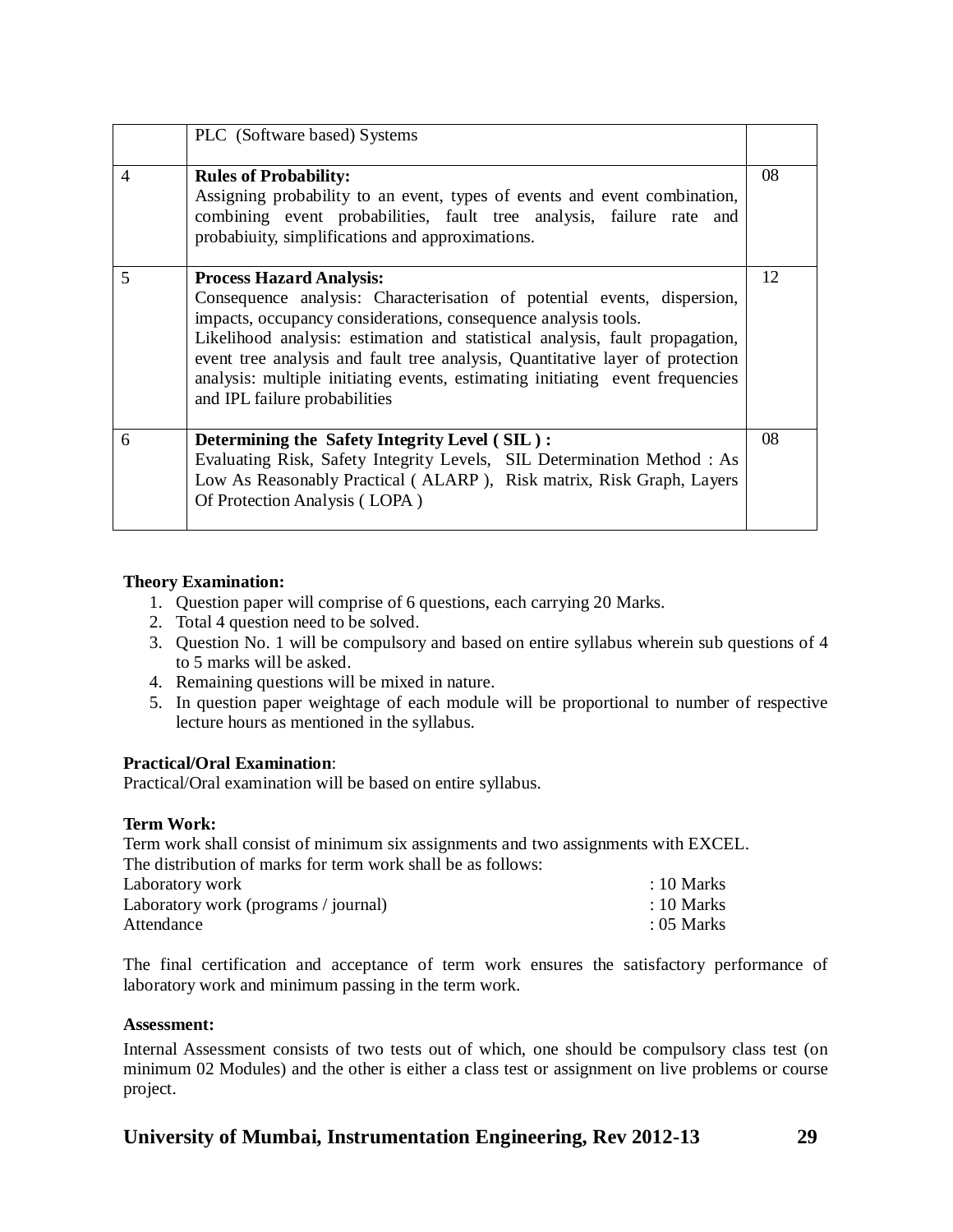End Semester Examination: Some guidelines for setting the question papers are as, six questions to be set each of 20 marks, out of these any four questions to be attempted by students. Minimum 80% syllabus should be covered in question papers of end semester examination.

- 1. Paul Gruhn and H Jarry L. Cheddie," Safety Instrumented systems: Design, Analysis and Justification", ISA, 2<sup>nd</sup> edition, 2006
- Dr. Eric W Scharpf, Heidi J Hartmann, Harlod W Thomas, " Practical SIL target selection : Risk analysis per the IEC 61511 safety Lifecycle", exida,2012.
- Ed Marszal, Eric W Scharpf , "Safety Integrity Level Selection", ISA.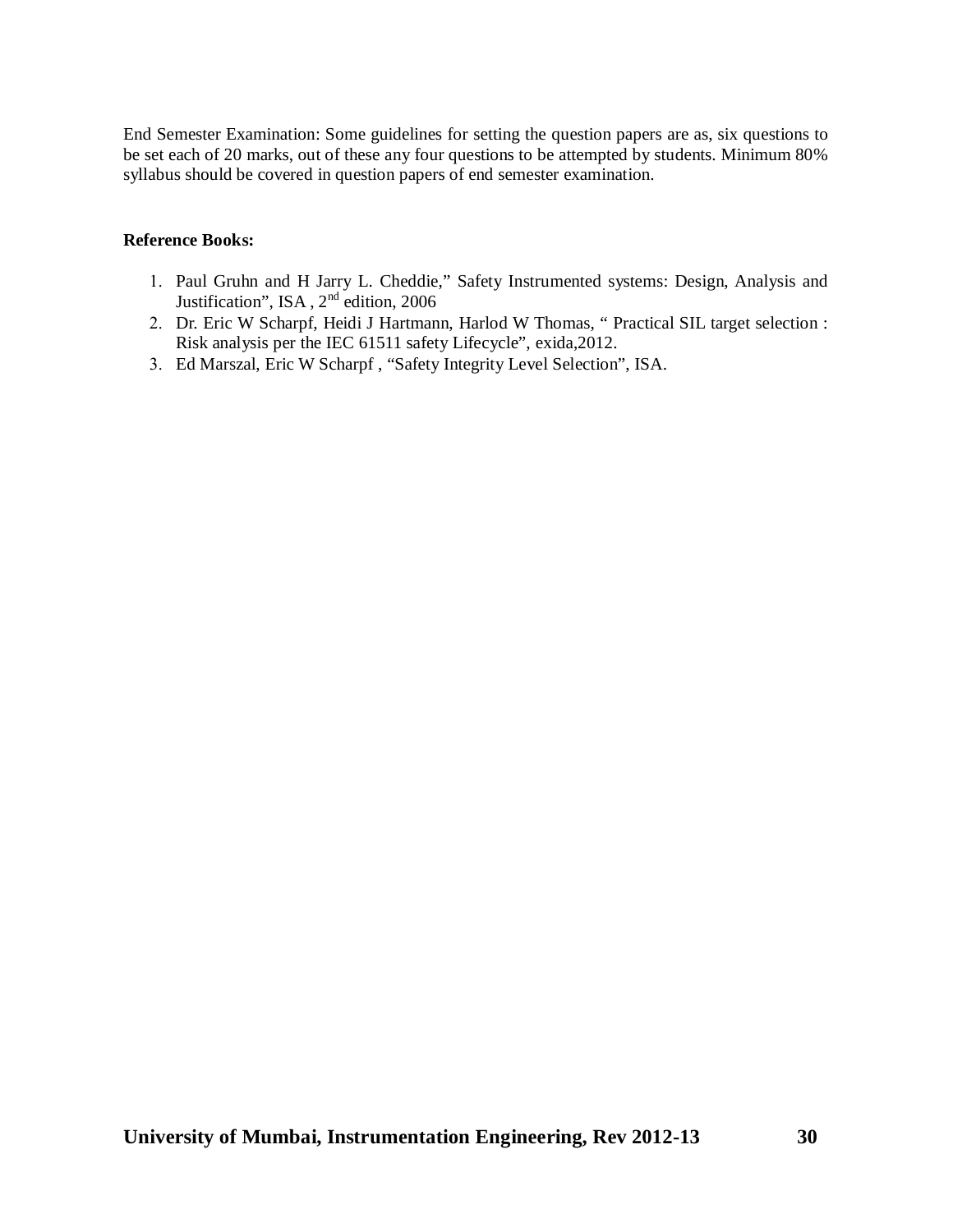| Sub            |                     | Teaching Scheme (Hrs) |        |      | Credits Assigned |       |     |       |
|----------------|---------------------|-----------------------|--------|------|------------------|-------|-----|-------|
| code           | <b>Subject Name</b> | Theory                | Pract. | Tut. | Theory           | Pract | Tut | Total |
| <b>ISE7054</b> | Process             |                       |        |      |                  |       |     |       |
|                | Modeling<br>&       |                       |        |      |                  | ---   |     |       |
|                | Optimization        |                       |        |      |                  |       |     |       |

|                | <b>Subject Name</b>                      | <b>Examination Scheme</b>                |                    |      |             |              |                          |      |       |
|----------------|------------------------------------------|------------------------------------------|--------------------|------|-------------|--------------|--------------------------|------|-------|
|                |                                          |                                          | Theory(out of 100) |      |             |              |                          |      |       |
| Sub<br>code    |                                          | Assessment<br>Internal<br>(out of $20$ ) |                    |      | End         | Term<br>Work | Pract.<br>and            | Oral | Total |
|                |                                          | Test 1                                   | Test               | Avg. | sem<br>Exam |              | oral                     |      |       |
| <b>ISE7054</b> | $\&$<br>Process Modeling<br>Optimization | 20                                       | 20                 | 20   | 80          | 25           | $\overline{\phantom{a}}$ | 25   | 150   |

| <b>Subject Code</b>      | <b>Subject Name</b>                                                                                                                                                                                                                                                                                                                                                                       | <b>Credits</b> |
|--------------------------|-------------------------------------------------------------------------------------------------------------------------------------------------------------------------------------------------------------------------------------------------------------------------------------------------------------------------------------------------------------------------------------------|----------------|
| <b>ISE7054</b>           | <b>Process Modeling &amp; Optimization</b>                                                                                                                                                                                                                                                                                                                                                | 0 <sub>5</sub> |
| <b>Course Objectives</b> | To make students understand the basic approach to the<br>$\bullet$<br>problem of mathematical modeling and identifying the<br>variables by using direct methods.<br>To translate a descriptive statement of the design<br>$\bullet$<br>problem into a mathematical statement for optimization.<br>To use numerical methods for solving engineering<br>$\bullet$<br>optimization problems. |                |
| <b>Course Outcomes</b>   | Students will be able to<br>formulate mathematical models of the complex<br>$\bullet$<br>engineering systems.<br>to use an optimization algorithm to solve linear and<br>$\bullet$<br>nonlinear optimization problems.<br>explain the kind of interaction possible with an<br>$\bullet$<br>optimization algorithm.                                                                        |                |

| Module No. | <b>Contents</b>                                                       | <b>Hours</b> |
|------------|-----------------------------------------------------------------------|--------------|
|            | <b>Mathematical Modeling</b>                                          |              |
|            | Definition of Mathematical model, Classifications of Models, How   07 |              |
|            | to build a model, Use of mathematical models and principles of        |              |
|            | formulation, Fundamental laws: Continuity equations, Energy           |              |
|            | equation, Equations of motion, Chemical kinetics, Modeling of         |              |
|            | CSTR (isothermal, no-isothermal, constant holdup, variable holdup).   |              |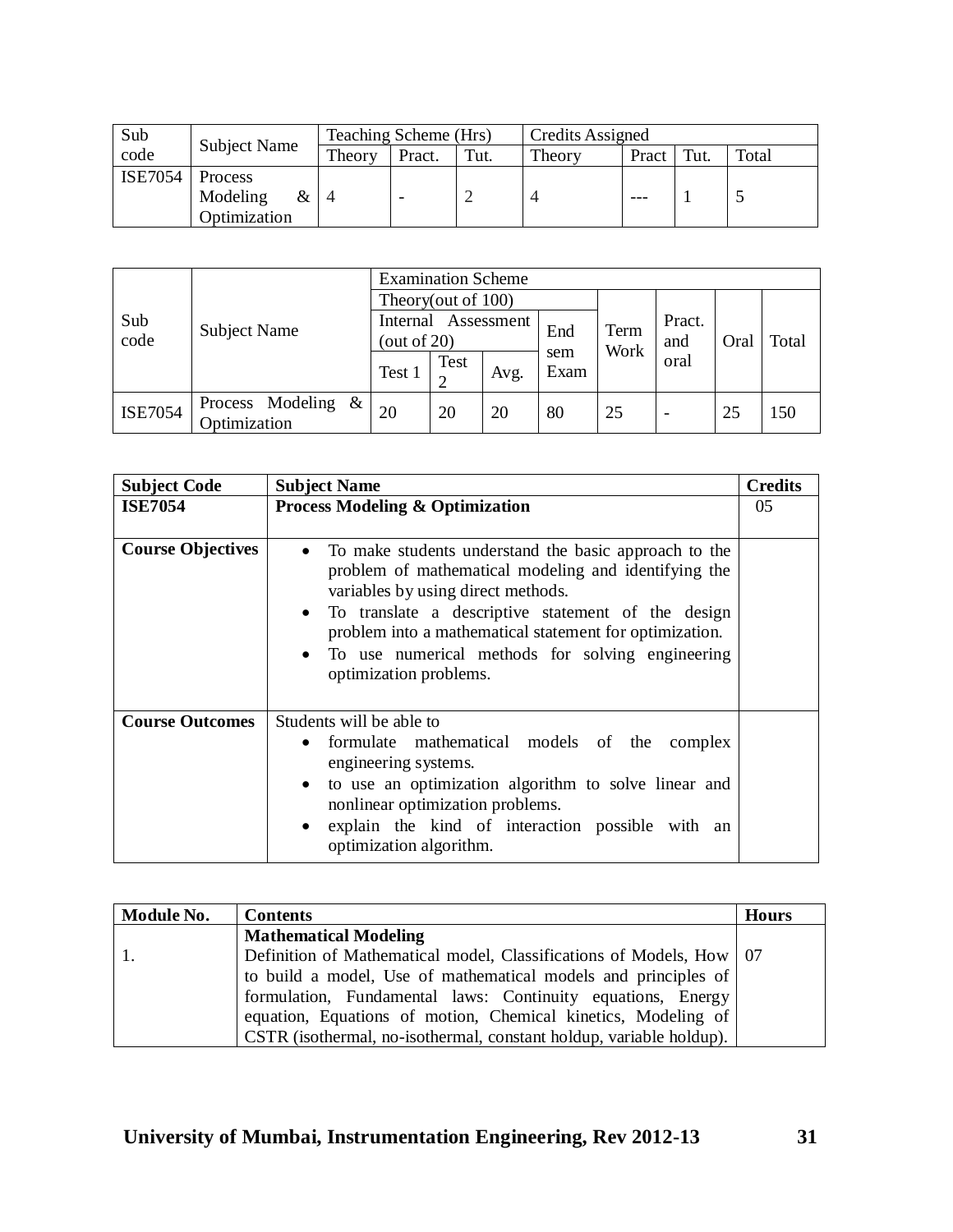| $\overline{2}$ | <b>Process Identification</b>                                                                                | 06 |
|----------------|--------------------------------------------------------------------------------------------------------------|----|
|                | Direct Methods: Time-Domain "Eyeball" Fitting of Step test data,                                             |    |
|                | Direct Sine-Wave Testing, Pulse Testing, Step Testing, ATV                                                   |    |
|                | Identification, Least-Squares Method, State Estimator.                                                       |    |
|                | <b>Introduction to Optimization:</b>                                                                         | 06 |
| 3.             | Definition and meaning of optimization, need of optimization,                                                |    |
|                | conventional versus optimum design process, optimization problem                                             |    |
|                | formulation - statement of an optimization problem, terminology,                                             |    |
|                | design vector, objective function, design constraints, constraint<br>surface,                                |    |
|                | Iteration, convergence, classification of optimization problem,<br>engineering applications of optimization. |    |
|                | <b>Classical Optimization Techniques:</b>                                                                    |    |
| 4.             | Fundamental concepts- local and global minima, local and global                                              | 10 |
|                | maxima, quadratic form, necessary and sufficient condition of single                                         |    |
|                | and multivariable optimization with no constraints, multivariable                                            |    |
|                | optimization with equality and inequality constraints(Kuhn-Tucker                                            |    |
|                | condition), Lagrange Theorem.                                                                                |    |
|                | <b>Linear Programming:</b>                                                                                   | 09 |
| 5.             | Definition of linear programming problem (LPP), standard form of                                             |    |
|                | LPP, terminology, basic concepts, Simplex Algorithm and flowchart,                                           |    |
|                | simplex method, two-phase simplex method, Duality in LPP                                                     |    |
|                |                                                                                                              |    |
|                | <b>Numerical Methods for Unconstrained Optimum Design:</b>                                                   | 10 |
| 6.             | General algorithm for unconstrained minimization methods, rate of                                            |    |
|                | convergence, unimodal and multimodal function , reduction of a                                               |    |
|                | single variable, one dimensional minimization methods- Equal                                                 |    |
|                | Interval method, Golden section search method, Polynomial                                                    |    |
|                | Interpolation: Quadratic Interpolation method, Cubic Interpolation                                           |    |
|                | method,                                                                                                      |    |
|                | Gradient of a function, properties of gradient vector, Steepest                                              |    |
|                | Descent, Conjugate gradient (Fletcher-Reeves).                                                               |    |

## **Assignments:**

Each student shall do at least **Two** assignments on Module No. 1, **One** assignment on Module No. 2, **Two** Assignments on Module No. 3 and **Two** assignments on Module No. 4, 5 & 6 each.

## **Theory Examination**:

- Question paper will consist of total 6 questions of 20 marks each.
- 2. Only 4 questions need to be solved.
- Q.1 will be compulsory and based on the entire syllabus.
- 4. Remaining questions will be mixed in nature.
- In question paper, weightage of each module will be proportional to the number of respective lecture hours as mentioned in the syllabus.

## **Oral Examination:**

Oral examination will be based on entire subject.

## **University of Mumbai, Instrumentation Engineering, Rev 2012-13 32**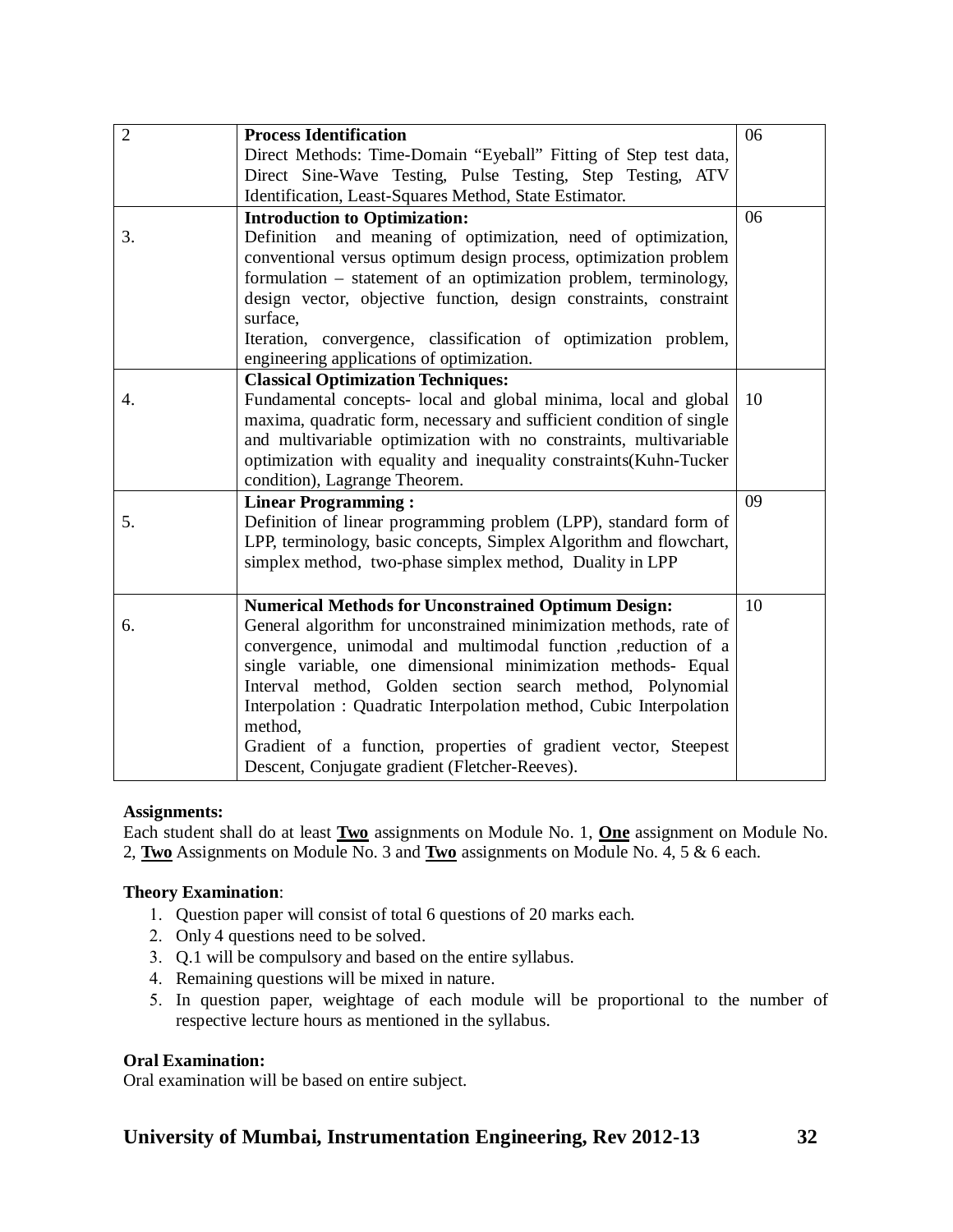## **Term work:**

Term work consists of minimum ten assignments. The distribution of the term work shall be as follows:

| Laboratory work (Assignments/Experiments) | :10 Marks |
|-------------------------------------------|-----------|
| Laboratory work (Journal)                 | :10 Marks |
| Attendance (Theory and Practical)         | :05 Marks |

The final certification and acceptance of term-work ensures the satisfactory performance of laboratory work and minimum passing in the term-work.

#### **Assessment:**

Internal Assessment consists of two tests out of which, one should be compulsory class test (on minimum 02 Modules) and the other is either a class test or assignment on live problems or course project.

End Semester Examination: Some guidelines for setting the question papers are as, six questions to be set each of 20 marks, out of these any four questions to be attempted by students. Minimum 80% syllabus should be covered in question papers of end semester examination.

## **Text Books:**

- 1. S. S. Rao, "Optimization", 2<sup>nd</sup> edition, New Age International (P) Ltd., Publishers, New Delhi, 1995.
- 2. Jasbir S. Arora, "Introduction to Optimum Design", ELSEVIER, Academic Press, USA 2004.
- 3. T. E. Edger and D. M. Himmeblaue, "Optimization of Chemical Processes", McGraw Hill International Editions, 1989.
- 4. William L. Luyben, "Process Modeling, Simulation, And Control For Chemical Engineers" McGraw-Hill Publishing Company,1990.

- 1. Kalyanmoy Deb, "Optimization For Engineering Design", Prentice Hall of India (P) Ltd., New Delhi, 1998.
- 2. Ashok D. Belegundu, "Optimization concepts and applications in Engineering", Pearson Education, 2002.
- 3. Hamby A. Taha, "Operation Research", Pearson education 2007.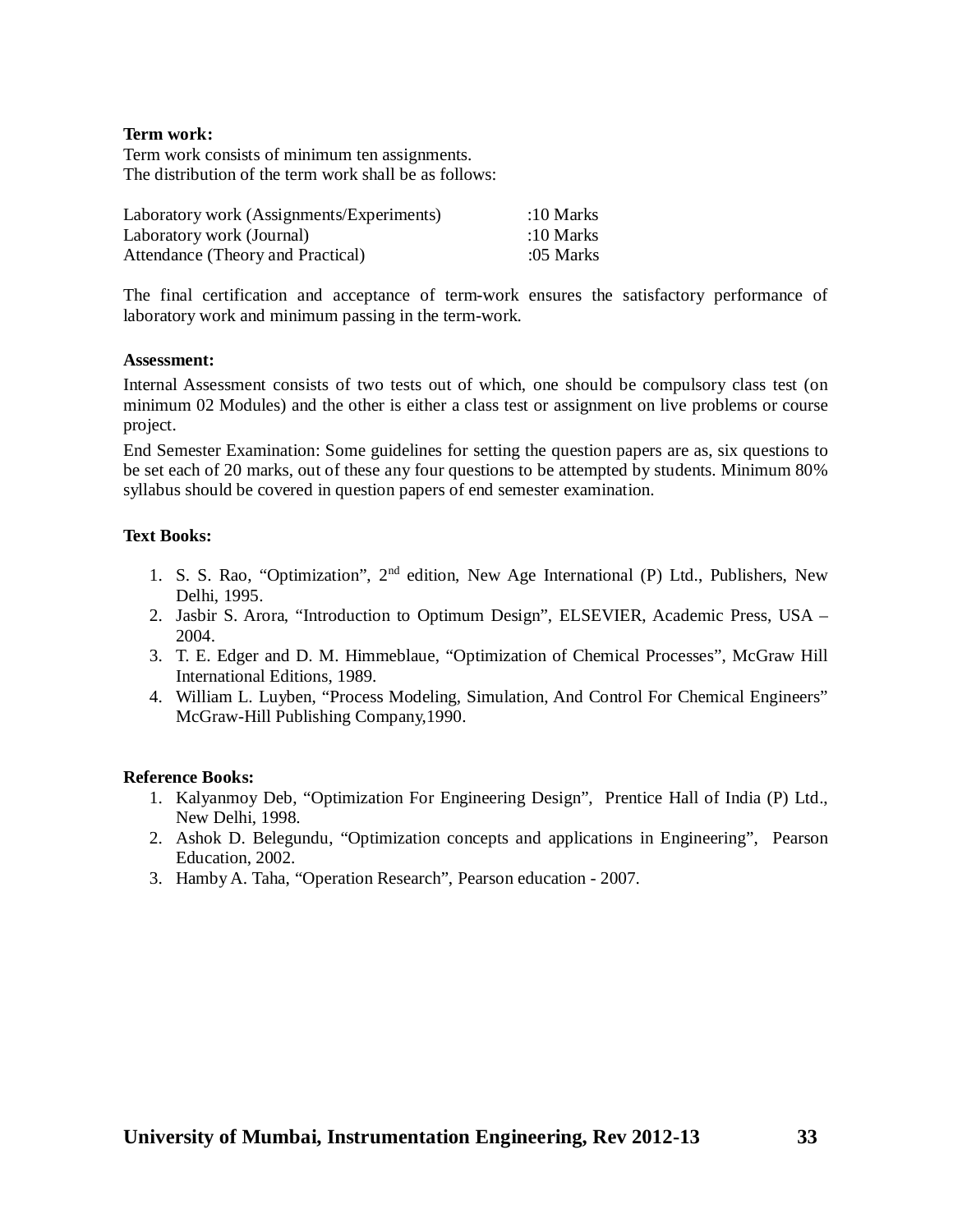|                |                           | Teaching Scheme (Hrs) |        |      | Credits Assigned |        |      |       |
|----------------|---------------------------|-----------------------|--------|------|------------------|--------|------|-------|
|                | Sub code   Subject Name   |                       | Pract. | Tut. | Theory           | Pract. | Tut. | Total |
| <b>ISE7055</b> | Wireless<br>Communication |                       |        |      |                  |        | -    |       |

|                | <b>Subject Name</b>       | <b>Examination Scheme</b>                |      |      |                     |    |               |      |       |  |
|----------------|---------------------------|------------------------------------------|------|------|---------------------|----|---------------|------|-------|--|
|                |                           | Theory(out of 100)                       |      |      |                     |    |               |      |       |  |
| Sub code       |                           | Assessment<br>Internal<br>(out of $20$ ) |      |      | End<br>Term<br>Work |    | Pract.<br>and | Oral | Total |  |
|                |                           | Test 1                                   | Test | Avg. | sem<br>Exam         |    | oral          |      |       |  |
| <b>ISE7055</b> | Wireless<br>Communication | 20                                       | 20   | 20   | 80                  | 25 | ۰             | 25   | 150   |  |

| <b>Subject Code</b>      | <b>Subject Name</b>                                                      | <b>Credits</b> |  |  |  |  |  |  |
|--------------------------|--------------------------------------------------------------------------|----------------|--|--|--|--|--|--|
| <b>ISE7055</b>           | <b>Wireless Communication</b>                                            | 5              |  |  |  |  |  |  |
| <b>Course Objectives</b> | make students understand<br>To.<br>0f<br>concept<br>$\bullet$            | Wireless       |  |  |  |  |  |  |
|                          | Communication in real time process control application.                  |                |  |  |  |  |  |  |
| <b>Course Outcomes</b>   | The students will be able to                                             |                |  |  |  |  |  |  |
|                          | <b>Basics of Wireless Communication Systems</b><br>$\bullet$             |                |  |  |  |  |  |  |
|                          | Understands Wireless Transceivers and Advanced Transceivers<br>$\bullet$ |                |  |  |  |  |  |  |
|                          | <b>Understands Wireless Application Protocol</b><br>$\bullet$            |                |  |  |  |  |  |  |
|                          | Understands Different Wireless trends in Industry<br>$\bullet$           |                |  |  |  |  |  |  |

| <b>Module</b>  | <b>Topics</b>                                                                                                                                                                                                                                 | Hrs. |
|----------------|-----------------------------------------------------------------------------------------------------------------------------------------------------------------------------------------------------------------------------------------------|------|
|                | <b>Introduction to Wireless Communication:-</b>                                                                                                                                                                                               | 10   |
|                | History, Types of services: Broadcast, paging, cellular Telephony, cordless                                                                                                                                                                   |      |
|                | telephony, Wireless LAN (WLAN), Ad Hoc Network, Personal Area                                                                                                                                                                                 |      |
|                | Network (PAN), Wireless Sensors networks                                                                                                                                                                                                      |      |
|                | Bandwith concept, Technical challenges of Wireless Communication:                                                                                                                                                                             |      |
|                | Multipath propagation, spectrum limitations                                                                                                                                                                                                   |      |
|                | Present scenario in Wireless Communication Systems                                                                                                                                                                                            |      |
| $\overline{2}$ | <b>Wireless Transceivers:</b>                                                                                                                                                                                                                 | 08   |
|                | Quadrature Phase shift keying, differential quadrature phase shift keying,<br>offset quadrature phase shift keying, minimum phase shift keying, Gaussian<br>minimum shift keying, power spectrum and error performance in fading<br>channels. |      |
| 3              | <b>Advanced Transceivers:</b>                                                                                                                                                                                                                 | 06   |
|                | Spread spectrum systems TDMA, SDMA, CDMA, FDMA principle, power<br>control, effects of multipath propagation on CDMA, OFDM, DSSS and<br>FHSS.                                                                                                 |      |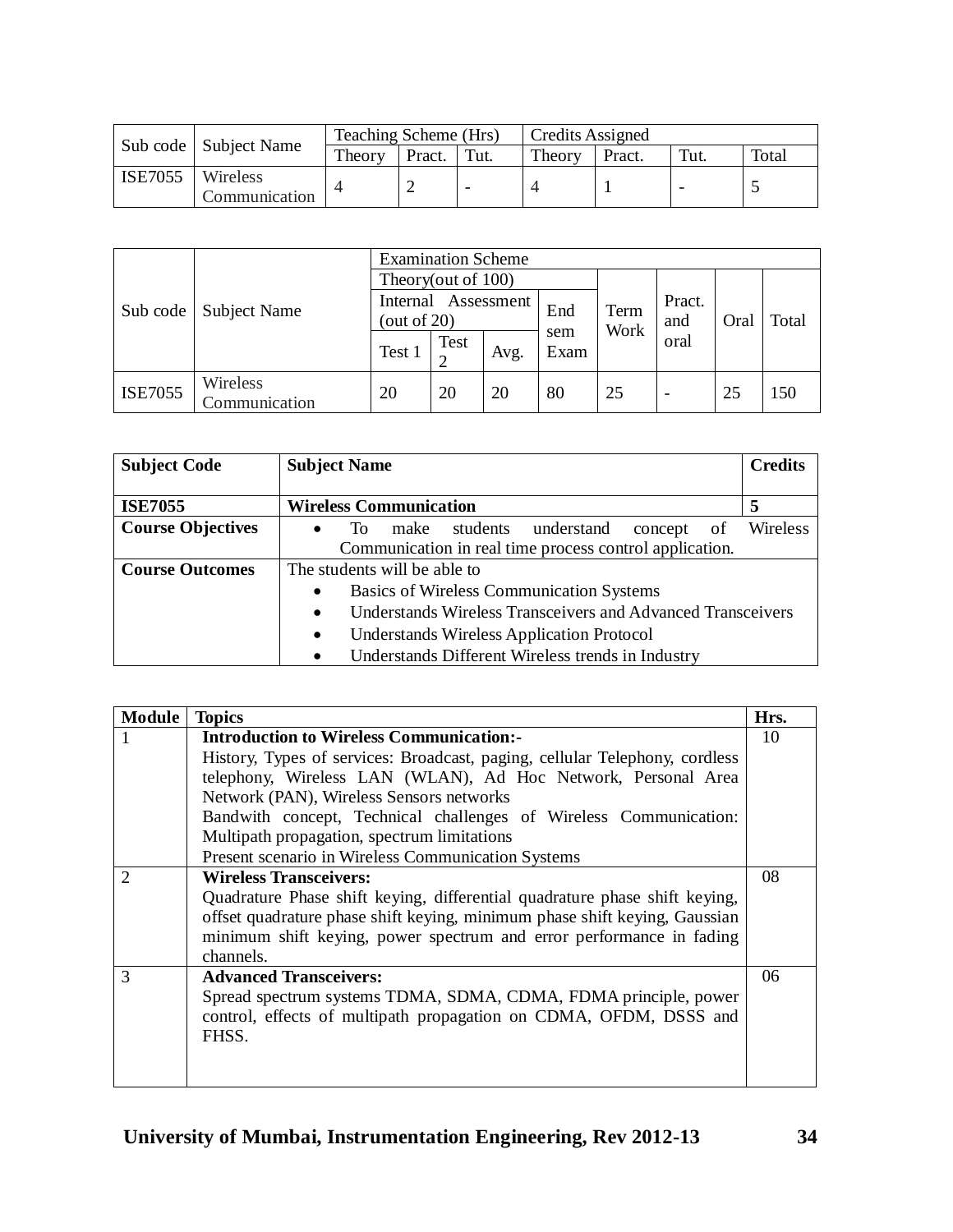| $\overline{4}$ | <b>Wireless Application Protocol (WAP):</b>                        | 08 |
|----------------|--------------------------------------------------------------------|----|
|                | Introduction, WAP and the World Wide Web (WWW), Introduction to    |    |
|                | Wireless Application Protocol, The WAP Programming Model, WAP      |    |
|                | Architecture, WAP Advantage and Disadvantages, Application of WAP, |    |
|                | imode, imode versus WAP                                            |    |
| 5              | <b>Application of Wireless Communication:</b>                      | 06 |
|                | Bluetooth, Ultra Wide Band, Zigbee, WiFi, Introduction to 3G & 4G  |    |
| 6              | <b>WirelessHART:</b>                                               | 10 |
|                | WirelessIntroduction                                               |    |
|                | WirelessHART Security Overview                                     |    |
|                | WirelessHART Adaptor                                               |    |
|                | WirelessHART Gateway                                               |    |
|                | Co-Existence of WirelessHART with other Wireless Technologies      |    |
|                | Control with <i>WirelessHART</i>                                   |    |
|                | System redundancy with WirelessHART                                |    |
|                | Peer-to-Peer Communication with WirelessHART                       |    |
|                |                                                                    |    |
|                | <b>Introduction to Wireless Foundation Fieldbus</b>                |    |

## **Theory Examination:**

- 1. Question paper will comprise of 6 questions, each carrying 20 Marks.
- 2. Total 4 question need to be solved.
- 3. Question No. 1 will be compulsory and based on entire syllabus wherein sub questions of 4 to 5 marks will be asked.
- 4. Remaining questions will be mixed in nature.
- 5. In question paper weightage of each module will be proportional to number of respective lecture hours as mentioned in the syllabus.

## **Practical/Oral Examination**:

Practical/Oral examination will be based on entire syllabus.

## **Term Work:**

Term work shall consist of minimum eight Assignments based on above topics.

The distribution of marks for term work shall be as follows:

| Laboratory work (Assignments/Experiments) | :10 Marks |
|-------------------------------------------|-----------|
| Laboratory work (Journal)                 | :10 Marks |
| Attendance (Theory and Practical)         | :05 Marks |

The final certification and acceptance of term work ensures the satisfactory performance of laboratory work and minimum passing in the term work.

## **Assessment:**

Internal Assessment consists of two tests out of which, one should be compulsory class test (on minimum 02 Modules) and the other is either a class test or assignment on live problems or course project.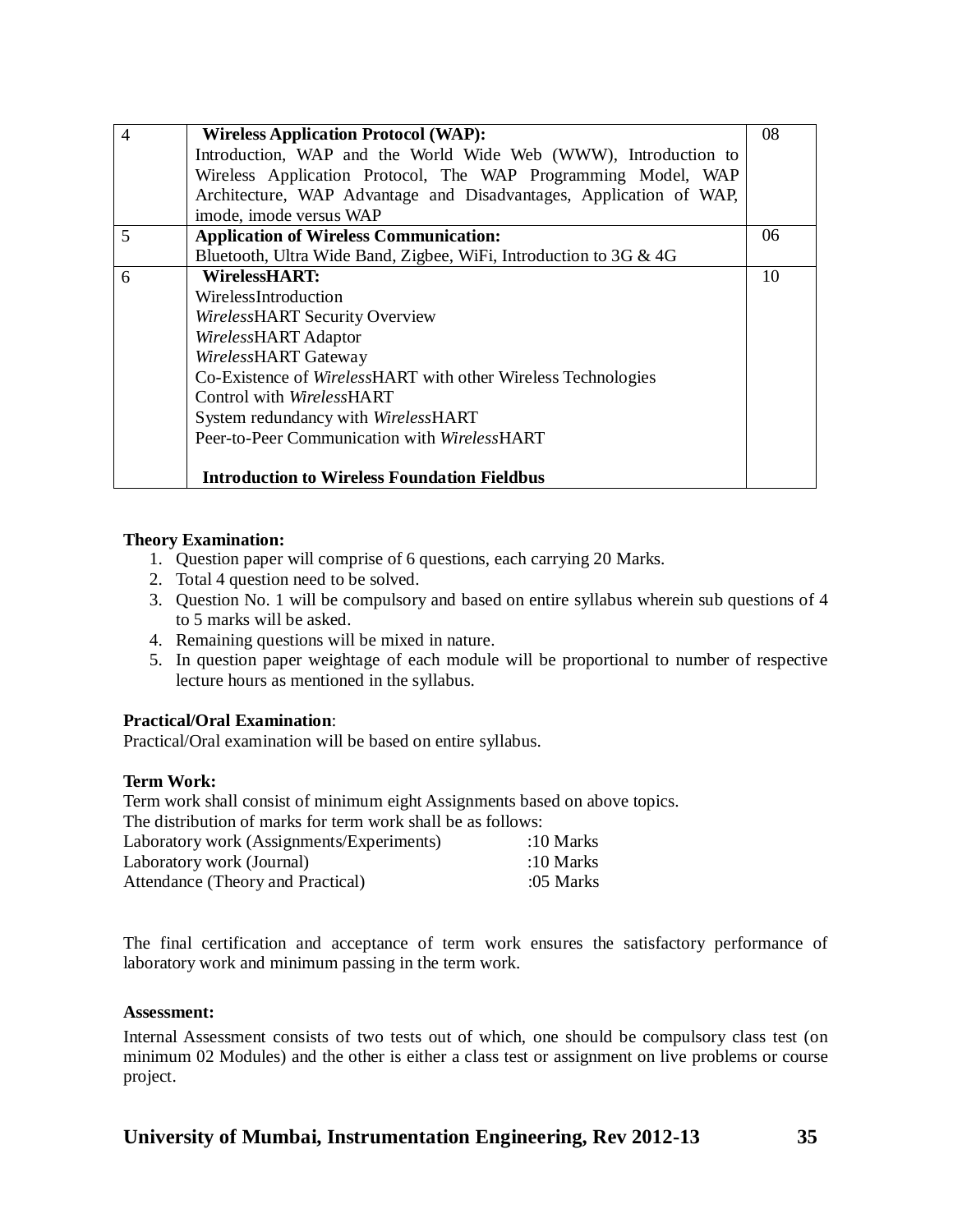End Semester Examination: Some guidelines for setting the question papers are as, six questions to be set each of 20 marks, out of these any four questions to be attempted by students. Minimum 80% syllabus should be covered in question papers of end semester examination.

## **Text Books:**

- 1. Theodore S. Rappaport, "Wireless Communications Principles and Practice", PEARSON, 4 th impression, 2011
- 2. Andreas F. Molisch, "Wireless Communications", WILEY-INDIA, 2006
- 3. Vijay K. Garg, "Wireless Communications and Networking", Morgan Kaufmann Publishers,2009
- 4. <http://www.hartcomm.org>

- 1. Andrea Goldsmith, "Wireless Communications", CAMBRIDGE UNIVERSITY PRESS, 2005
- 2. Davis Tse, Pramod Viswanath, "Fundamentals of Wireless Communication", CAMBRIDGE UNIVERSITY PRESS, 1<sup>st</sup> ed., 2005
- 3. Xiaodong Wang, H. Vincent Poor, "Wireless Communication Systems", PEARSON, 1st ed., 2004
- 4. Upena Dalal, "Wireless Communication", OXFORD UNIVERSITY PRESS, 2<sup>nd</sup> impression, 2010
- 5. NIIT, "Basics of Wireless Communications", Prentice-Hall of India,2004
- 6. William Stallings, "Wireless Communications and Networks", PEARSON, 5<sup>th</sup> ed., 2004
- 7. T.L. Singal, Wireless Communications, Tata McGraw Hill ,2010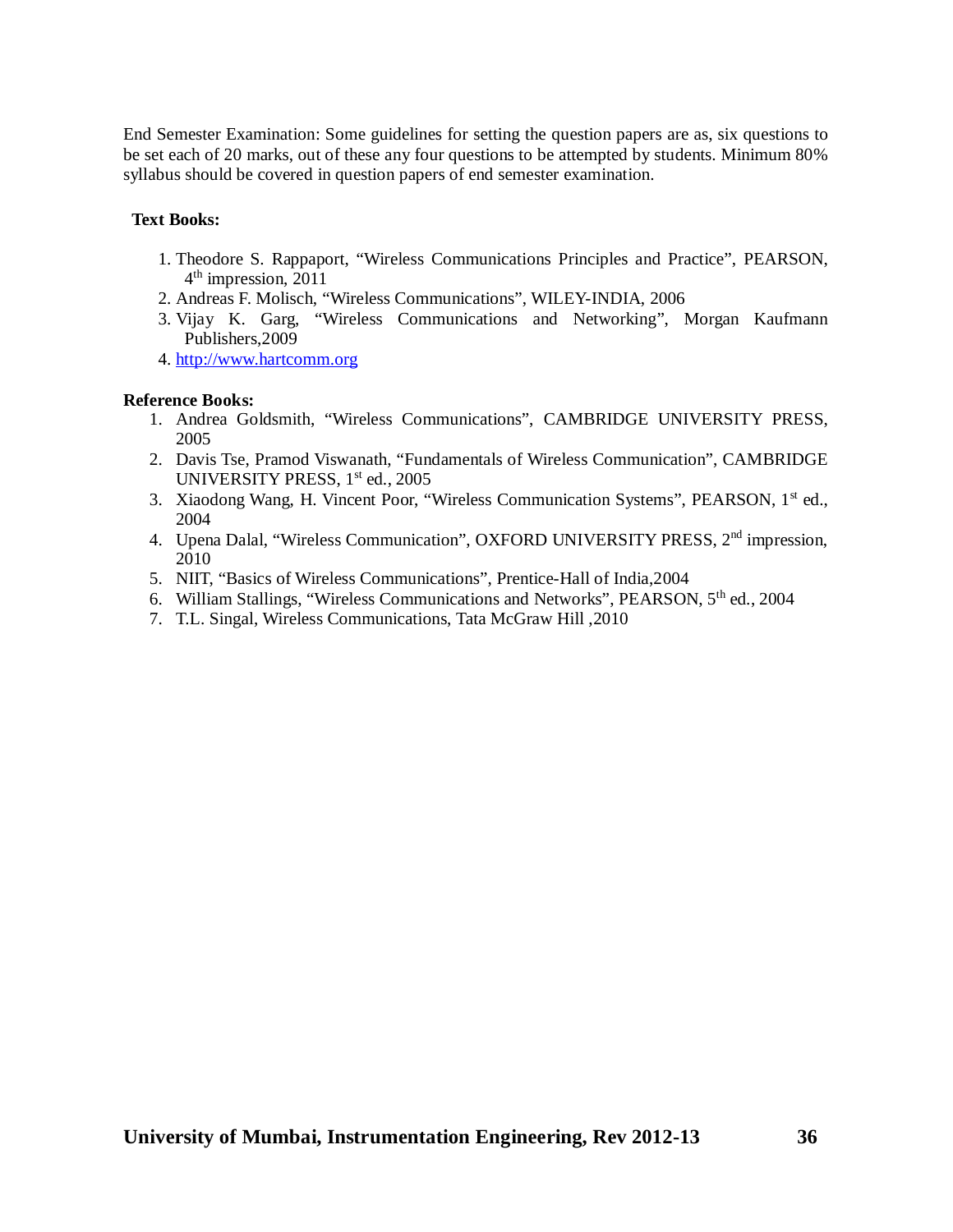| Sub           | <b>Subject Name</b> | Teaching Scheme (Hrs) |        |                          | Credits Assigned |        |      |       |
|---------------|---------------------|-----------------------|--------|--------------------------|------------------|--------|------|-------|
| code          |                     | Theory                | Pract. | Tut.                     | Theory           | Pract. | Tut. | Total |
| <b>ISC801</b> | Digital control     |                       |        | $\overline{\phantom{a}}$ |                  |        | -    |       |
|               | system              |                       |        |                          |                  |        |      |       |

|               |                        | <b>Examination Scheme</b>                           |      |        |             |      |      |      |       |  |
|---------------|------------------------|-----------------------------------------------------|------|--------|-------------|------|------|------|-------|--|
| Sub<br>code   |                        | Theory(out of 100)<br>Assessment<br>Internal<br>End |      |        |             |      |      |      |       |  |
|               |                        |                                                     | Term | Pract. |             |      |      |      |       |  |
|               | Subject Name           | (out of $20$ )                                      |      |        |             | Work | and  | Oral | Total |  |
|               |                        | Test 1                                              | Test |        | sem<br>Exam |      | oral |      |       |  |
|               |                        |                                                     |      | Avg.   |             |      |      |      |       |  |
| <b>ISC801</b> | Digital control System | 20                                                  | 20   | 20     | 80          | 25   | 25   |      | 150   |  |

| <b>Subject Code</b>      | <b>Subject Name</b><br><b>Credits</b>                                                                                                                                                                                                                                                                                                                                                                                                                                                                                                     |
|--------------------------|-------------------------------------------------------------------------------------------------------------------------------------------------------------------------------------------------------------------------------------------------------------------------------------------------------------------------------------------------------------------------------------------------------------------------------------------------------------------------------------------------------------------------------------------|
| <b>ISC801</b>            | Digital control System                                                                                                                                                                                                                                                                                                                                                                                                                                                                                                                    |
| <b>Course Objectives</b> | To equip the students with the basic knowledge of discretization.<br>To study the stability analysis of digital control system.<br>To study the canonical forms of digital control systems<br>To determine steady state performance of Digital control systems.<br>To design the controller and observer for digital control systems.<br>To study PID discrete controller                                                                                                                                                                 |
| <b>Course Outcomes</b>   | The students will be able to<br>Understand mathematical models of linear discrete-time control<br>systems using transfer functions and state-space models.<br>Analyze transient and steady-state behaviours of linear discrete-<br>time control systems.<br>Determine whether performance of linear discrete-time control<br>systems meet specified design criteria.<br>Design controllers and observers for linear discrete-time control<br>systems so that their performance meet specified design criteria.<br>Design PID controllers. |

| <b>Topics</b> | <b>Contents</b>                                                                                                                                                                                                                                                                                                                                                                                                                         | <b>Hours</b> |
|---------------|-----------------------------------------------------------------------------------------------------------------------------------------------------------------------------------------------------------------------------------------------------------------------------------------------------------------------------------------------------------------------------------------------------------------------------------------|--------------|
| 01            | <b>Introduction</b><br>Block diagram of Digital Control System, Advantages & limitations of Digital<br>Control System, comparison of continuous data & discrete data control<br>system, Examples of digital control system, data conversion and quantization,<br>sampling period considerations, sampling as impulse modulation, sampled<br>spectra & aliasing, Reconstruction of analog signals, zero order hold, first<br>order hold. | 12           |

 $\blacktriangleleft$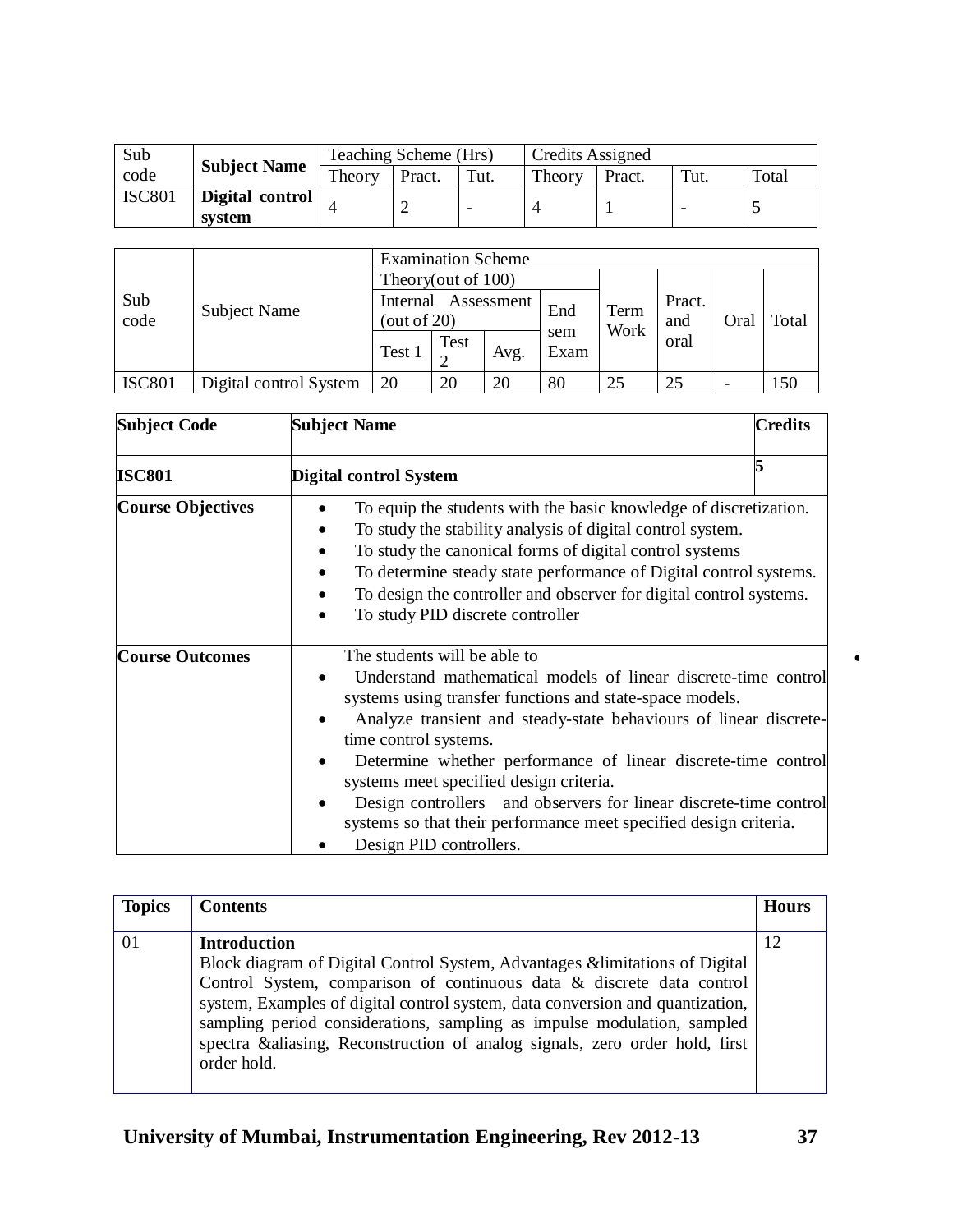|    | principles of discretization- impulse invariance, finite difference          |    |
|----|------------------------------------------------------------------------------|----|
|    | approximation of derivatives, rectangular rules for integration, Bilinear    |    |
|    | transformation, Mapping between s-plane & z-plane.                           |    |
| 02 | Representation of digital control system                                     | 04 |
|    |                                                                              |    |
|    | Linear difference equations, pulse transfer function, input output model,    |    |
|    | examples of first order continuous and discrete time systems, Signal flow    |    |
|    | graph applied to digital control systems.                                    |    |
| 03 | Stability of digital control system in z-domain and Time domain analysis     | 06 |
|    | Jury's method, R.H. criteria, Comparison of time response of continuous data |    |
|    | and digital control system, steady state analysis of digital control system, |    |
|    | Effect of sampling period on transient response characteristics.             |    |
| 04 | State space analysis                                                         | 06 |
|    | Discrete time state equations in standard canonical forms, similarity        |    |
|    | transformation, state transition matrix, solution of discrete time state     |    |
|    | equation, Discretization of continuous state space model & its solution.     |    |
| 05 | Pole placement and observer designs                                          | 10 |
|    | Concept of reachability, Controllability, Constructability & Observability,  |    |
|    | Design of controller via Pole placement method, dead beat controller design, |    |
|    | concept of duality, state observer design, Concept of Multi rate output      |    |
|    | feedback (MROF) based state estimation.                                      |    |
| 06 | <b>Transfer Function Approach to Controller Design</b>                       | 10 |
|    | Control Structures, Internal Stability and Realizability, Internal Model     |    |
|    | Principle and System Type, Well Behaved Signals, Solving Aryabhatta's        |    |
|    |                                                                              |    |
|    | Identity.                                                                    |    |
|    | Proportional, Integral, Derivative Controllers-Discretization of PID         |    |
|    | Controllers, Pole Placement Controller with Performance Specifications,      |    |
|    | Implementation of Unstable Controllers.                                      |    |

## **List of Laboratory Experiments:**

- **1.** To determine response of zero order hold and first order hold using Simulink of MATLAB or any other suitable software.
- **2.** Mapping from S- plane to Z-plane analytically and verification using MATLAB or any other suitable software.
- **3.** Discretization of continuous data system using i) Step invariance method, ii) Impulse invariance method, and iii) Bilinear transformations, analytically and verification using MATLAB or any other suitable software.
- **4.** To represent given system in different canonical forms, analytically and verification using MATLAB or any other suitable software.
- **5.** To determine pulse transfer function of a given system analytically and its verification using MATLAB or any other suitable software.
- **6.** Determination of state transition matrix analytically and its verification using MATLAB or any other suitable software.
- **7.** To check controllability and obser vability of a given system analytically and verify the result using MATLAB or any other software.
- **8.** To plot pole-zero map of a discrete system and comment on response and stability.
- **9.** To design the controller using .
	- i. Transform method

## **University of Mumbai, Instrumentation Engineering, Rev 2012-13 38**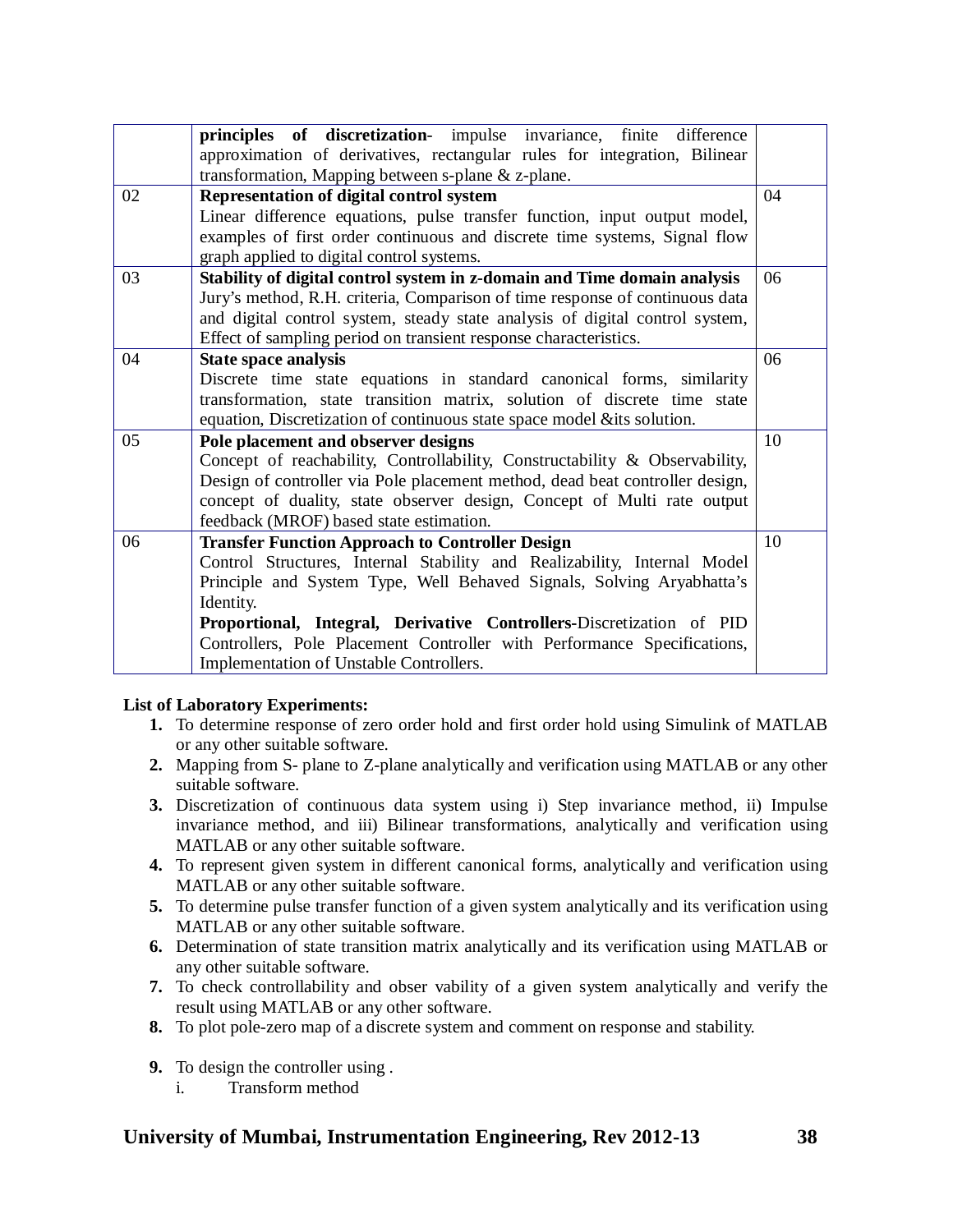ii. Ackerman's Formula

Analytically and verification using MATLAB or any other suitable software.

- 10. To design an observer using .
	- i. Transform Method
	- ii. Ackerman's Method

Analytically and verification using MATLAB or any other suitable software.

11. To design deadbeat controller and observer using any method analytically and verification using MATLAB or any other suitable software.

**Note:** The above list is only indicative of possible experiments. Faculty may choose other experiments as well. Care should be taken that the entire syllabus is uniformly covered by the experiments.

Note: Case study1: Developing a state space model of any physical system available in laboratory (Flow loop, pressure loop, level loop etc.) and designing the controller using pole placement method (state space method) and implement the same using simulink of MATLAB or any other suitable software.

Case study2: Developing a pulse transfer function of any physical system available in laboratory (Flow loop, pressure loop, level loop etc.) and designing the controller using transfer function approach (eg. 2-DOF or IMC controller) and implement the same using simulink of MATLAB or any other suitable software.

## **Theory Examination:**

- 1. Question paper will comprise of 6 questions, each carrying 20 Marks.
- 2. Total 4 question need to be solved.
- 3. Question No. 1 will be compulsory and based on entire syllabus wherein sub questions of 4 to 5 marks will be asked.
- 4. Remaining questions will be mixed in nature.
- 5. In question paper weightage of each module will be proportional to number of respective lecture hours as mentioned in the syllabus.

## **Practical/Oral Examination**:

Practical/Oral examination will be based on entire syllabus.

## **Term work**

Term work consists of minimum eight experiments, one case study. The distribution of the term work shall be as follows,

| Laboratory work (Experiments)        | $: 10$ Marks |
|--------------------------------------|--------------|
| Laboratory work (programs / journal) | $: 10$ Marks |
| Attendance (Theory and Practical)    | $: 05$ Marks |

The final certification and acceptance of term work ensures the satisfactory performance of laboratory work and minimum passing in the term work.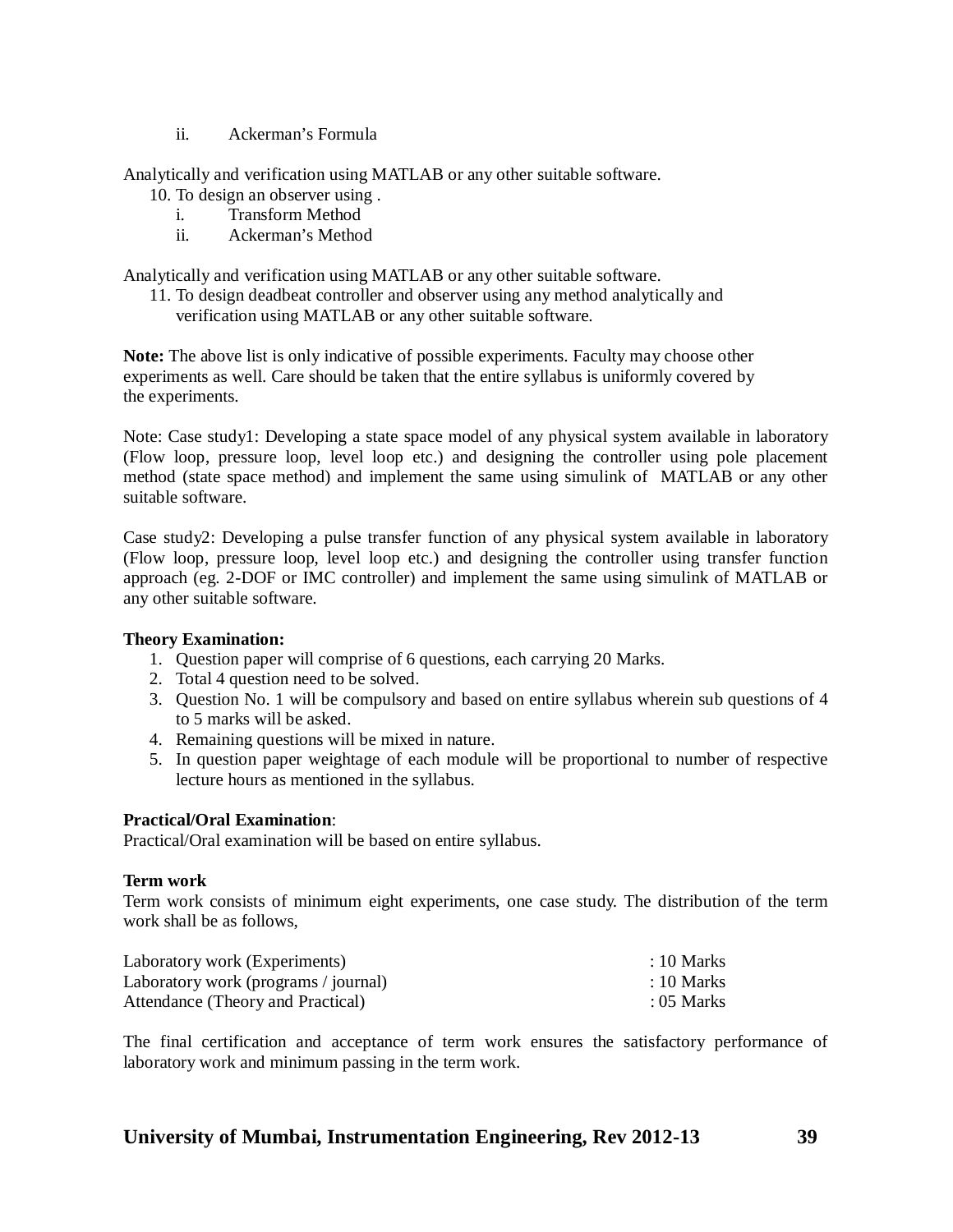#### **Assessment:**

Internal Assessment consists of two tests out of which, one should be compulsory class test (on minimum 02 Modules) and the other is either a class test or assignment on problems.

End Semester Examination: Some guidelines for setting the question papers are as, six questions to be set each of 20 marks, out of these any four questions to be attempted by students. Minimum 80% syllabus should be covered in question papers of end semester examination.

## **Text Books:**

- 1. M. Gopal, "Digital Contol and State Variable Methods", Tata McGraw Hill, 2ndEdition, March 2003.
- 2. K. Ogata, "Discrete Time Control Systems", Pearson Education Inc., 1995.
- 3. B.C. Kuo, "Digital Control Systems", Saunders College Publishing, 1992.
- 4. K.M. Moudgalya, "Digital Control", Wiley-India, Indian Edition, 2009.
- 5. B. Bandopadhyay and S. Janardhanan, "Discrete Time Sliding Mode Control-A Multirate Output Feedback Approach", Springer,2005.

- 1. Richard J. Vaccaro, "Digital Control", McGraw Hill Inc., 1995.
- 2. Ashish Tewari, "Modern Control System Design with MATLAB", John Wiley, Feb. 2002.
- 3. Joe H. Chow, Dean K. Frederick, "Discrete Time Control Problems using
- 4. MATLAB", Thomson Learning, 1st Edition, 2003.
- 5. Eronini Umez, "System Dynamics and Control", Thomson Learning, 1999.
- 6. Franklin Powel, "Digital Control of Dynamic Systems", Pearson Education, 3 rd Edition, 2003.
- 7. Digital Control Systems vol. I & II Isermann, Narosa publications
- 8. M. Fadali Antonio Visioli, "Digital control Engineering Analysis & Design", Academic press, 2<sup>nd</sup> edition, 2012.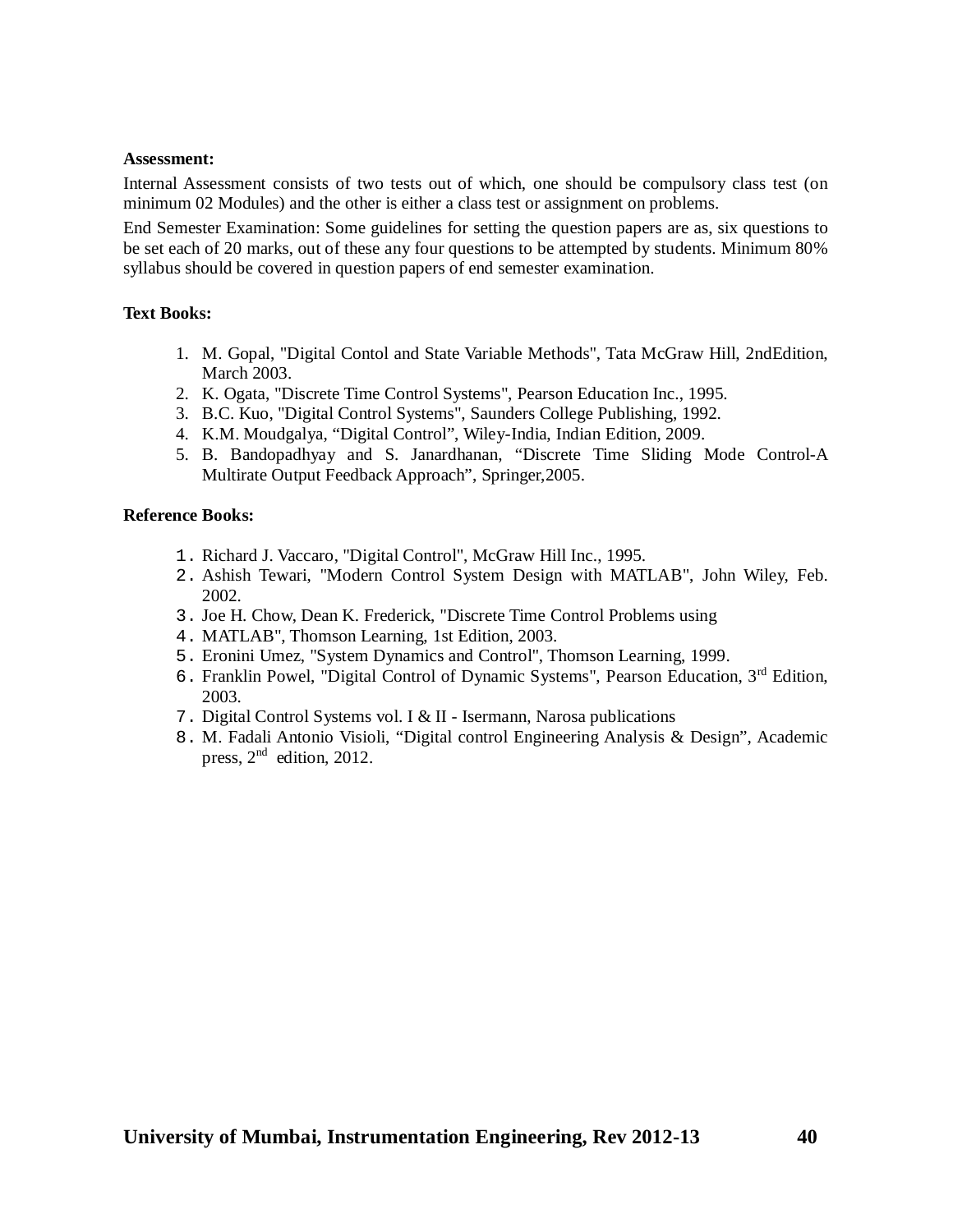| Sub            |                                                            | Teaching Scheme (Hrs) |        |      | Credits Assigned |        |      |       |
|----------------|------------------------------------------------------------|-----------------------|--------|------|------------------|--------|------|-------|
| code           | <b>Subject Name</b>                                        | Theory                | Pract. | Tut. | Theory           | Pract. | Tut. | Total |
| <b>ISC 802</b> | Instrumentation<br>Project<br>Documentation<br>& Execution |                       |        |      |                  |        |      |       |

|                |                                                         | <b>Examination Scheme</b>                |           |      |             |              |        |      |       |  |
|----------------|---------------------------------------------------------|------------------------------------------|-----------|------|-------------|--------------|--------|------|-------|--|
|                |                                                         | Theory(out of 100)                       |           |      |             |              |        |      |       |  |
| Sub<br>code    | <b>Subject Name</b>                                     | Assessment<br>Internal<br>(out of $20$ ) |           |      | End         | Term<br>Work | Practi | Oral | Total |  |
|                |                                                         | <b>Test</b>                              | Test<br>2 | Avg. | sem<br>Exam | cal          |        |      |       |  |
| <b>ISC 802</b> | Instrumentation<br>Project Documentation<br>& Execution | 20                                       | 20        | 20   | 80          | 25           |        | 25   | 150   |  |

| <b>Subject Code</b>      | <b>Subject Name</b>                                                                                            | <b>Credits</b> |
|--------------------------|----------------------------------------------------------------------------------------------------------------|----------------|
| <b>ISC 802</b>           | <b>Instrumentation Project Documentation &amp; Execution</b>                                                   | 5              |
| <b>Course Objectives</b> | • To provide knowledge of Instrumentation Project & Detailed<br>Engineering techniques in the EPC Consultancy. |                |
|                          | • The course aims to explain Project Deliverables and Engineering<br>activities of Project Documentation.      |                |
| <b>Course Outcomes</b>   | Design & Develop Basic & Detailed Engineering Project<br>$\bullet$<br>Deliverables.                            |                |
|                          | • Understand Types of Project Executed in I & C Projects.                                                      |                |
|                          | Develop skills to Execute and carry different activities in process<br>$\bullet$<br>industry.                  |                |
|                          | Understand Procedures, Guidelines and Thumb Rules for<br>$\bullet$<br>performing Precommissioning activities.  |                |
|                          | Overall Development of the students by Hands on working<br>$\bullet$<br>Experience.                            |                |

| <b>Module</b> | Topics                                                                        | Hrs. |  |  |  |  |
|---------------|-------------------------------------------------------------------------------|------|--|--|--|--|
|               | The Project: Introduction, predictability, structure, flow and deliverables,  | 08   |  |  |  |  |
|               | Project Planning and Scheduling – project scheduling estimating,              |      |  |  |  |  |
|               | configuration management                                                      |      |  |  |  |  |
|               | The Project Team: Customer, designer and constructor                          | 02   |  |  |  |  |
| 3             | Standards used in instrumentation project: ISA, ANSI, & ASTM,                 |      |  |  |  |  |
|               | ASME, NFPA, NEMA.                                                             |      |  |  |  |  |
|               | <b>Project Documents.-</b> Need for Engineering Documents, General Guidelines |      |  |  |  |  |
|               | for Development of Documents, project stage, purpose, scope, contents,        |      |  |  |  |  |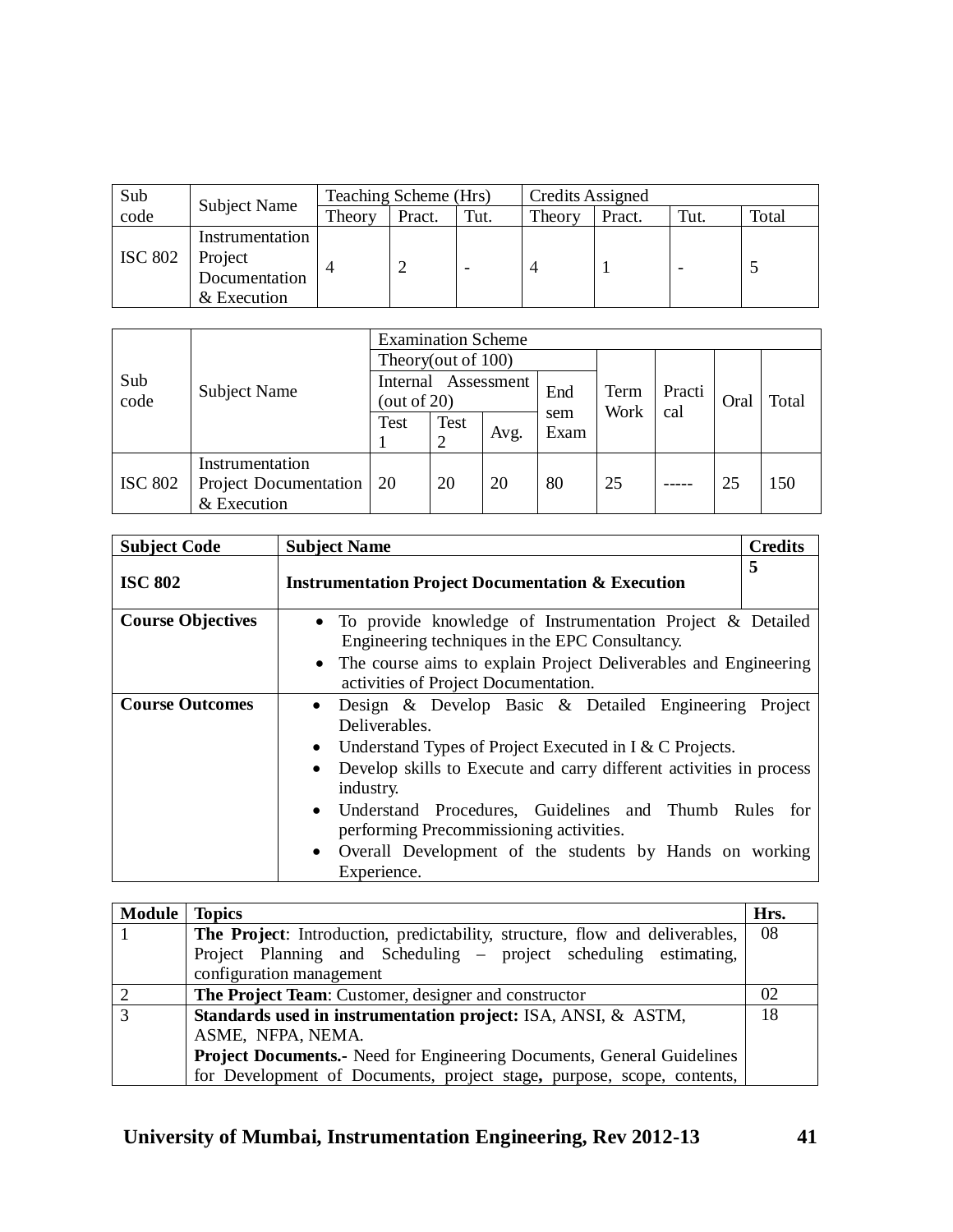|   | references for document, team of creation and users.                                                                                       |    |
|---|--------------------------------------------------------------------------------------------------------------------------------------------|----|
|   | <b>Major Project Documents:</b>                                                                                                            |    |
|   | 1) Process Flow Diagram-                                                                                                                   |    |
|   | 2) Piping and Instrumentation diagrams (P&ID) - practical applications.                                                                    |    |
|   | 3) Instrument Index Sheet                                                                                                                  |    |
|   | 4) Instrument specifications sheet- for temperature, pressure, level, flow                                                                 |    |
|   | instruments and control valves.                                                                                                            |    |
|   | 5) Instrument Location Plan                                                                                                                |    |
|   | 6) Cable and Tray Routing                                                                                                                  |    |
|   | 7) Cable Schedule                                                                                                                          |    |
|   | 8) JB Schedule                                                                                                                             |    |
|   | 9) Utility requirement                                                                                                                     |    |
|   | 10) Air header schedule                                                                                                                    |    |
|   | 11) Instrument Hook- up diagrams - for control valve, transmitters (DP in                                                                  |    |
|   | liquid service, dry gas service,) Thermocouple, Temperature switch                                                                         |    |
|   | line mounted, flow transmitter, typical level switch, typical                                                                              |    |
|   | instrument air supply, connections for air supply and output. etc.                                                                         |    |
|   | 12) BOM for erection                                                                                                                       |    |
|   | 13) Loop diagrams- pneumatic, electronic and digital data types.                                                                           |    |
|   | 14) Logic diagrams, SAMA Standard                                                                                                          |    |
|   |                                                                                                                                            |    |
| 4 | Systems Integration: Division of labour, control logic specification, HMI                                                                  | 8  |
|   | specification Development, System Architecture Design, Network single line                                                                 |    |
|   | diagram generation, Other tasks like control system cabinet design, I/O                                                                    |    |
|   | address assignment (Partitioning)-Hardware & software address, System                                                                      |    |
|   | testing.                                                                                                                                   |    |
| 5 | <b>Procurement, Installation and Commissioning:</b>                                                                                        | 08 |
|   | Procurement : Engineering Procurement procedure, PO format, preparation                                                                    |    |
|   | of tender documents, bids, technical bid evaluation.                                                                                       |    |
|   | Inspection: Need for Inspection, Documents for Inspection,                                                                                 |    |
|   | General Inspection Guidelines, Factory acceptance test (FAT) &                                                                             |    |
|   | Site acceptance test(SAT), check lists.                                                                                                    |    |
|   | Installation of instruments- Installation standards,<br>installation<br>of                                                                 |    |
|   | instrument junction box, earthing system, cable laying (cable trays, cable                                                                 |    |
|   | types, cable glands), tubing, instrument installation guidelines.                                                                          |    |
|   | Commissioning: Pre-commissioning Procedures, check out procedure of                                                                        |    |
|   | control valve, DP transmitter etc. calibration, testing of instruments,                                                                    |    |
|   | operation and maintenance manual, commissioning Procedures.<br>Onsite                                                                      |    |
|   | training.                                                                                                                                  |    |
| 6 | Advantages of using software packages for documentation. Overview of<br>documentation software packages used in industry like SPI-Intools. | 4  |

## **Suggested List of Laboratory Experiments:**

- **1.** Study & Development of Equipment Layout Drawing.
- **2.** Study & Development of Process Flow Diagrams.
- **3.** Study & Development of Piping & Instrumentation Diagram.
- **4.** Study & Development of Instrumentation Index.
- 5. Study ISA specification forms & Development of Instrument Specifications.

## **University of Mumbai, Instrumentation Engineering, Rev 2012-13 42**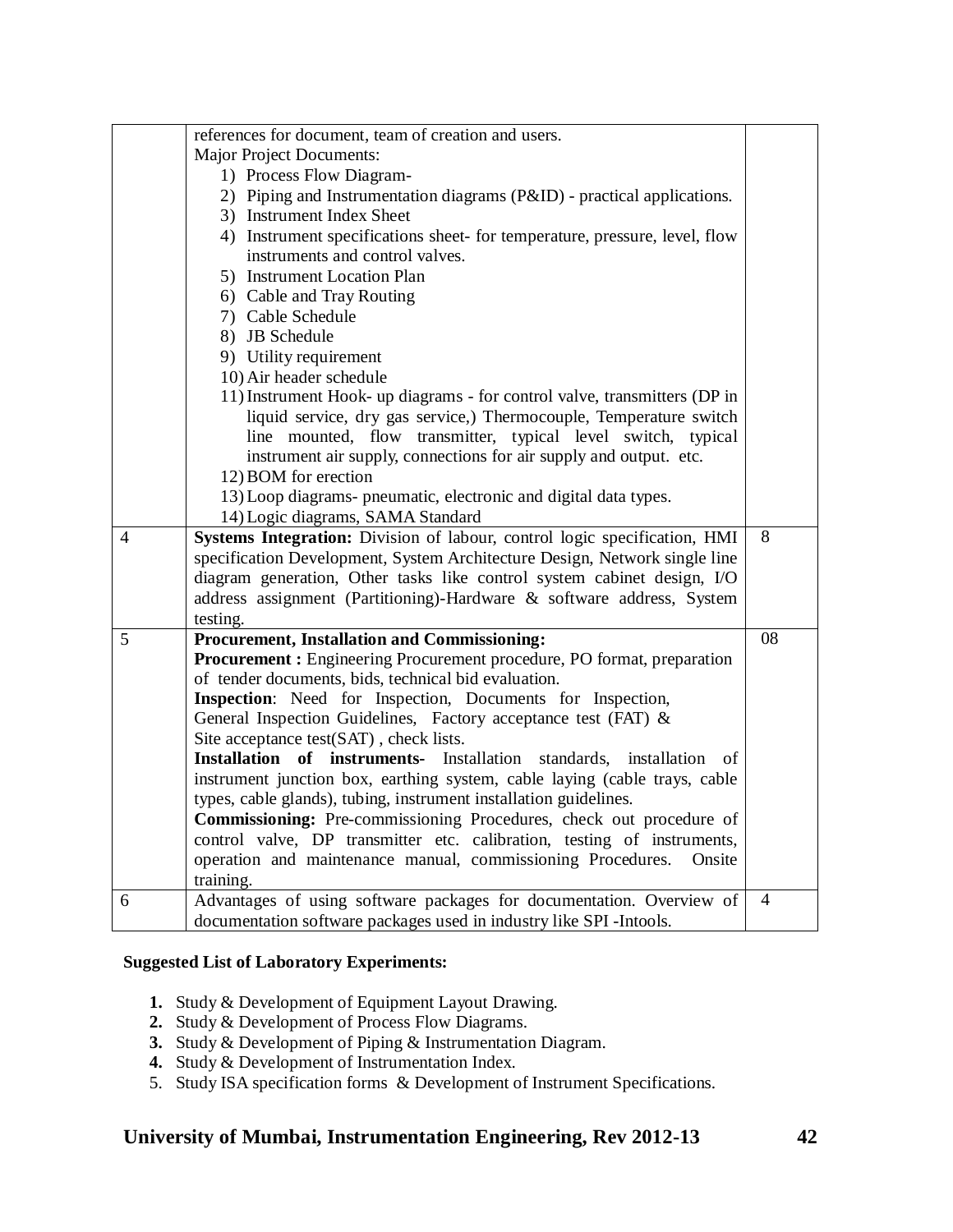- 6. Study & Development of Instrumentation Location plan.
- 7. Study & Development of Cable Tray Layout.
- 8. Study & Development of Sample Hook up drawing & Preparation of BOM.
- 9. Study & Development of Detailed Engineering schedules.( Project schedule / Cable schedule / JB schedule / AH schedule )
- 10. Study & Development of Electronic Loop wiring Diagrams.
- 11. Study & Development of Control Panel wiring Diagrams.
- 12. Study & Perform pre-commissioning activities.( Hydro Test / Loop checking / Trouble shooting etc)
- **13.** Survey of Instrumentation softwares & Study different features of SPI INTools.

## **Theory Examination:**

- 1. Question paper will comprise of 6 questions, each carrying 20 Marks.
- 2. Total 4 question need to be solved.
- 3. Question No. 1 will be compulsory and based on entire syllabus wherein sub questions of 4 to 5 marks will be asked.
- 4. Remaining questions will be mixed in nature.
- 5. In question paper weightage of each module will be proportional to number of respective lecture hours as mentioned in the syllabus.

## **Oral Examination: 25 Marks**

Oral examination will be based on entire subject, Lab work & Consultants visit if any.

## **Term Work:**

Term work shall consist of Laboratory work which includes Minimum study of eight assignments/ Creation of Documents

Other task:(Optional) Visit to any one Engineering consultants office /organizations to understand their Working Environment & submission of Report.

The distribution of marks for term work shall be as follows:

| Laboratory work (Assignments)        | $: 10$ Marks |
|--------------------------------------|--------------|
| Laboratory work (programs / journal) | $: 10$ Marks |
| Attendance (Theory and Practical)    | : $05$ Marks |

The final certification and acceptance of term work ensures the satisfactory performance of laboratory work and minimum passing in the term work.

## **Assessment:**

Internal Assessment consists of two tests out of which, one should be compulsory class test (on minimum 02 Modules) and the other is either a class test or assignment on problems.

End Semester Examination: Some guidelines for setting the question papers are as, six questions to be set each of 20 marks, out of these any four questions to be attempted by students. Minimum 80% syllabus should be covered in question papers of end semester examination.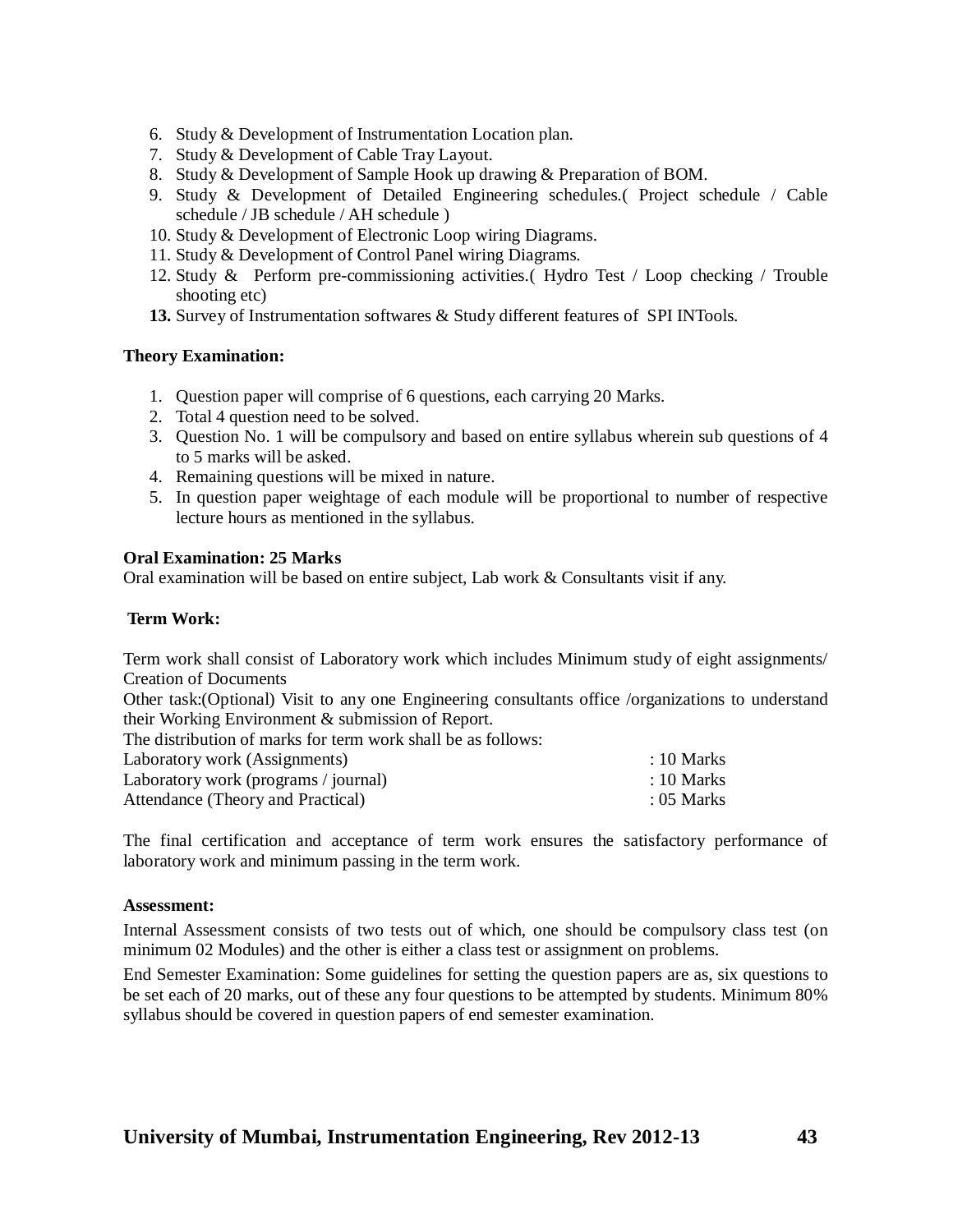## **Text Books:**

1. Andrew Williams, Applied instrumentation in the process industries, 2<sup>nd</sup> Edition, Vol. 2, Gulf publishing company.

2. Michael D.whitt, Successful Instrumentation and Control Systems Design, ISA Publication.

3. Installation of Instrumentation & Process control systems- EEUA Handbook.

#### **Useful References in PDF form:**

Specification forms- ISA-20-1981- ISA Publication Piping and Instrumentation Diagram Documentation Criteria- Process Industry Practices Instrumentation Design Criteria-ONGC, Mumbai Commissioning Procedures -ONGC, Mumbai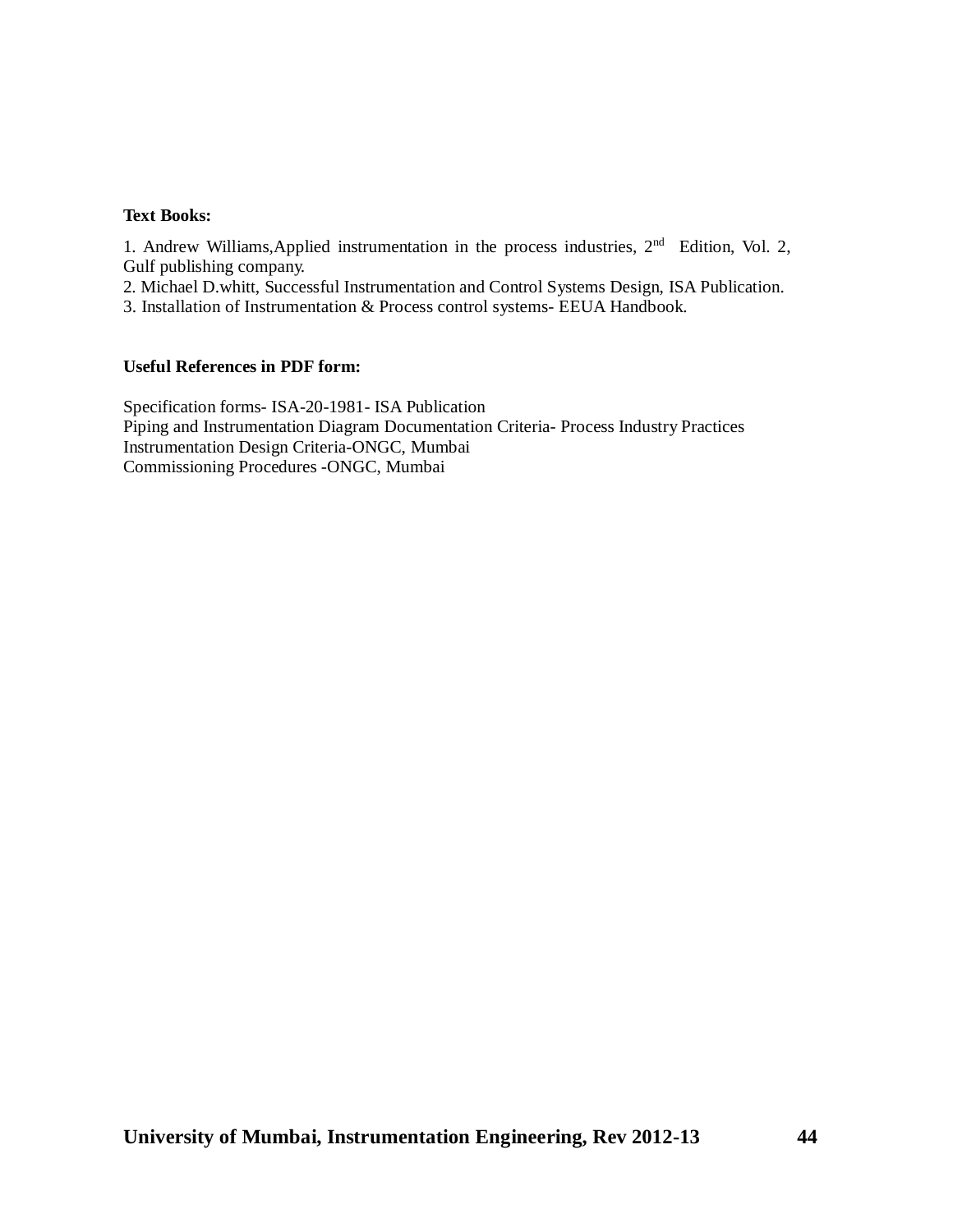| Sub           | <b>Subject Name</b>             | Teaching Scheme (Hrs) |        |      | Credits Assigned |        |      |       |
|---------------|---------------------------------|-----------------------|--------|------|------------------|--------|------|-------|
| code          |                                 | Theory                | Pract. | Tut. | Theory           | Pract. | Tut. | Total |
| <b>ISC803</b> | Instrument and<br>System Design |                       |        |      |                  |        |      |       |

|               | Subject Name                    | <b>Examination Scheme</b> |                       |     |      |      |             |      |       |  |
|---------------|---------------------------------|---------------------------|-----------------------|-----|------|------|-------------|------|-------|--|
|               |                                 |                           | Theory(out of $100$ ) |     |      |      |             |      |       |  |
| Sub<br>code   |                                 |                           | Internal Assessment   |     | End  | Term | Pract.      | Oral | Total |  |
|               |                                 | (out of $20$ )            |                       |     | sem  | Work | and<br>oral |      |       |  |
|               |                                 | Test 1                    | Test 2                | Avg | Exam |      |             |      |       |  |
| <b>ISC803</b> | Instrument and System<br>Design | 20                        | 20                    | 20  | 80   | 25   |             | 25   | 150   |  |

| <b>Subject Code</b>      | <b>Subject Name</b>                                                                                                              | <b>Credits</b> |  |  |  |  |  |  |  |
|--------------------------|----------------------------------------------------------------------------------------------------------------------------------|----------------|--|--|--|--|--|--|--|
| <b>ISC803</b>            | <b>Instrument and System Design</b>                                                                                              | 5              |  |  |  |  |  |  |  |
| <b>Course Objectives</b> | To make students to understand                                                                                                   |                |  |  |  |  |  |  |  |
|                          | Control Valve Sizing concepts and its usual terms for<br>$\bullet$<br>applications like liquid, gas, vapour and flashing fluids. |                |  |  |  |  |  |  |  |
|                          | Control room and Control Panel details<br>$\bullet$                                                                              |                |  |  |  |  |  |  |  |
|                          | The process of Electronic product design                                                                                         |                |  |  |  |  |  |  |  |
| <b>Course Outcomes</b>   | The students will be able to                                                                                                     |                |  |  |  |  |  |  |  |
|                          | Design and Analyse CV Sizing<br>$\bullet$                                                                                        |                |  |  |  |  |  |  |  |
|                          | • Identify various Control panels and Control Room details                                                                       |                |  |  |  |  |  |  |  |
|                          | tDesign of Electronic product.                                                                                                   |                |  |  |  |  |  |  |  |

| <b>Module</b> | <b>Topics</b>                                                                                                                                                                                                                                                                                                                                                                                                     | Hrs. |
|---------------|-------------------------------------------------------------------------------------------------------------------------------------------------------------------------------------------------------------------------------------------------------------------------------------------------------------------------------------------------------------------------------------------------------------------|------|
|               | <b>Design of Transducers:</b><br>An overview of static and dynamic performance characteristics of<br>instruments. Selection criteria for flow, temperature transducers. Design<br>considerations for transducers such as thermocouple, RTD, orifice plates,<br>Rota meter. Calibration and installation procedure for thermocouple and<br><b>RTD</b>                                                              | 05   |
| 2             | <b>Design of Control Valve:</b><br>Review of flow equations. Valve selection and sizing for liquid service, gas<br>or vapor service, flashing liquids, mixed phase flow. Control valve noise.<br>Control valve cavitations. Actuator sizing. Design of safety relief valves and<br>rupture discs.                                                                                                                 | 16   |
| $\mathcal{R}$ | <b>Control Panel Design:</b><br>Panel selection-size, type, construction and IP classification. GA Diagrams,<br>Power wiring and distribution, Typical wiring diagrams<br>for<br>AI, DI, AO, DO, RTD, and T/C modules. Earthing scheme. Panel ventilation,<br>cooling and illumination. Operating consoles- ergonomics. Wiring<br>accessories- ferules, lugs, PVC ducts, spiral etc. Wire sizes and color coding. | 11   |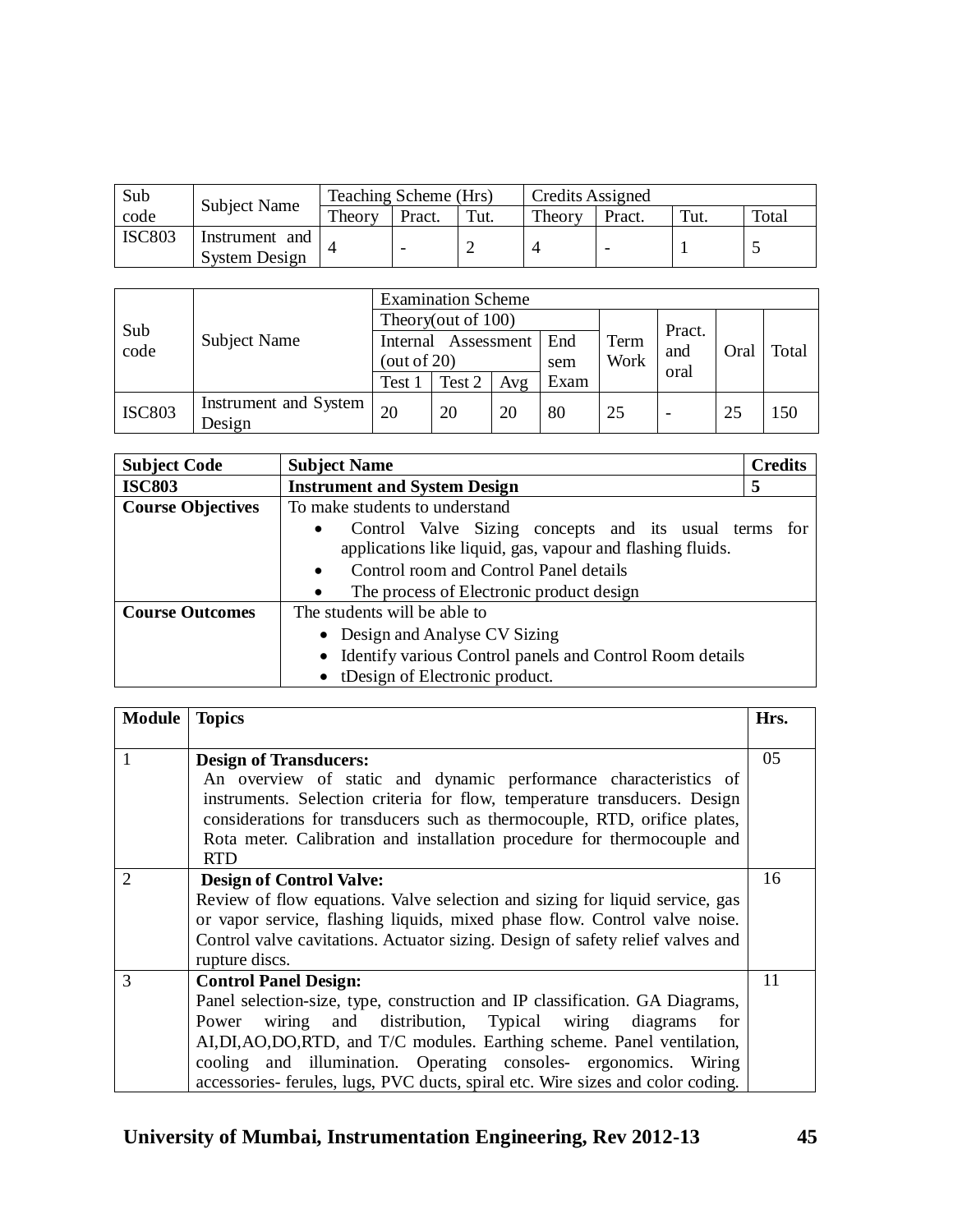|                | Packing, Pressurized panels- X, Y, and Z Purging for installation in<br>hazardous areas. Ex-proof panels. |    |
|----------------|-----------------------------------------------------------------------------------------------------------|----|
| $\overline{4}$ | Electronic product design:                                                                                | 08 |
|                | System Engineering, ergonomics, phases involved in electronic product<br>design.                          |    |
|                | <b>Enclosure Design:</b>                                                                                  |    |
|                | Packing and enclosures design guidelines, Grounding and shielding, front                                  |    |
|                | panel and cabinet design of an electronic product.                                                        |    |
|                | <b>Reliability engineering:</b>                                                                           | 04 |
|                | Reliability concepts, causes of failures, bath tub curve, Quality and                                     |    |
|                | reliability, MTTF, MTBF, and MTTR. Availability and Maintainability.                                      |    |
|                | Redundancy and redundant systems.                                                                         |    |
| 6              | Control Room Design: Layout and environment.                                                              | 04 |
|                |                                                                                                           |    |

## **List of Assignments:**

- 1. Assignment on design of transducer
- 2. Assignment on valve sizing and examples on valve sizing for liquid services
- 3. Assignment: examples on valve sizing for gas and vapor services
- 4. Assignment: examples on valve sizing for flashing and mixed flow services
- 5. Assignment: examples on valve sizing for Noise and Cavitations
- 6. Assignment: examples on actuator sizing
- 7. Assignment on control panel design
- 8. Assignment on control room design, reliability and electronic product design
- 9. Assignment on electronic product design

## **Theory Examination:**

- 1. Question paper will comprise of 6 questions, each carrying 20 Marks.
- 2. Total 4 question need to be solved.
- 3. Question No. 1 will be compulsory and based on entire syllabus wherein sub questions of 4 to 5 marks will be asked.
- 4. Remaining questions will be mixed in nature.
- 5. In question paper weightage of each module will be proportional to number of respective lecture hours as mentioned in the syllabus.

## **Practical/Oral Examination**:

Oral examination will be based on entire syllabus.

## **Term Work:**

| Term work shall consist of minimum eight assignments         |                       |
|--------------------------------------------------------------|-----------------------|
| The distribution of marks for term work shall be as follows: |                       |
| Laboratory work (Assignments)                                | $\therefore$ 10 Marks |
| Laboratory work (programs / journal)                         | $\therefore$ 10 Marks |
| Attendance (Theory and Practical)                            | $: 05$ Marks          |

The final certification and acceptance of term work ensures the satisfactory performance of laboratory work and minimum passing in the term work.

## **University of Mumbai, Instrumentation Engineering, Rev 2012-13 46**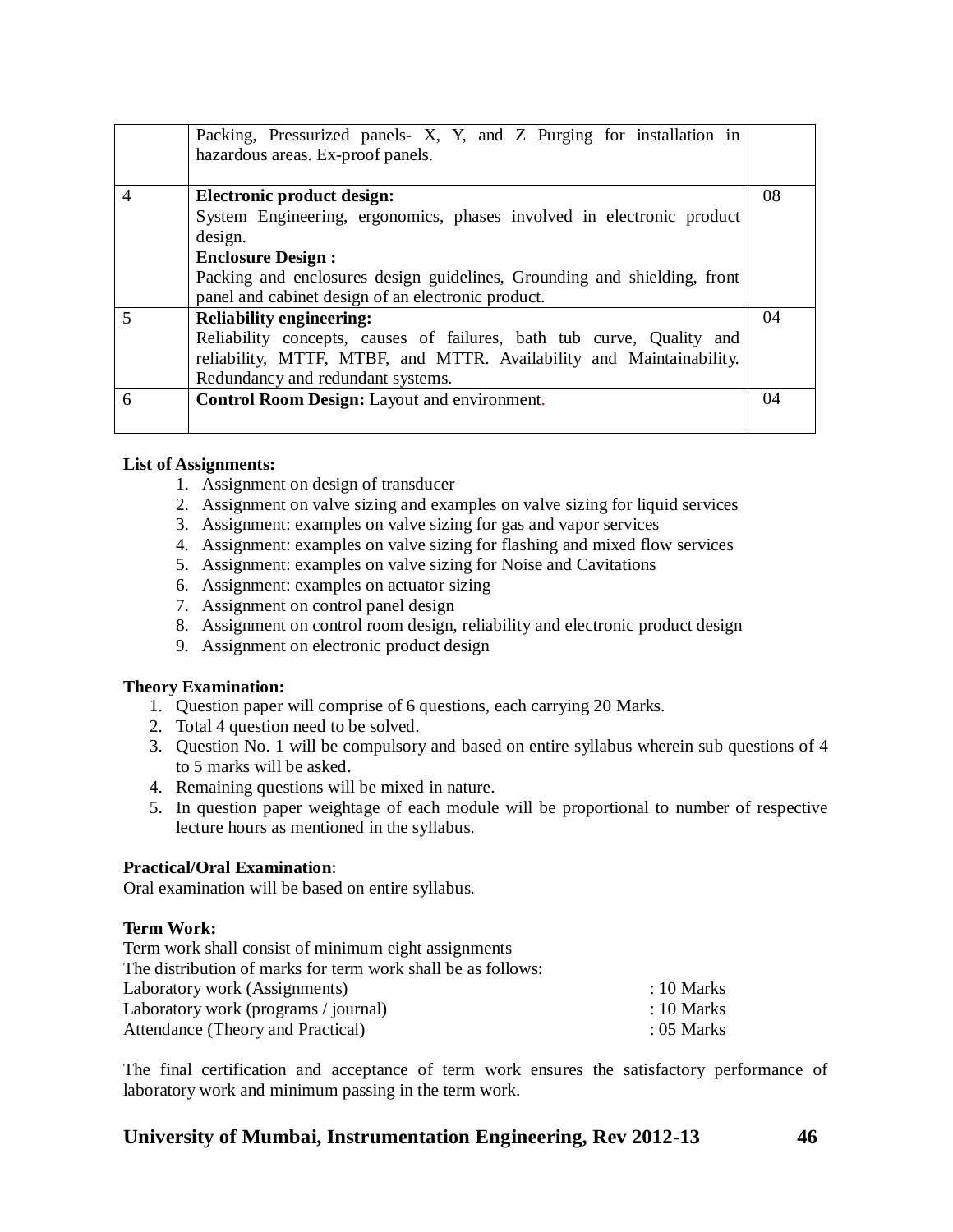#### **Assessment:**

Internal Assessment consists of two tests out of which, one should be compulsory class test (on minimum 02 Modules) and the other is either a class test or assignment on problems.

End Semester Examination: Some guidelines for setting the question papers are as, six questions to be set each of 20 marks, out of these any four questions to be attempted by students. Minimum 80% syllabus should be covered in question papers of end semester examination.

#### **Text Books:**

- 1. Bela G. Liptak, "Instrument Engineer's Hand Book Process Control", Chilton Company, 3 rd Edition, 1995.
- 2. Andrew Williams, "Applied instrumentation in the process industries", 2<sup>nd</sup> Edition, Vol. 1 & 3, Gulf publishing company.

- 1. R. W. Zape, "Valve selection hand book third edition", Jaico publishing house,
- 2. Les Driskell, "Control valve sizing", ISA.
- 3. Curtis Johnson, "Process Control Instrumentation Technology", PHI /Pearson Education 2002.
- 4. Kim R Fowler, "Electronic Instrument Design", Oxford University- 1996.
- 5. Manual on product design: IISc C.E.D.T.
- 6. Harshvardhan, "Measurement Principles and Practices", Macmillan India Ltd-1993
- 7. Balaguruswamy E, "Reliability", Tata Mc Graw-Hill Pub.co. New Delhi, 1999.
- 8. Mourad Samiha & Zorian Yervant," Principles of Testing Electronic Systems", New York. John Wiley & Sons, 2000.
- 9. Lewis E E," Introduction to Reliability Engineering (2nd)", New York. John Wiley & Sons, 1996.
- 10. Anand M S," Electronic Instruments and Instrumentation Technology", New Delhi. Prentice Hall Of India, 2004.
- 11. Ott H W," Noise Reduction Techniques in Electronic System. ," (2) John Wiley & Sons New York, 1988.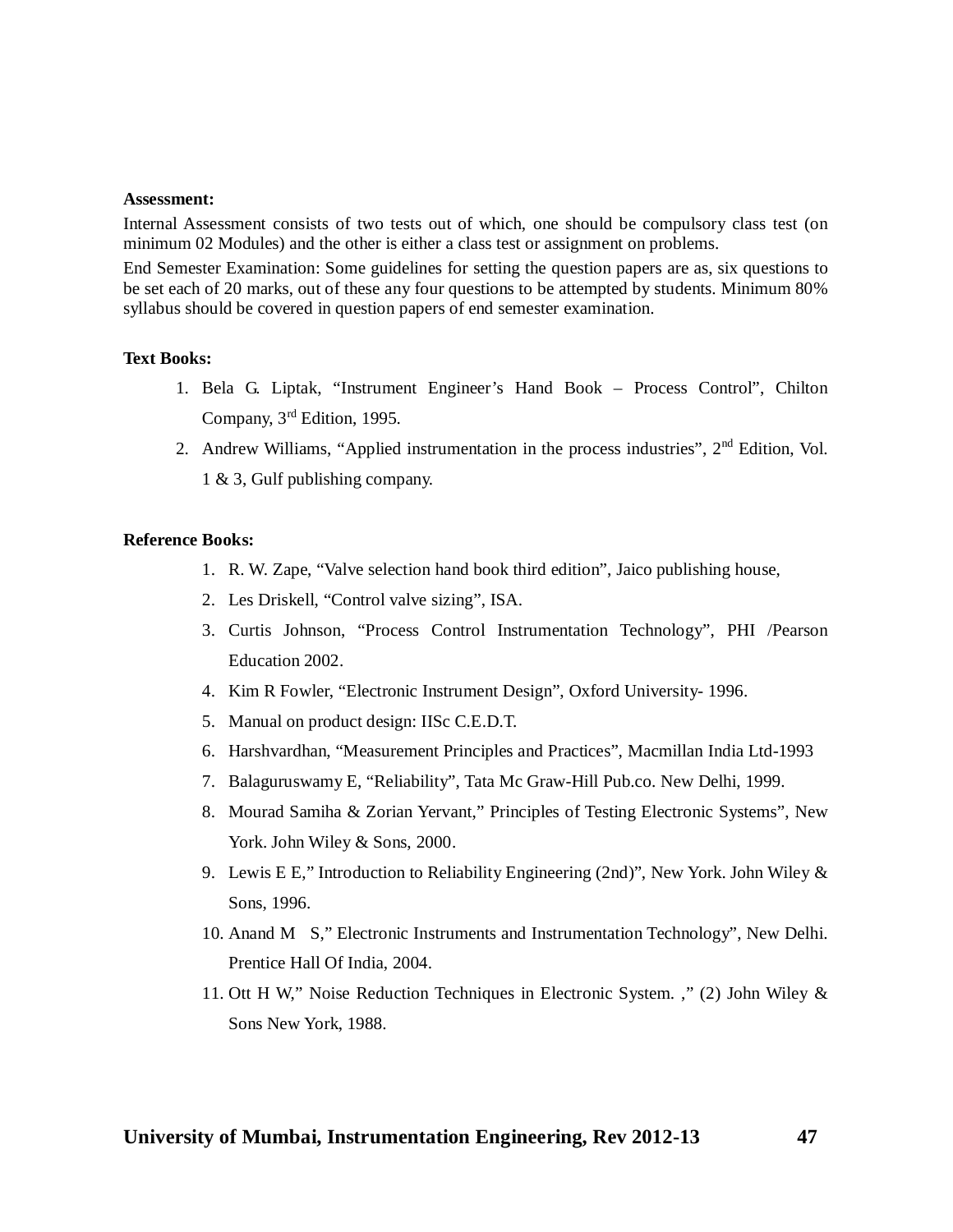| Sub            | <b>Subject Name</b>        | Teaching Scheme (Hrs) |        |      | <b>Credits Assigned</b> |                 |      |       |
|----------------|----------------------------|-----------------------|--------|------|-------------------------|-----------------|------|-------|
| code           |                            | Theory                | Pract. | Tut. | Theory                  | Pract.          | Tut. | Total |
| <b>ISE8041</b> | Nuclear<br>Instrumentation |                       |        |      |                         | $\qquad \qquad$ |      |       |

|                |                     | <b>Examination Scheme</b> |                    |     |      |          |      |      |       |  |
|----------------|---------------------|---------------------------|--------------------|-----|------|----------|------|------|-------|--|
|                |                     |                           | Theory(out of 100) |     |      |          |      |      |       |  |
| Subject        |                     | Internal                  |                    |     |      |          |      |      |       |  |
| code           | <b>Subject Name</b> | Assessment<br>(out)       |                    |     | End  | Exam     | Term | Oral | Total |  |
|                |                     | of $20$                   |                    |     | sem  | duration | Work |      |       |  |
|                |                     | <b>Test</b>               | Test               | Avg | Exam | (in Hrs) |      |      |       |  |
|                |                     |                           |                    |     |      |          |      |      |       |  |
| <b>ISE8041</b> | Nuclear             |                           |                    |     |      |          |      |      |       |  |
|                | Instrumentation     | 20                        | 20                 | 20  | 80   | 03       | 25   | 25   | 150   |  |
|                |                     |                           |                    |     |      |          |      |      |       |  |

| <b>Subject Code</b>      | <b>Subject Name</b>                                                                                                                                                                                                                                                                                                                           | <b>Credits</b> |
|--------------------------|-----------------------------------------------------------------------------------------------------------------------------------------------------------------------------------------------------------------------------------------------------------------------------------------------------------------------------------------------|----------------|
| <b>ISE8041</b>           | <b>Nuclear Instrumentation</b>                                                                                                                                                                                                                                                                                                                | 5              |
| <b>Course Objectives</b> | To introduce the basic concept of radioactivity, properties of<br>alpha, beta and gamma rays<br>To study various radiation detectors, detector classification<br>To study the electronics and counting systems<br>To study applications of nuclear instrumentation in medicines,<br>Industry and in Agriculture.                              |                |
| <b>Course Outcomes</b>   | • The students get well versed with construction and working of<br>various radiation detectors.<br>Students also get thorough knowledge of electronics and counting<br>$\bullet$<br>systems used in nuclear instrumentaion<br>• Students get detailed information about applications of nuclear<br>instrumentation in medicine, industry etc. |                |

| <b>Module</b> | <b>Topics</b>                                                                                                                                                                                                                                                                                                                                                                                                        | Hrs. |
|---------------|----------------------------------------------------------------------------------------------------------------------------------------------------------------------------------------------------------------------------------------------------------------------------------------------------------------------------------------------------------------------------------------------------------------------|------|
|               | <b>Radioactivity</b> : General properties of Nucleus, Radioactivity, Nature of Nuclear   8<br>Radiation's, Properties of Alpha, Beta and Gamma rays, Natural and artificial radio-<br>activity. Radioactivity Laws, Half life period, radioactive series, Isotopes and<br>Isobars, Various effects- photoelectric, Compton scattering and pair production,<br>stopping power and range of charged nuclear particles. |      |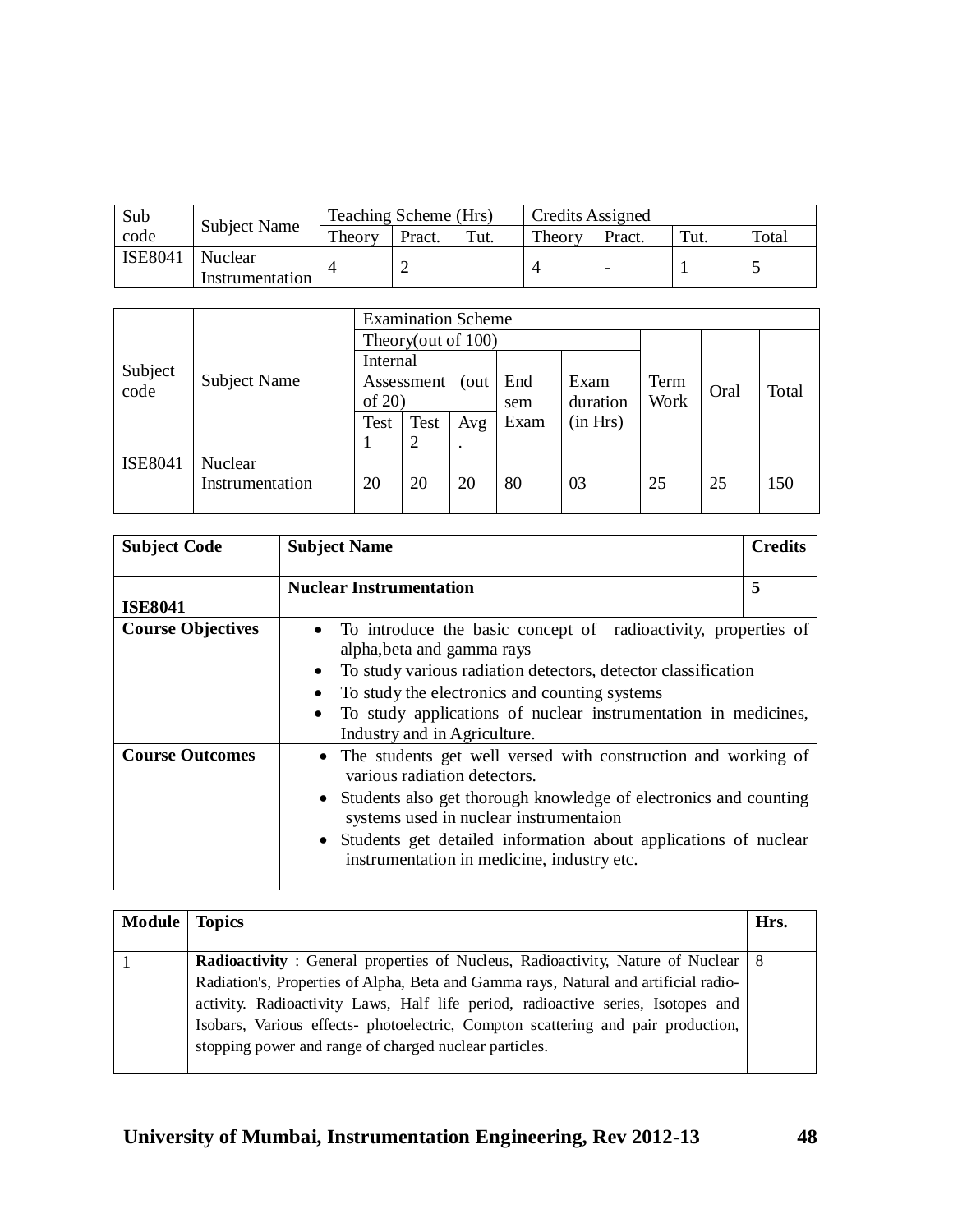| $\overline{2}$ | Radiation Detectors : Techniques for radiation detection, Detectors for Alpha, beta<br>and gamma rays, Detector classification, Gas filled detectors - volt ampere<br>characteristics, Ionization chamber, Proportional counter, Geiger Muller counter,<br>Designing features, Scintillation detectors, Photomultiplier tube, dark currents,<br>pulse resolving power, efficiency of detection, Solid state detectors (Lithium ion<br>drifted – Si-Li, Ge-Li, Diffused junction, surface barrier detectors) | 14 |
|----------------|-------------------------------------------------------------------------------------------------------------------------------------------------------------------------------------------------------------------------------------------------------------------------------------------------------------------------------------------------------------------------------------------------------------------------------------------------------------------------------------------------------------|----|
| 3              | Electronics and Counting systems: Pre-amp, shaping amplifiers, Discriminators,<br>Scalars and count rate meters, Pulse shaping, peak stretchers, photon counting<br>system block diagram, single channel analyzer SCA (pulse height analyzer - PHA),<br>Coincidence detection                                                                                                                                                                                                                               | 6  |
| 4              | Nuclear Spectroscopy systems: Factors influencing resolution of gamma energy<br>spectrum, Energy resolution in radiation detectors, Multichannel analyzers (MCA),<br>Role of Nuclear ADC's – performance parameters.                                                                                                                                                                                                                                                                                        | 6  |
| 5              | Radiation Monitors &Application in Medicines : Radiation uptake studies -<br>block diagram and design features. Gamma camera - design, block diagram,<br>medical usage. Nuclear instrumentaion for health care, Radiation Personnel Health<br>Monitors like neutron monitors, Gamma Monitors, Tritium monitors, Iodine<br>monitors and PARA (paritculate acitivity radiation alarms).                                                                                                                       | -8 |
| 6              | Applications in Industry: Basic Nuclear Instrumentation system - block diagram,<br>Personal monitors like Thermo Luminescence Detectors (TLD). Dosimeters, Tele-<br>detectors. Nuclear Instrumentation for power reactor. Nuclear Insrumentation for<br>Toxic fluid tank level measurement, weighing, thickeness gauges, Agriculture<br>applications like food irradiation, Underground Piping Leak detection, water<br>content measurement etc.                                                            | 6  |

## **List of Laboratory Experiments:**

- 1. To study preamplifiers for nuclear pulse processing.
- 2. To study pulse shaping circuit for nuclear pulse processing
- 3. To study discriminators for nuclear pulse processing
- 4. Study of GM Counter Pulses

Purpose: The purpose of this experiment is to familiarize oneself with typical output pulses of a GM counting system. The fact that the pulse height increases with increasing voltage through different regions (ionization, proportionality etc) and is roughly constant in the Geiger region including that pulse height is the same regardless of the energy or character of incident radiation

5. Study of the V-I characteristics of a GM Counting System.

Purpose: To study the variations of count rate with applied voltage and thereby determine the plateau region, operting voltage and slope of plateau.

6. To study the Gamma Ray Spectrometer based on SCA.

Purpose: The purpose is to understand the functioning and working of Spectrometer.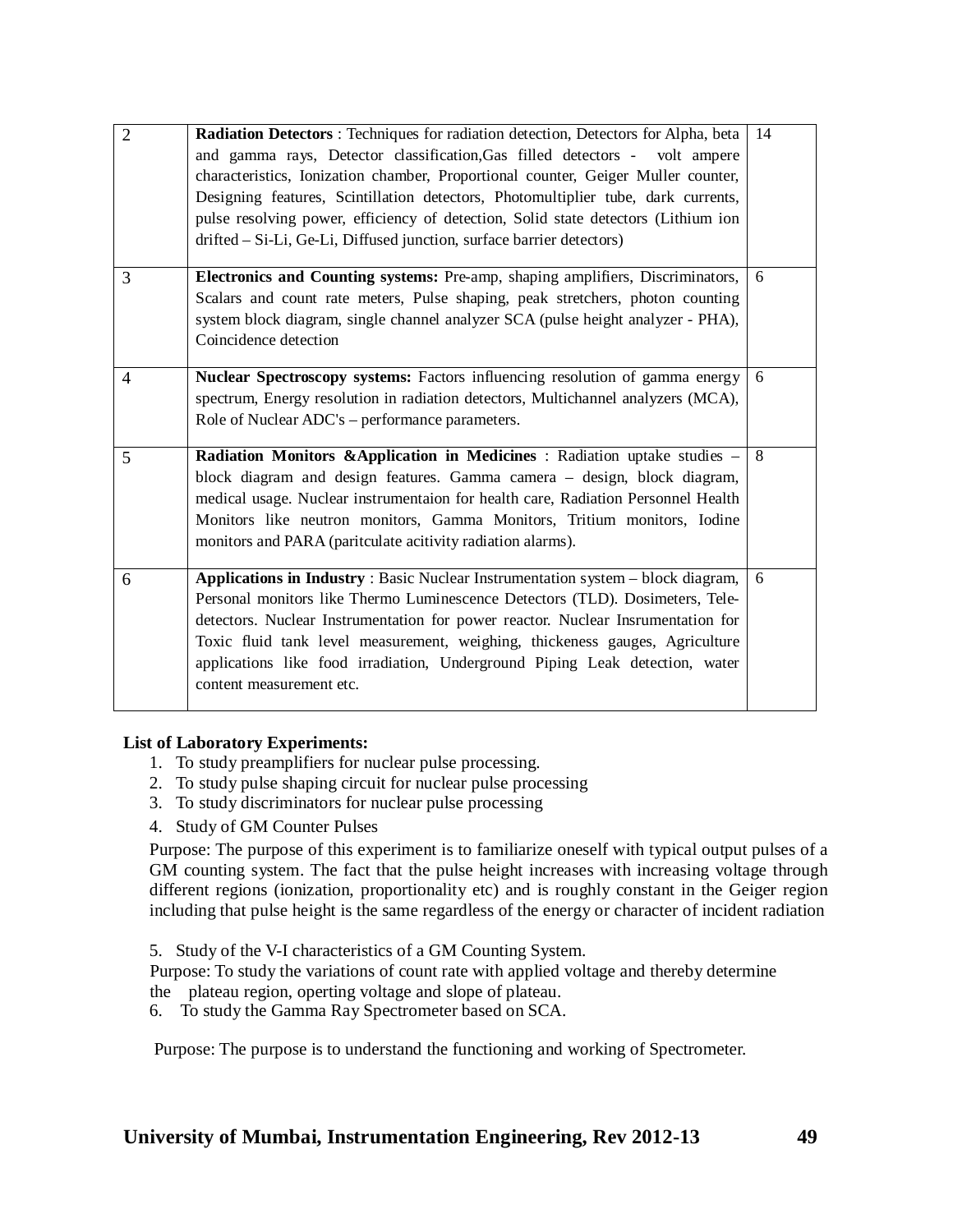- 7. To obtain the spectrum of Gamma emitting isotope Cs 137 by using scintillator spectrometer.
- 8. To obtain the spectrum of Gamma emitting isotope Co 60 by using scintillator spectrometer.
- **9.** To study the energy calibration of Spectrometer and analysis of the energy of unknown Gamma source.

## **Theory Examination:**

- 1. Question paper will comprise of 6 questions, each carrying 20 Marks.
- 2. Total 4 question need to be solved.
- 3. Question No. 1 will be compulsory and based on entire syllabus wherein sub questions of 4 to 5 marks will be asked.
- 4. Remaining questions will be mixed in nature.
- 5. In question paper weightage of each module will be proportional to number of respective lecture hours as mentioned in the syllabus.

## **Oral Examination**:

Oral examination will be based on entire syllabus.

## **Term Work:**

Term work shall consist of minimum three experiments (from the list given above) and ten assignments based on entire subject.

The distribution of marks for term work shall be as follows:<br>Laboratory work (Assignments)

| Laboratory work (Assignments)        |  | $: 10$ Marks |
|--------------------------------------|--|--------------|
| Laboratory work (programs / journal) |  | $: 10$ Marks |
| Attendance (Theory and Practical)    |  | : 5 Marks    |
| ___                                  |  |              |

The final certification and acceptance of term work ensures the satisfactory performance of laboratory work and minimum passing in the term work.

## **Assessment:**

Internal Assessment consists of two tests out of which; one should be compulsory class test (on minimum 02 Modules) and the other is either a class test or assignment on live problems or course project.

End Semester Examination: Some guidelines for setting the question papers are as, six questions to be set each of 20 marks, out of these any four questions to be attempted by students. Minimum 80% syllabus should be covered in question papers of end semester examination.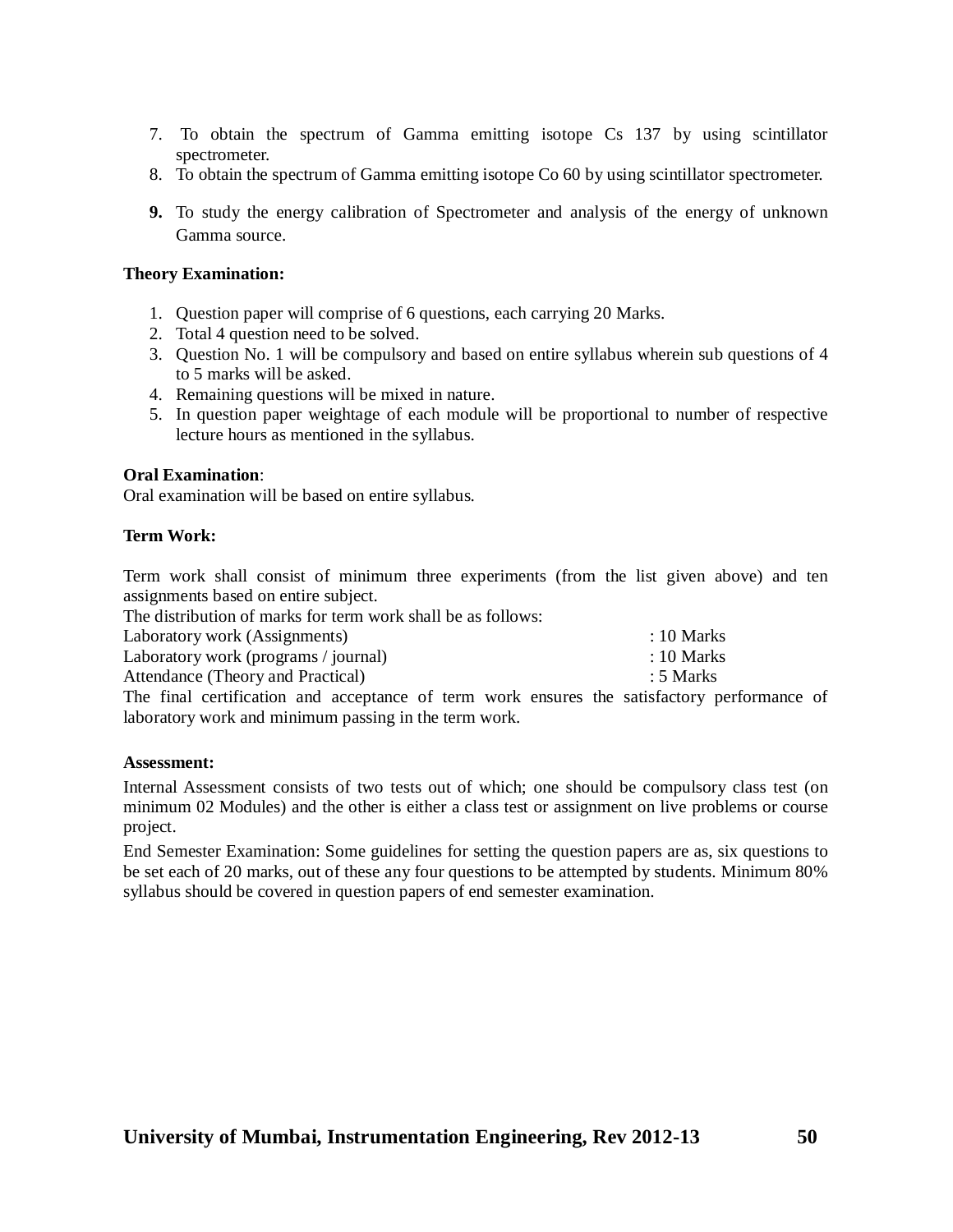## **Text Books:**

- 1. G.F. Knoll, "Radiation Detection & Measurement", 2<sup>nd</sup> edition, John Wiley & Sons, 1998.
- **2.** P.W. Nicholson, "Nuclear Electronics", John Wiley, 1998.
- **3.** S.S. Kapoor & V.S. Ramamurthy, "Nuclear Radiation Detectors", Wiley Easter Limited, 1986.

- 1. Gaur & Gupta, "Engineering Physics", Danpat Rai & Sons, 2001.
- 2. Irvin Kaplan, "Nuclear Physics", Narosa, 1987.
- M.N. Avdhamule & P.G. Kshirsagar, "Engineering Physics", S.Chand & Co., 2001.
- R.M. Singru, "Introduction to Experimental Nuclear Physics", Wiley Eastern Pvt. Ltd., 1974.
- 5. Hand Book of Nuclear Medical Instruments, Edited by B.R.Bairi, Balvinder Singh, N.C. Rathod, P.V. Narurkar, TMH Publishing New Delhi, 1974.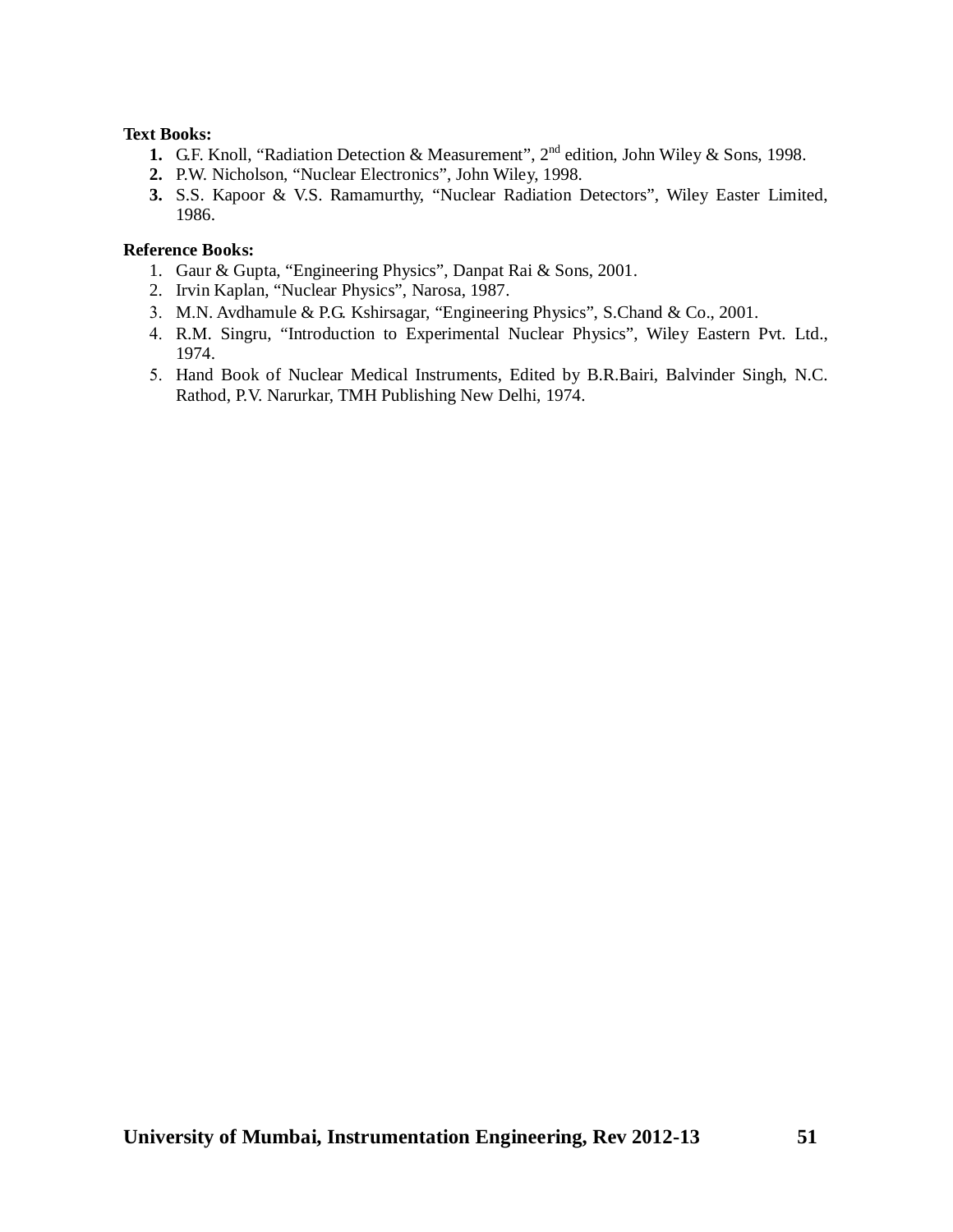| Sub            |                                   | Teaching Scheme (Hrs) |        |      | <b>Credits Assigned</b> |                 |         |       |
|----------------|-----------------------------------|-----------------------|--------|------|-------------------------|-----------------|---------|-------|
| code           | <b>Subject Name</b>               | Theory                | Pract. | Tut. | Theory                  | Pract.          | $T$ ut. | Total |
| <b>ISE8042</b> | Plant<br>Power<br>Instrumentation |                       |        |      |                         | $\qquad \qquad$ |         |       |

| Sub<br>code | Subject Name    |       | <b>Examination Scheme</b> |                    |     |      |      |                       |      |       |
|-------------|-----------------|-------|---------------------------|--------------------|-----|------|------|-----------------------|------|-------|
|             |                 |       |                           | Theory(out of 100) |     |      |      |                       |      |       |
|             |                 |       | Assessment<br>Internal    |                    |     | End  | Term | Pract.<br>and<br>oral | Oral | Total |
|             |                 |       | (out of $20$ )            |                    |     | sem  | Work |                       |      |       |
|             |                 |       | Test 1                    | Test 2             | Avg | Exam |      |                       |      |       |
| ISE8042     | Power           | Plant | 20                        | 20                 | 20  | 80   | 25   |                       | 25   | 50    |
|             | Instrumentation |       |                           |                    |     |      |      | -                     |      |       |

| Subject<br>Code          | <b>Subject Name</b> | Credits                                |                                                                                                                                                                                                                                                           |  |  |  |  |  |
|--------------------------|---------------------|----------------------------------------|-----------------------------------------------------------------------------------------------------------------------------------------------------------------------------------------------------------------------------------------------------------|--|--|--|--|--|
| <b>ISE8042</b>           |                     | <b>Power Plant Instrumentation</b>     |                                                                                                                                                                                                                                                           |  |  |  |  |  |
| <b>Course Objectives</b> |                     | $\bullet$<br>$\bullet$<br>performance. | To create awareness of energy resources and its scenario in India.<br>To study the concept of power generation using various resources.<br>To study the role of Instrumentation in power plants.<br>To study and compare various power plants for optimal |  |  |  |  |  |
| <b>Course Outcomes</b>   |                     | $\bullet$<br>in power plants.          | The students get well versed with all power generation plants.<br>Students also get thorough knowledge of Instrumentation involve                                                                                                                         |  |  |  |  |  |

| Module         | Contents                                                                                                                                                                                                                                                                                                                                                                                                                                                        | Hours |
|----------------|-----------------------------------------------------------------------------------------------------------------------------------------------------------------------------------------------------------------------------------------------------------------------------------------------------------------------------------------------------------------------------------------------------------------------------------------------------------------|-------|
|                | <b>Introduction:</b> Energy sources, their availability, worldwide energy<br>production, energy scenario of India.<br>Introduction to Power generation, load curve, load factor.<br>Classification of energy generation resources.                                                                                                                                                                                                                              | 04    |
| $\overline{2}$ | <b>Thermal Power Plant-</b> Method of power generation, layout and<br>energy conversion process.<br>Types of Turbines & their control. Types of Boilers and their control.<br>Types of Generators and their control, Condensers. Types of Pumps<br>and Fans, variable speed pumps and Fans, Material handling system,<br>study of all loops-water, steam, fuel etc.<br>Schematics of Gas turbine and Diesel power plant. Application of<br>DCS in power plants. | 14    |
| 3              | <b>Hydroelectric Power Plant-</b> Site selection, Hydrology, Estimation<br>electric power to be developed, classification of Hydropower plants.<br>Types of Turbines for hydroelectric power plant, pumped storage<br>plants, storage reservoir plants.                                                                                                                                                                                                         | 06    |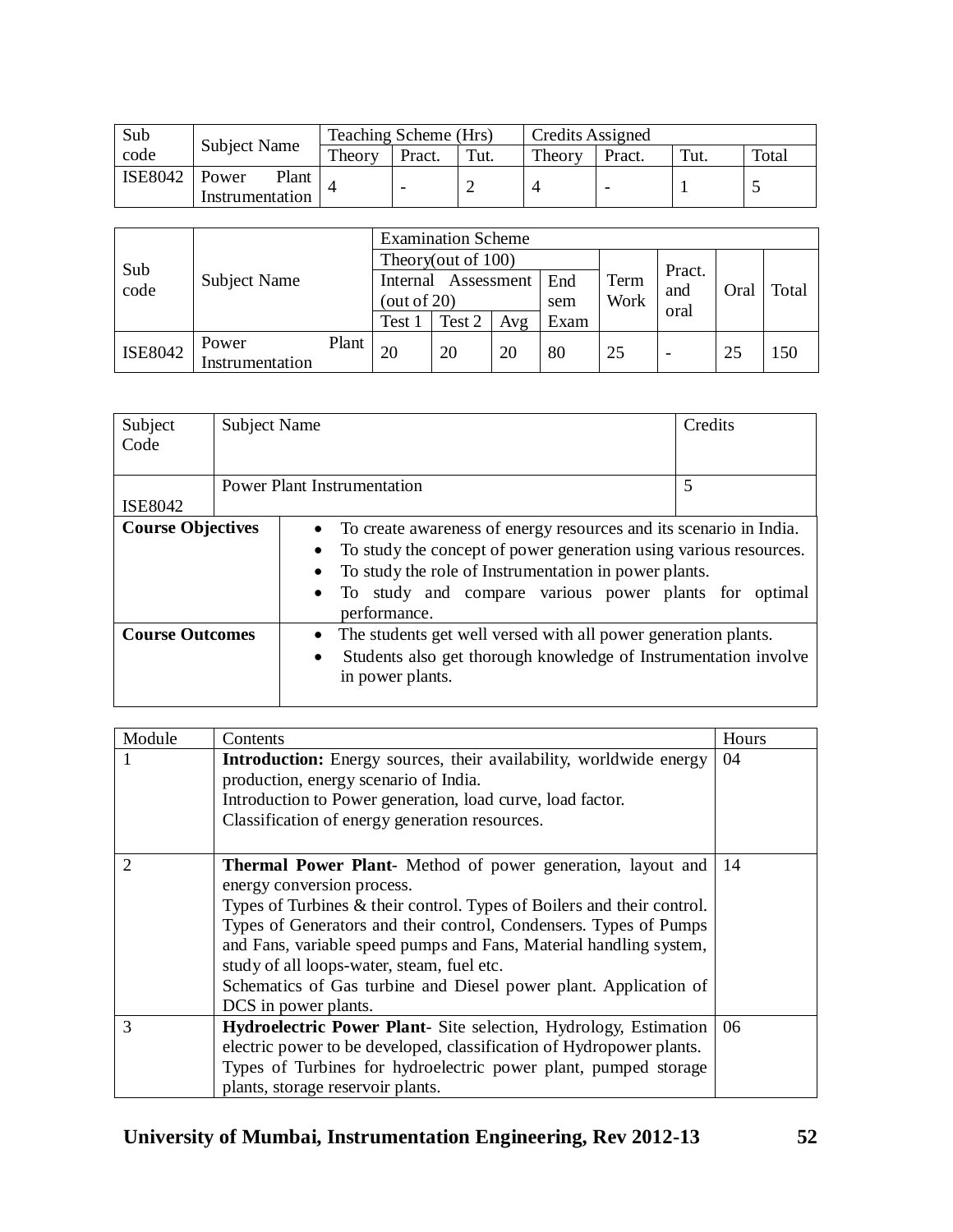| $\overline{4}$ | <b>Nuclear Power Plant – Concept of energy generation from nuclear</b> | 08 |
|----------------|------------------------------------------------------------------------|----|
|                | fission, control of chain reaction.                                    |    |
|                | Schematics of Nuclear power plant, types of reactors, reactor          |    |
|                | control, safety measures.                                              |    |
| 5              | <b>Non-conventional Energy Resources -</b>                             | 12 |
|                | Wind Energy: Power in wind, Conversion of wind power,                  |    |
|                | Aerodynamics of wind turbine, types of wind turbine and their          |    |
|                | modes of operation, power control of wind turbines, Betz limit,        |    |
|                | Pitch & Yaw control, wind mill, wind pumps, wind farms, different      |    |
|                | generator protections, safety.                                         |    |
|                | Solar Energy: Solar resource, solar energy conversion systems.         |    |
|                | Solar PV technology: Block diagram of PV system, advantages and        |    |
|                | limitations.                                                           |    |
|                | Solar thermal energy system: Principle, solar collector and its types, |    |
|                | solar concentrator and its types, safety.                              |    |
|                | Introduction to Modern Biomass, Bio-fuels, Geothermal energy,          |    |
|                | Tidal energy and Ocean thermal energy.                                 |    |
| 6              | Comparison of different types of power plant: thermal power plant,     | 04 |
|                | hydro electric power plant, wind, solar, nuclear power plant on the    |    |
|                | basis of: Performance, efficiency, site selection, Economics-capital   |    |
|                | and running, safety.                                                   |    |
|                | Introduction to Hybrid Power Generation concept.                       |    |

## **Theory Examination:**

- 1. Question paper will comprise of 6 questions, each carrying 20 Marks.
- 2. Total 4 question need to be solved.
- 3. Question No. 1 will be compulsory and based on entire syllabus wherein sub questions of 4 to 5 marks will be asked.
- 4. Remaining questions will be mixed in nature.
- 5. In question paper weightage of each module will be proportional to number of respective lecture hours as mentioned in the syllabus.

## **Oral Examination:**

Oral examination will be based on industrial visit and entire subject.

## **Term Work:**

Term work consists of minimum eight Tutorials/assignments based on entire subject and industrial visit report.<br>The distribution

| $: 20$ Marks |
|--------------|
| $: 05$ Marks |
|              |

The final certification and acceptance of term work ensures the satisfactory performance of laboratory work and minimum passing in the term work.

## **Assessment:**

Internal Assessment consists of two tests out of which; one should be compulsory class test (on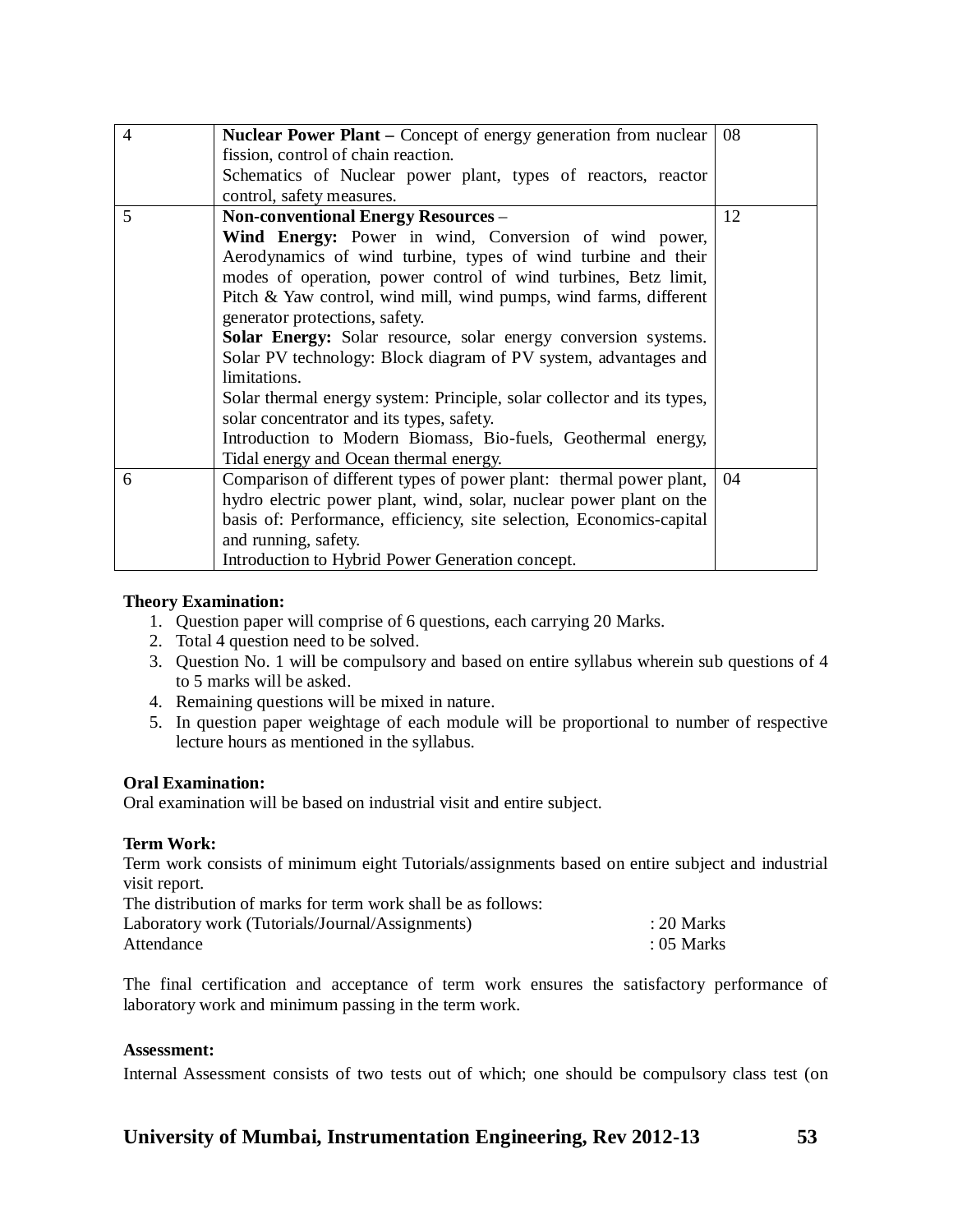minimum 02 Modules) and the other is either a class test or assignment on live problems or course project.

End Semester Examination: Some guidelines for setting the question papers are as, six questions to be set each of 20 marks, out of these any four questions to be attempted by students. Minimum 80% syllabus should be covered in question papers of end semester examination.

## **Text Books:**

- 1. "Power plant engineering", P.K.Nag, 3<sup>rd</sup> edition, 2010. McGraw Hill.
- 2. "Power Plant Instrumentation", K.Krishnaswamy, M. Ponni Bala, 2011, Prentice Hall India.
- 3. "A Textbook of Power Plant Engineering", by R.K.Rajput, 2010, Laxmi Publications.

- **1.** "Power Plant Engg.", Domkundwar
- **2.** "Non-conventional energy resources", by B. H. Khan, McGraw Hill, New Delhi.
- **3.** "Renewable energy Technology", Chetan Singh Solanki, Prentice Hall Publication.
- **4.** "Solar Energy", by S. P. Sukhatme, Tata McGraw Hill, New Delhi.
- **5.** "Nonconventional energy sources" G. D. Rai, Khanna Publication.
- **6.** Solar Energy Technology vol I & II Dickinson & cheremision off.
- **7.** Wind Energy Handbook**,** Tony Burton, David Sharpe, Nick Jenkins, Ervin Bossanyi (2001), John Wiley & Sons, ISBN: 0471489972,
- **8.** Wind Energy Explained: Theory, Design and Application by James Manwell, J. F. Manwell, J. G. McGowan (2002), John Wiley and Sons Ltd, ISBN: 0471499722
- **9.** Wind Turbine Operation in Electric Power Systems, Z. Lubosny (2003), Springer-Verlag New York, Inc ; ISBN: 354040340X.
- **10.** David Lindsey, "Power Plant control and instrumentation control of boilers HRSG", Institution of Engineering and Technology.
- **11.** "Boiler Control Systems Engineering", by G.F. Gilman, 2005, ISA Publication.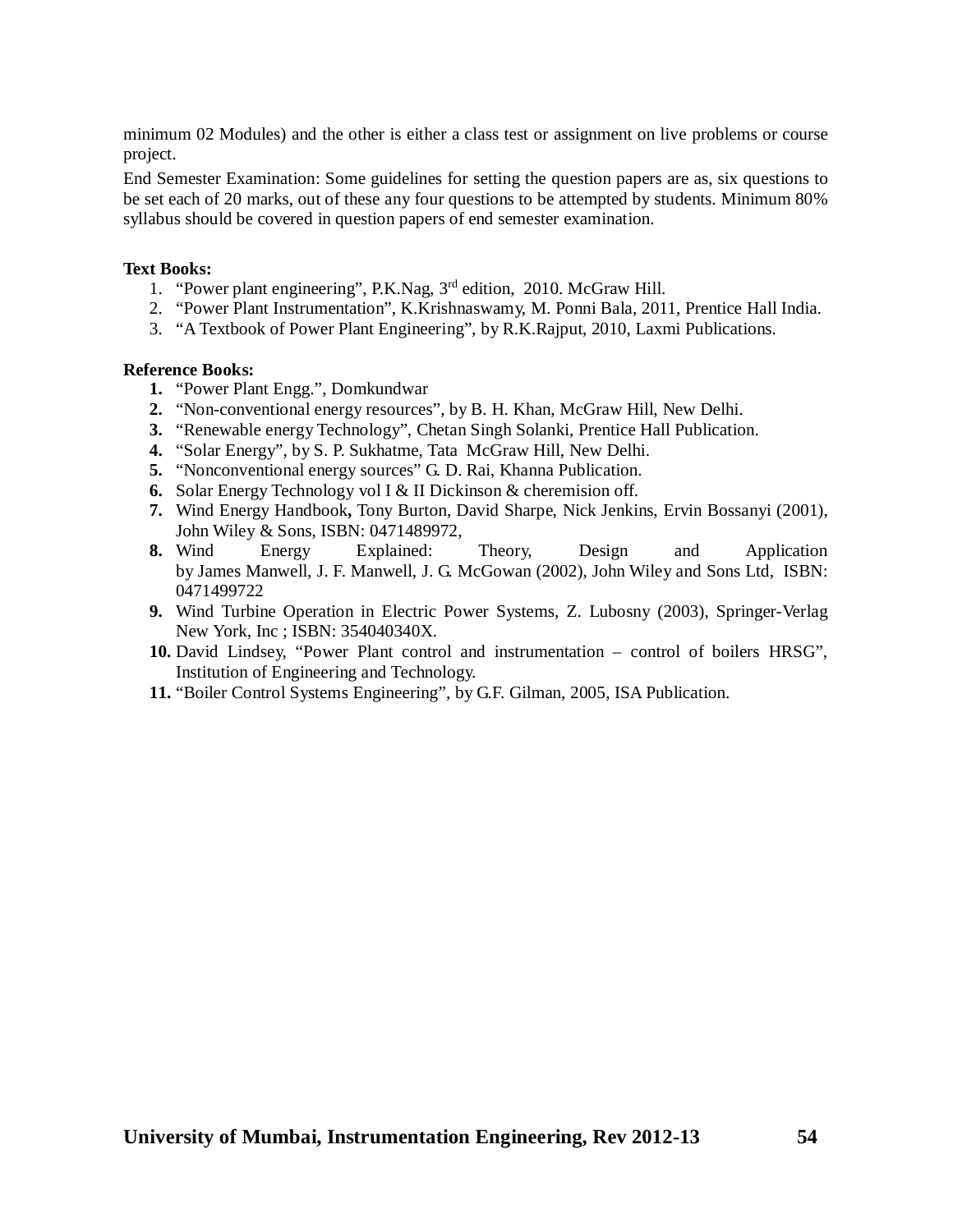| Sub     | <b>Subject Name</b>       | Teaching Scheme (Hrs) |        |      | Credits Assigned |                 |      |       |
|---------|---------------------------|-----------------------|--------|------|------------------|-----------------|------|-------|
| code    |                           | Theory                | Pract. | Tut. | Theory           | Pract.          | Tut. | Total |
| ISE8043 | Optimal<br>Control Theory |                       |        |      |                  | $\qquad \qquad$ |      |       |

| Sub<br>code    | Subject Name                           | <b>Examination Scheme</b>                |      |      |             |              |                          |      |       |  |
|----------------|----------------------------------------|------------------------------------------|------|------|-------------|--------------|--------------------------|------|-------|--|
|                |                                        | Theory(out of 100)                       |      |      |             |              |                          |      |       |  |
|                |                                        | Internal<br>Assessment<br>(out of $20$ ) |      |      | End         | Term<br>Work | Pract.<br>and            | Oral | Total |  |
|                |                                        | Test 1                                   | Test | Avg. | sem<br>Exam |              | oral                     |      |       |  |
| <b>ISE8043</b> | Elective-I : Optimal<br>Control Theory | 20                                       | 20   | 20   | 80          | 25           | $\overline{\phantom{a}}$ | 25   | 150   |  |

| <b>Subject Code</b>      | <b>Subject Name</b>                                                                                                                                                                                                                                                                                                                                                                                                                                                                                                                                                                                  | <b>Credits</b> |  |  |  |  |
|--------------------------|------------------------------------------------------------------------------------------------------------------------------------------------------------------------------------------------------------------------------------------------------------------------------------------------------------------------------------------------------------------------------------------------------------------------------------------------------------------------------------------------------------------------------------------------------------------------------------------------------|----------------|--|--|--|--|
| <b>ISE8043</b>           | <b>Elective-I: Optimal Control Theory</b>                                                                                                                                                                                                                                                                                                                                                                                                                                                                                                                                                            | 5              |  |  |  |  |
| <b>Course Objectives</b> | To make students understand the optimal control problems their<br>$\bullet$<br>types and how to solve them by calculus of variation and dynamic<br>programming approaches.<br>To make student to understand the linear regulator and tracking<br>$\bullet$<br>systems, discrete time optimal control systems.                                                                                                                                                                                                                                                                                        |                |  |  |  |  |
| <b>Course Outcomes</b>   | The students will be able to<br>Identify various optimal control problems with performance<br>$\bullet$<br>measure with minimum time, minimum fuel, minimum energy,<br>terminal cost and general problems.<br>Understand principle of calculus of variation, optimality, dynamic<br>$\bullet$<br>programming and their applications.<br>Make comparative study of problems based on calculus of<br>$\bullet$<br>variation, linear regulator, tracking and dynamic programming<br>problems.<br>Understand applications of these methods for solving various<br>$\bullet$<br>optimal control problems. |                |  |  |  |  |

| <b>Module   Topics</b> |                                                                          | Hrs. |
|------------------------|--------------------------------------------------------------------------|------|
|                        | <b>Introduction:</b> Formulation of optimal control problem, Performance |      |
|                        | measure, selecting a performance measure.                                | 04   |
|                        | <b>Calculus of variation I</b>                                           |      |
|                        | Fundamental concepts: functional, Linearity of functional, closeness,    | -10  |
|                        | increment, variation, maxima and minima of functional, fundamental       |      |
|                        | theorem of calculus of variation.                                        |      |
|                        | Extremum of functional of single function: fixed and free end point      |      |
|                        | problems, Extremum of functional of several independent function: fixed  |      |
|                        | and free end point problems                                              |      |
|                        |                                                                          |      |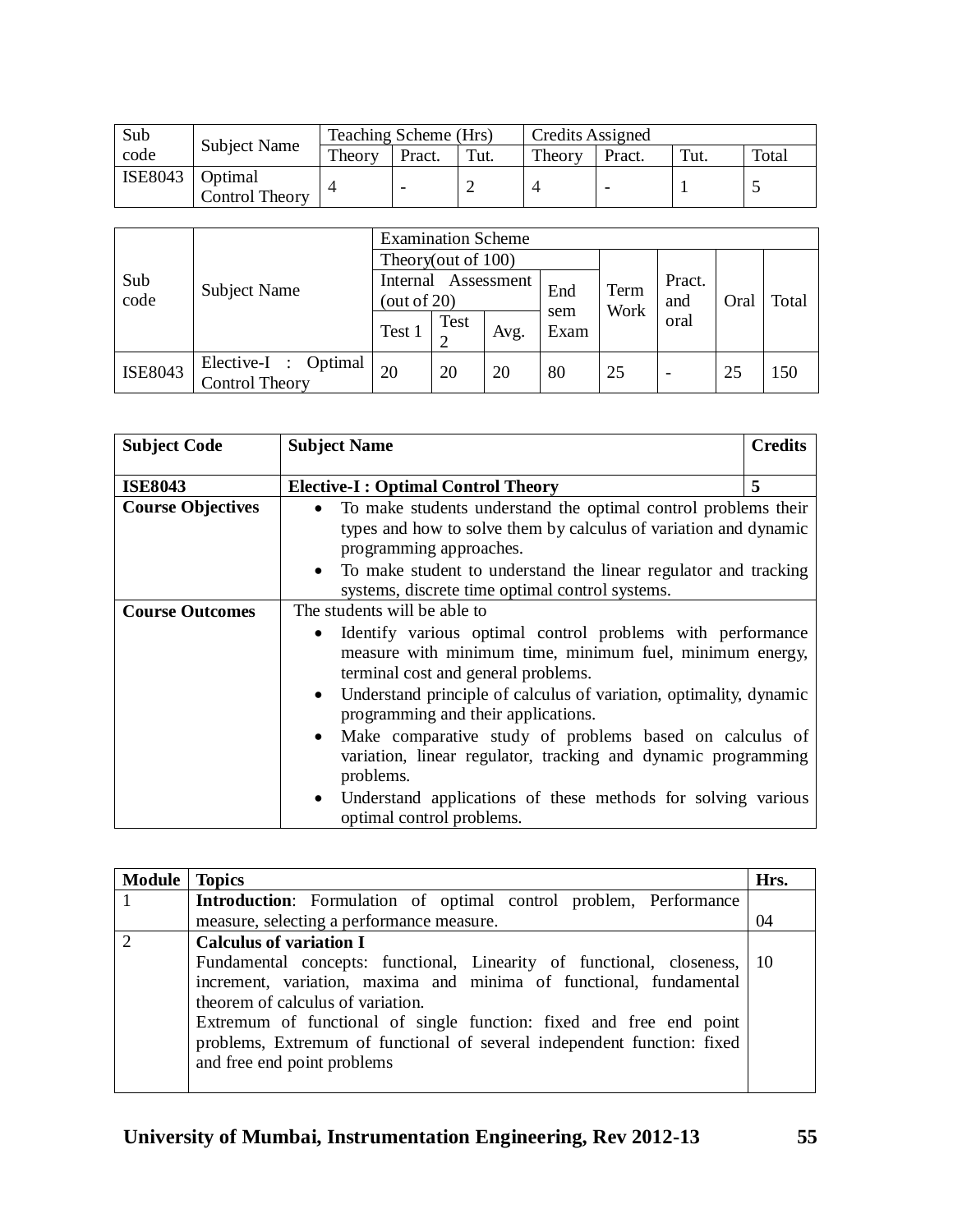| 3              | <b>Calculus of variation II</b>                                                  |    |  |  |  |  |  |  |  |
|----------------|----------------------------------------------------------------------------------|----|--|--|--|--|--|--|--|
|                | Constrained extremum of functions: elimination method, Lagrange                  | 10 |  |  |  |  |  |  |  |
|                | multiplier method                                                                |    |  |  |  |  |  |  |  |
|                | Constrained extremum of functionals: point constraint, differential equation     |    |  |  |  |  |  |  |  |
|                | constraints, isoperimetric constraints                                           |    |  |  |  |  |  |  |  |
|                | The Variational approach to optimal control problems: necessary conditions       |    |  |  |  |  |  |  |  |
|                | for optimal control for different boundary conditions                            |    |  |  |  |  |  |  |  |
| $\overline{4}$ | <b>Linear Regulator and Tacking Systems:</b>                                     | 06 |  |  |  |  |  |  |  |
|                | Linear Quadratic Regulator(LQR): Finite time LQR and infinite time LQR           |    |  |  |  |  |  |  |  |
|                | Linear Quadratic Tracking Systems: Finite and infinite time Cases                |    |  |  |  |  |  |  |  |
| 5              | Discrete time Optimal control systems: variational calculus for discrete         | 06 |  |  |  |  |  |  |  |
|                | time systems, Discrete time LQR and tracking systems                             |    |  |  |  |  |  |  |  |
| 6              | <b>Dynamic Programming:</b> Principle of optimality, application of principle of | 12 |  |  |  |  |  |  |  |
|                | optimality to decision making, dynamic programming applied to routing            |    |  |  |  |  |  |  |  |
|                | problem, Hamilton-Jacobi-Bellman (HJB) equation, LQR system using HJB            |    |  |  |  |  |  |  |  |
|                | equation                                                                         |    |  |  |  |  |  |  |  |

## **Assignments:**

Each student shall do at least **One** assignment on Module No. 1, **Two** assignments on Module Nos. 2, 3, 4 and 5 each, **Three** Assignments on Module No. 6. For all assignments, use MATLAB or Scilab or MathCAD simulation software.

#### **Theory Examination:**

- 1. Question paper will comprise of 6 questions, each carrying 20 Marks.
- 2. Total 4 question need to be solved.
- 3. Question No. 1 will be compulsory and based on entire syllabus wherein sub questions of 4 to 5 marks will be asked.
- 4. Remaining questions will be mixed in nature.
- 5. In question paper weightage of each module will be proportional to number of respective lecture hours as mentioned in the syllabus.

## **Practical/Oral Examination**:

Practical/Oral examination will be based on entire syllabus.

## **Term Work:**

| Term work shall consist of minimum eight experiments.        |                       |
|--------------------------------------------------------------|-----------------------|
| The distribution of marks for term work shall be as follows: |                       |
| Laboratory work (Experiments)                                | $\therefore$ 10 Marks |
| Laboratory work (programs / journal)                         | $\therefore$ 10 Marks |
| Attendance (Theory and Practical)                            | $: 05$ Marks          |

The final certification and acceptance of term work ensures the satisfactory performance of laboratory work and minimum passing in the term work.

#### **Assessment:**

Internal Assessment consists of two tests out of which, one should be compulsory class test (on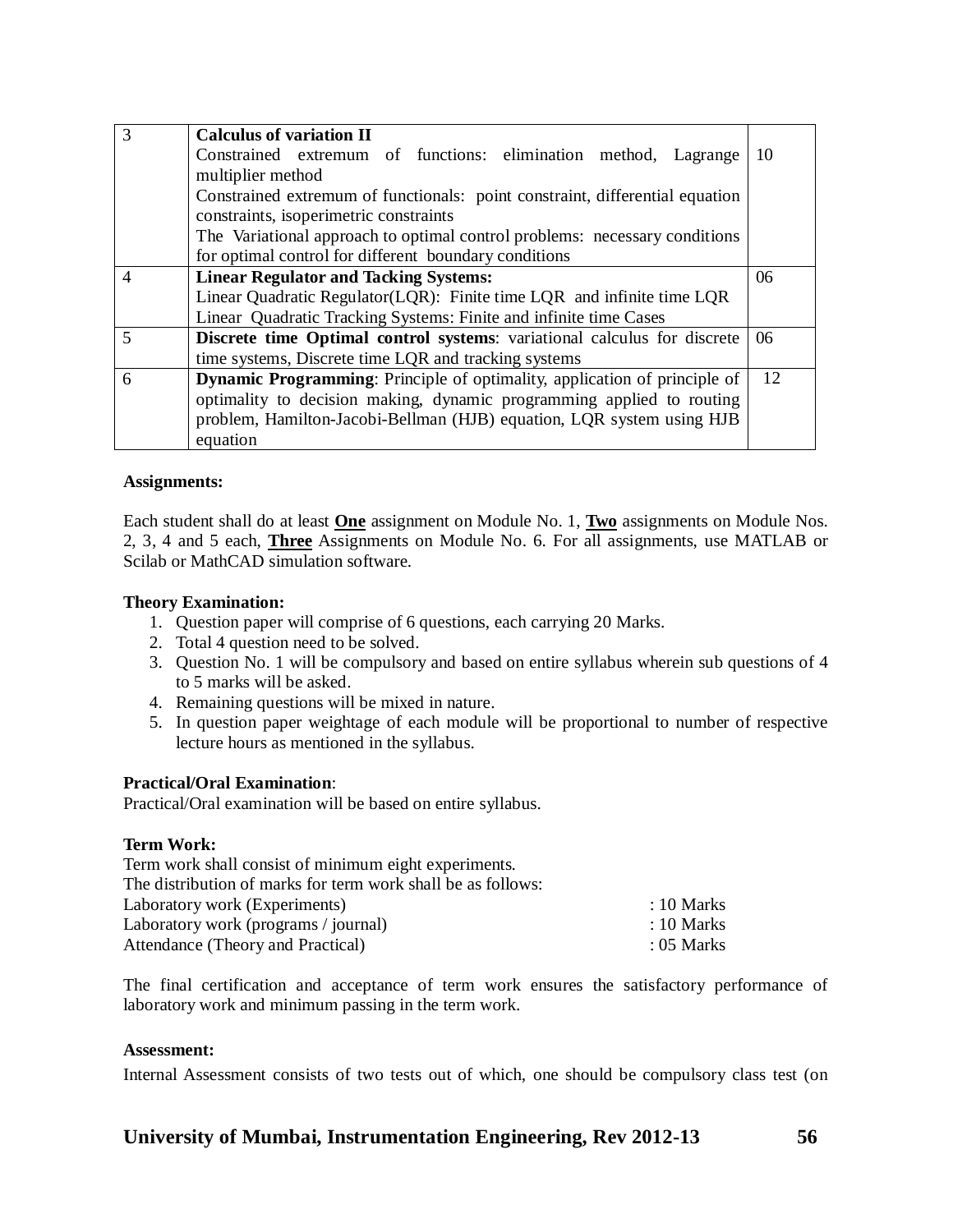minimum 02 Modules) and the other is either a class test or assignment on live problems or course project.

End Semester Examination: Some guidelines for setting the question papers are as, six questions to be set each of 20 marks, out of these any four questions to be attempted by students. Minimum 80% syllabus should be covered in question papers of end semester examination.

## **Text Books:**

- 1. D. S. Naidu, *Optimal Control System*, CRC Press LLC 2003,
- **2.** D. E. Kirk, *Optimal Control Theory - An Introduction*, Dover Publication, New York 1998.

- 1. B.D.O. Anderson and J.B. Moore. *Optimal Control, Linear Quadratic Methods*. Prentice-Hall Inc., Englewood Cliffs, NJ, 1989.
- 2. H. Kwakernaak and R. Sivan. *Linear Optimal Control Systems*. Wiley-Interscience, New York, 1972.
- 3. A. Sage. *Optimum systems control*. Prentice Hall, 2nd edition, 1977
- 4. F. L. Lewis and V. L. Syrmos. *Optimal Control theory*. Wiley Interscience, 2<sup>nd</sup> edition, 1995.
- 5. R. D. Robinett, D. G. Wilson, G. R. Eisler, and J. E. Hurtado. *Applied dynamic programming for optimization of dynamical systems*. Advances in Design and Control. SIAM, Philadelphia, 2005.
- 6. K. Ogata, Discrete Time Control System, Second Edition, PHI, Inc. 1995.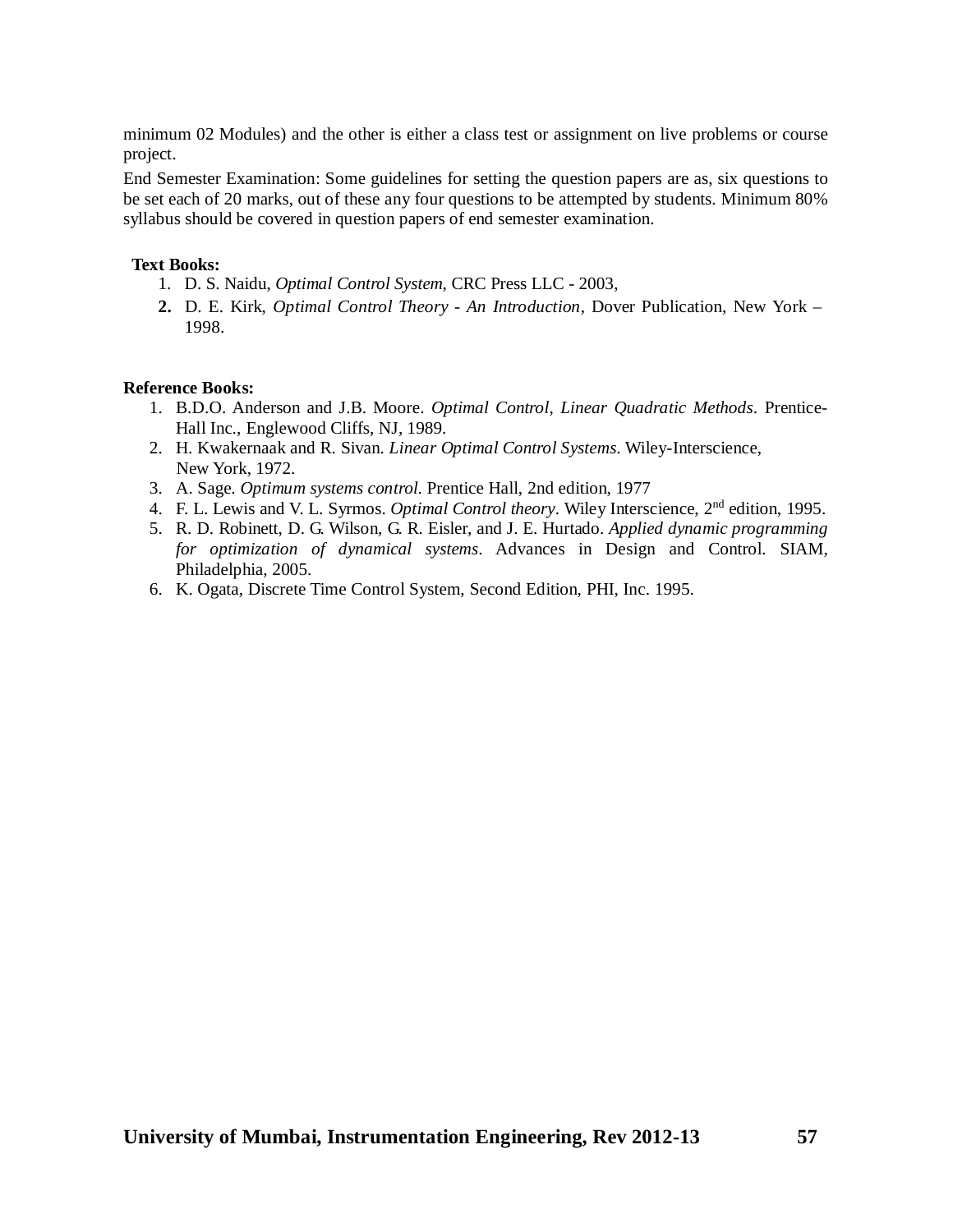| Sub            | <b>Subject Name</b> | Teaching Scheme (Hrs) |        |       |        | Credits Assigned |      |       |  |
|----------------|---------------------|-----------------------|--------|-------|--------|------------------|------|-------|--|
| code           |                     | Theory                | Pract. | Tut.  | Theory | Pract.           | Tut. | Total |  |
| <b>ISE8044</b> | Nano<br>Technology  |                       |        | $- -$ |        | $- -$            |      |       |  |

|                | Subject Name       | <b>Examination Scheme</b> |                    |      |      |      |             |      |       |  |  |
|----------------|--------------------|---------------------------|--------------------|------|------|------|-------------|------|-------|--|--|
|                |                    |                           | Theory(out of 100) |      |      |      |             |      |       |  |  |
| Sub<br>code    |                    | Internal<br>Assessment    |                    |      | End  | Term | Pract.      |      | Total |  |  |
|                |                    | (out of $20$ )            |                    |      | sem  | Work | and<br>oral | Oral |       |  |  |
|                |                    | Test 1                    | Test 2             | Avg. | Exam |      |             |      |       |  |  |
| <b>ISE8044</b> | Nano<br>Technology | 20                        | 20                 | 20   | 80   | 25   |             | 25   | 150   |  |  |

| <b>Subject Code</b>      | <b>Subject Name</b>                                                   | <b>Credits</b> |  |  |  |  |  |
|--------------------------|-----------------------------------------------------------------------|----------------|--|--|--|--|--|
|                          |                                                                       |                |  |  |  |  |  |
| <b>ISE8044</b>           | Nano Technology                                                       |                |  |  |  |  |  |
| <b>Course Objectives</b> | • To explain students to basic concepts of nanodevices and various    |                |  |  |  |  |  |
|                          | sensors.                                                              |                |  |  |  |  |  |
|                          | • To provide knowledge about the applications of nanotechnology       |                |  |  |  |  |  |
| <b>Course Outcomes</b>   | The students will be able to                                          |                |  |  |  |  |  |
|                          | Understand the working of MEMS and NEMS<br>$\bullet$                  |                |  |  |  |  |  |
|                          | Understand the applications of nanosensors and detectors<br>$\bullet$ |                |  |  |  |  |  |

| <b>Module</b>  | <b>Topics</b>                                                                                                                                                                                                                                                                                                                                                                                               | Hrs. |
|----------------|-------------------------------------------------------------------------------------------------------------------------------------------------------------------------------------------------------------------------------------------------------------------------------------------------------------------------------------------------------------------------------------------------------------|------|
| 1              | <b>SEMICONDUCTOR NANODEVICES:-</b>                                                                                                                                                                                                                                                                                                                                                                          | 10   |
|                | Single Electron devices- Nano scale MOSFET - Resonant Tunneling<br>Transistor - Single Electron Transistors - Single Electron Dynamics -<br>Nanorobotics and Nanomanipulation - Mechanical Molecular Nanodevices -<br>Nanocomputers: Theoretical Models - Optical Fibers for Nanodevices -<br>Photochemical Molecular Devices – DNA Based Nanodevices – Gas based<br>Nanodevices - Micro and Nanomechanics. |      |
|                | Schottky devices - Quantum Structures and Devices - Quantum layers, wells,<br>dots and wires - Mesoscopic Devices - Carbon Nanotube based logic gates,<br>optical devices - Connection with quantum dots, quantum wires, and<br>quantum wells- Single Molecule electronic devices – photonic band gap<br>systems: applications and devices.                                                                 |      |
| $\overline{2}$ | <b>MEMS AND NEMS:-</b>                                                                                                                                                                                                                                                                                                                                                                                      | 20   |
|                | Development of micro electronics - Region of Nanostructures - methods and<br>limits on microminiaturization in semiconductors- micro electro mechanical<br>system.<br>Silicon micromachining- semiconductors and insulator Microsystems<br>fabrication techniques - Silicon MEMS fabrication technology - Single<br>crystal reactive etching and metallization process.                                     |      |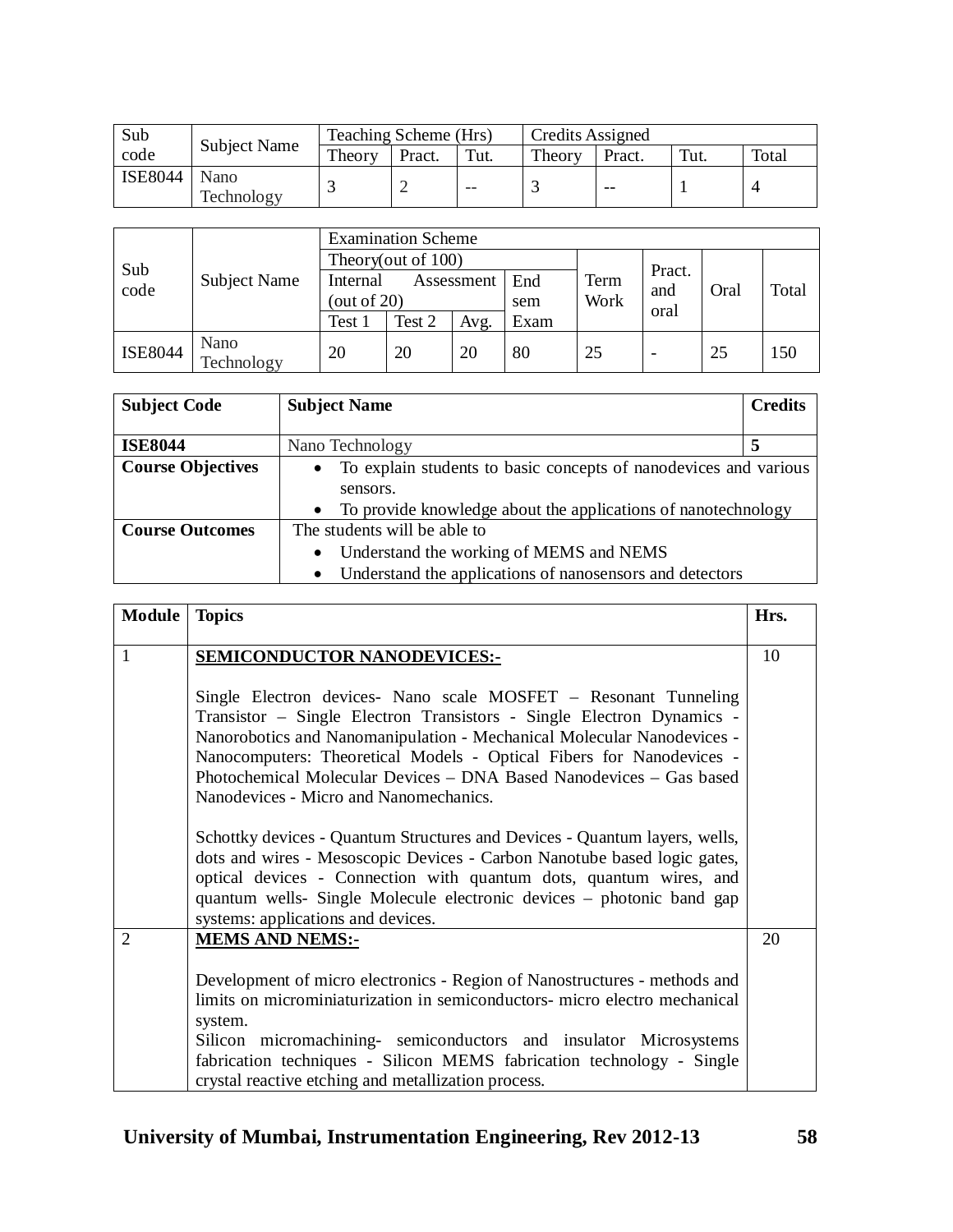|   | Non-silicon MEMS and fabrication techniques - SIC MEMS - Biomedical-            |    |
|---|---------------------------------------------------------------------------------|----|
|   | MEMS techniques - Integration of microsystems with electronics - RF             |    |
|   | MEMS - Applications.                                                            |    |
|   | Polymers in Microsystems - Packaging of MEMS devices by anodic/fusion           |    |
|   | bonding - Pressure sensors and packaging - MEMS performance and                 |    |
|   | evaluation.                                                                     |    |
|   | Nano electro mechanical systems - fabrication and process techniques -          |    |
|   | Integration of nanosystems and devices - applications and future challenges.    |    |
|   |                                                                                 |    |
| 3 | <b>NANOSENSORS, DETECTORS AND THEIR APPLICATIONS:-</b>                          | 08 |
|   |                                                                                 |    |
|   | <b>SENSOR CHARACTERISTICS AND PHYSICAL EFFECTS: Active</b>                      |    |
|   | and Passive sensors – Static characteristic - Accuracy, offset and linearity –  |    |
|   | Dynamic characteristics - First and second order sensors - Physical effects     |    |
|   | involved in signal transduction-Photoelectric effect - Photo dielectric effect  |    |
|   | $-$ Photoluminescence<br>effect—<br>Electroluminescence<br>effect               |    |
|   | chemiluminescence effect - Doppler effect - Barkhausen effect - Hal effect      |    |
|   | Ettinshausen effect – Thermoelectric effect – Peizoresistive effect –           |    |
|   | Piezoelectric effect – Pyroelectric effect – Magneto-mechanical effect          |    |
|   | (magnetostriction) – Magneto resistive effect.                                  |    |
| 4 | Gas sensor materials:                                                           | 06 |
|   | Criteria for the choice of materials, Experimental aspects – materials,         |    |
|   | properties, measurement of gas sensing property, sensitivity; Discussion of     |    |
|   | sensors for various gases, Gas sensors based on semiconductor devices.          |    |
| 5 | <b>Biosensors:</b> Principles-DNA based biosensors – Protein based biosensors – | 04 |
|   | materials for biosensor applications- fabrication of biosensors - future        |    |
|   | potential.                                                                      |    |

## **Theory Examination:**

- 1. Question paper will comprise of 6 questions, each carrying 20 Marks.
- 2. Total 4 question need to be solved.
- 3. Question No. 1 will be compulsory and based on entire syllabus wherein sub questions of 4 to 5 marks will be asked.
- 4. Remaining questions will be mixed in nature.
- 5. In question paper weightage of each module will be proportional to number of respective lecture hours as mentioned in the syllabus.

## **Practical/Oral Examination**:

Practical/Oral examination will be based on entire syllabus.

## **Term Work:**

Term work shall consist of minimum eight experiments/assignments.

The distribution of marks for term work shall be as follows:

Laboratory work (Experiments) : 10 Marks

| Attendance (Theory and Practical) | $: 05$ Marks |
|-----------------------------------|--------------|

The final certification and acceptance of term work ensures the satisfactory performance of laboratory work and minimum passing in the term work.

## **University of Mumbai, Instrumentation Engineering, Rev 2012-13 59**

 $: 10$  Marks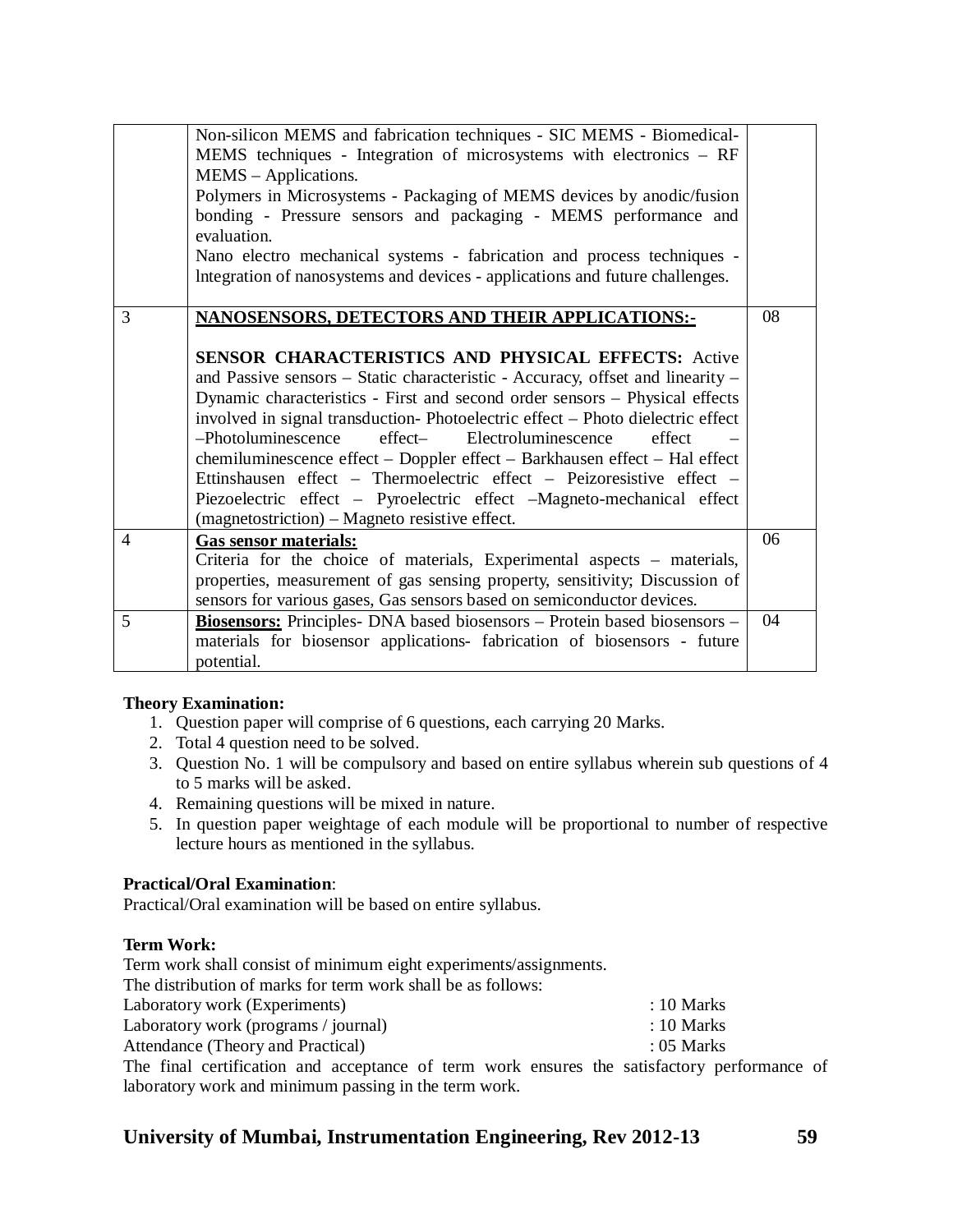#### **Assessment:**

Internal Assessment consists of two tests out of which, one should be compulsory class test (on minimum 02 Modules) and the other is either a class test or assignment on live problems or course project.

End Semester Examination: Some guidelines for setting the question papers are as, six questions to be set each of 20 marks, out of these any four questions to be attempted by students. Minimum 80% syllabus should be covered in question papers of end semester examination.

## **REFERENCES:-**

- **1.** Charles P.Poole Jr and. Frank J.Owens, "Introduction to Nanotechnology", Wiley Interscience, 2003.
- **2.** G. Cao, "Nanostructures and Nanomaterials: Synthesis, Properties and Applications", Imperial College Press, 2004.
- **3.** C.M. Niemeyer and C.A. Mirkin, "Nanobiotechnology, Concepts, Applications and perspectives", WILEY-VCH, 2004.
- **4.** G.M.Chow and K.E.Gonsalves, "Nanotechnology Molecularly Designed Materials", American chemical society Symposium series 622, 1996.
- **5.** K.P.Jain, "Physics of semiconductor Nanostructures", Narosa Publishers, 1997.
- **6.** W.R.Fahrner, "Nanotechnology and Nanoelectronics: Materials, Devices, Measurement Techniques", Springer, 2005.
- **7.** K.Goser, P.Glosekotter & J.Dienstuhl, "Nanoelectronic and Nanosystems From Transistors to Molecular Quantum Devices" Springer, 2004.
- **8.** S. E. Lyshevski, "MEMS and NEMS: Systems, Devices and Structures", CRC Press, 2002.
- **9.** Gregory Timp, "Nanotechnology", Springer, 1999.
- **10.** Vijay K Varadan, K J Vinoy, S Gopalakrishnan, "Smart Material Systems and MEMS: Design and Development", John Wiley &Sons, 2006.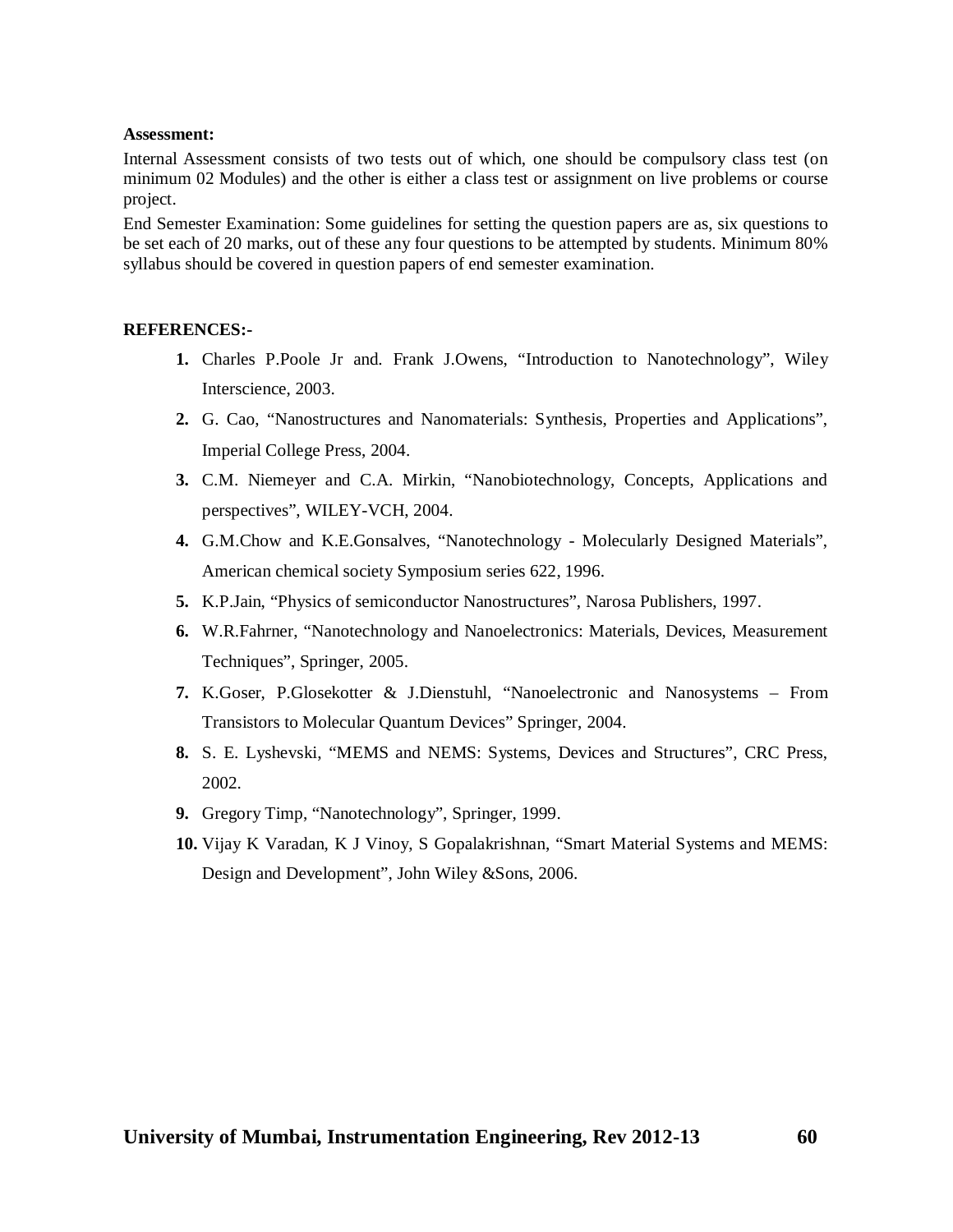| Sub     |                                        | Teaching Scheme (Hrs) |        |      | Credits Assigned |        |                          |       |
|---------|----------------------------------------|-----------------------|--------|------|------------------|--------|--------------------------|-------|
| code    | Subject Name                           | Theor                 | Pract. | Tut. | Theory           | Pract. | Tut.                     | Total |
| ISE8045 | <b>Fiber Optic<br/>Instrumentation</b> |                       |        |      |                  |        | $\overline{\phantom{a}}$ |       |

|                | <b>Subject Name</b>                          | <b>Examination Scheme</b>                |                       |      |             |              |               |      |       |  |
|----------------|----------------------------------------------|------------------------------------------|-----------------------|------|-------------|--------------|---------------|------|-------|--|
|                |                                              |                                          | Theory(out of $100$ ) |      |             |              |               |      |       |  |
| Sub<br>code    |                                              | Assessment<br>Internal<br>(out of $20$ ) |                       |      | End         | Term<br>Work | Pract.<br>and | Oral | Total |  |
|                |                                              | Test 1                                   | Test                  | Avg. | sem<br>Exam |              | oral          |      |       |  |
| <b>ISE8045</b> | <b>Fiber Optic</b><br><b>Instrumentation</b> | 20                                       | 20                    | 20   | 80          | 25           | $- -$         | 25   | 150   |  |

| <b>Subject Code</b>      | <b>Subject Name</b>                                                          | <b>Credits</b> |
|--------------------------|------------------------------------------------------------------------------|----------------|
|                          |                                                                              |                |
| <b>ISE8045</b>           | <b>Fiber Optic Instrumentation</b>                                           | 5              |
| <b>Course Objectives</b> | To expose the students to the basic concepts of optical fibres and           |                |
|                          | their properties.                                                            |                |
|                          | To provide adequate knowledge about the Industrial applications<br>$\bullet$ |                |
|                          | of optical fibres.                                                           |                |
| <b>Course Outcomes</b>   | The students will be able to:                                                |                |
|                          | Identify various sensors, Fiber optic and its specifications.<br>$\bullet$   |                |
|                          | Understand principle of working of Fiber Optic used to measure<br>$\bullet$  |                |
|                          | Temperature, Displacement, Level, and various miscellaneous                  |                |
|                          | other sensors                                                                |                |
|                          | Understand applications of Fiber Optics in industry.<br>$\bullet$            |                |

| <b>Module</b> | <b>Topics</b>                                                                                                                                                                                                                                                                                                                                                                                                                                                                                                          |              |
|---------------|------------------------------------------------------------------------------------------------------------------------------------------------------------------------------------------------------------------------------------------------------------------------------------------------------------------------------------------------------------------------------------------------------------------------------------------------------------------------------------------------------------------------|--------------|
|               |                                                                                                                                                                                                                                                                                                                                                                                                                                                                                                                        | <b>Hours</b> |
|               | <b>Optical Fiber and Their properties:</b>                                                                                                                                                                                                                                                                                                                                                                                                                                                                             |              |
|               | Ray theory, wave guiding principles, Theory of optical wave propagation,<br>Types and classification of optical fibers, optical fiber mode, single mode<br>fiber, special fiber, fiber materials, fiber fabrication, transmission<br>characteristics of fiber, absorption losses, scattering losses, dispersion,<br>polarisation, non-linear phenomena                                                                                                                                                                 | 08           |
|               | <b>Optical Sources and Detectors, Power Launching and Coupling:</b><br>Laser theory, Laser diodes, LED, PN diode, Pin diode, avalanche diode,<br>solid, liquid, gas and semiconductor laser their characteristics<br>modulation circuits, optical detection principles, quantum efficiency and<br>detector noise, Source to fiber power launching, fiber alignment and<br>fiber to fiber joints, splices, connectors, coupling losses, lensing schemes<br>for coupling improvement, LED coupling to single mode fiber. | 12           |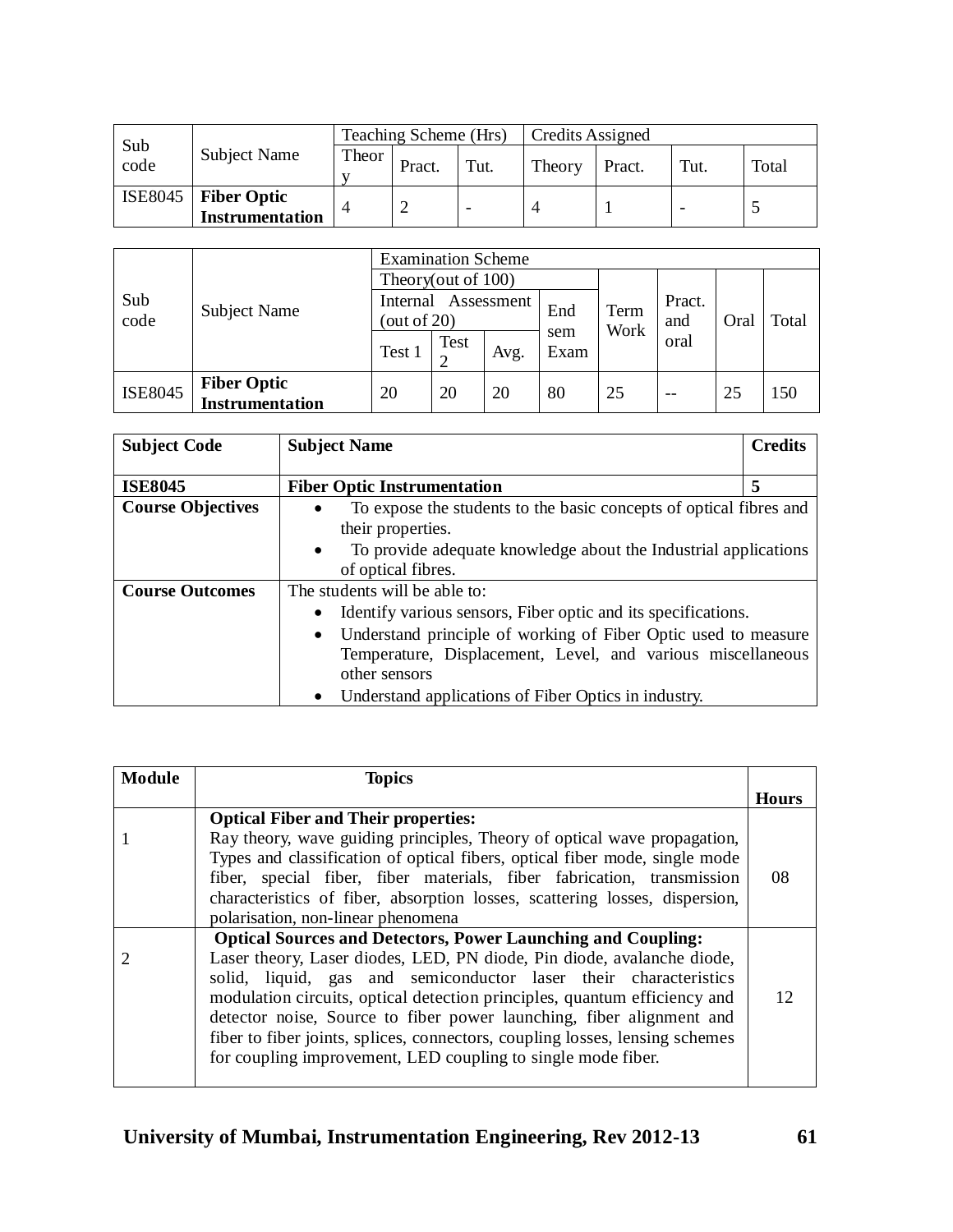| 3 | <b>Optical Fiber Measurements:</b><br>Measurement of attenuation, dispersion, refractive index profile of fiber and<br>cut off wavelength, numerical aperture, OTDR, Measurement of flow,<br>pressure, Temperature, displacement, acceleration and fluid level vibration<br>measurement.                                                                        | 06 |
|---|-----------------------------------------------------------------------------------------------------------------------------------------------------------------------------------------------------------------------------------------------------------------------------------------------------------------------------------------------------------------|----|
| 4 | <b>Fiber Optic Sensing Principles and Techniques:</b><br>Classification and principle of fiber optic sensors, fiber grating and fiber<br>Bragg grating technology and distributed optical fiber sensing.                                                                                                                                                        | 06 |
| 5 | <b>Optical Amplification and Integrated Optics:</b><br>Beam splitter, directional coupler, opto isolators, multi mode interference<br>coupler(MMIC) optical modulators, fiber modulator optical amplifiers,<br>optical switches, frequency translators, optoelectronic integration.                                                                             | 08 |
| 6 | Holography and Laser instruments in medical application and Remote<br><b>Sensing:</b><br>Basic principle, methods, Holographic interferometry. Application of laser<br>in medical application, laser in industrial application.<br>Components of Remote sensing, Active and passive Remote Sensing-<br>platforms, Electro-magnetic radiation(EMR), EMR spectrum | 08 |

## **List of Experiments:**

- 1. Study of Fiber optic communication set-up.
- 2. To measure numerical aperture of an optical fiber.
- 3. To study characteristic curves of optical sources and detectors.
- 4. To plot spectral response characteristics of photodiode
- 5. Displacement measurement by fiber optic sensor.
- 6. Characteristics of opto- coupler
- 7. To study attenuation losses in optical fiber.
- 8. To study dispersion losses in optical fiber.
- 9. To study different splicing techniques.
- 10. Design of an optical fiber sensor.

## **Theory Examination:**

- 1. Question paper will comprise of 6 questions, each carrying 20 Marks.
- 2. Total 4 question need to be solved.
- 3. Question No. 1 will be compulsory and based on entire syllabus wherein sub questions of 4 to 5 marks will be asked.
- 4. Remaining questions will be mixed in nature.
- 5. In question paper weightage of each module will be proportional to number of respective lecture hours as mentioned in the syllabus.

## **Oral Examination**:

Oral examination will be based on entire syllabus.

## **University of Mumbai, Instrumentation Engineering, Rev 2012-13 62**